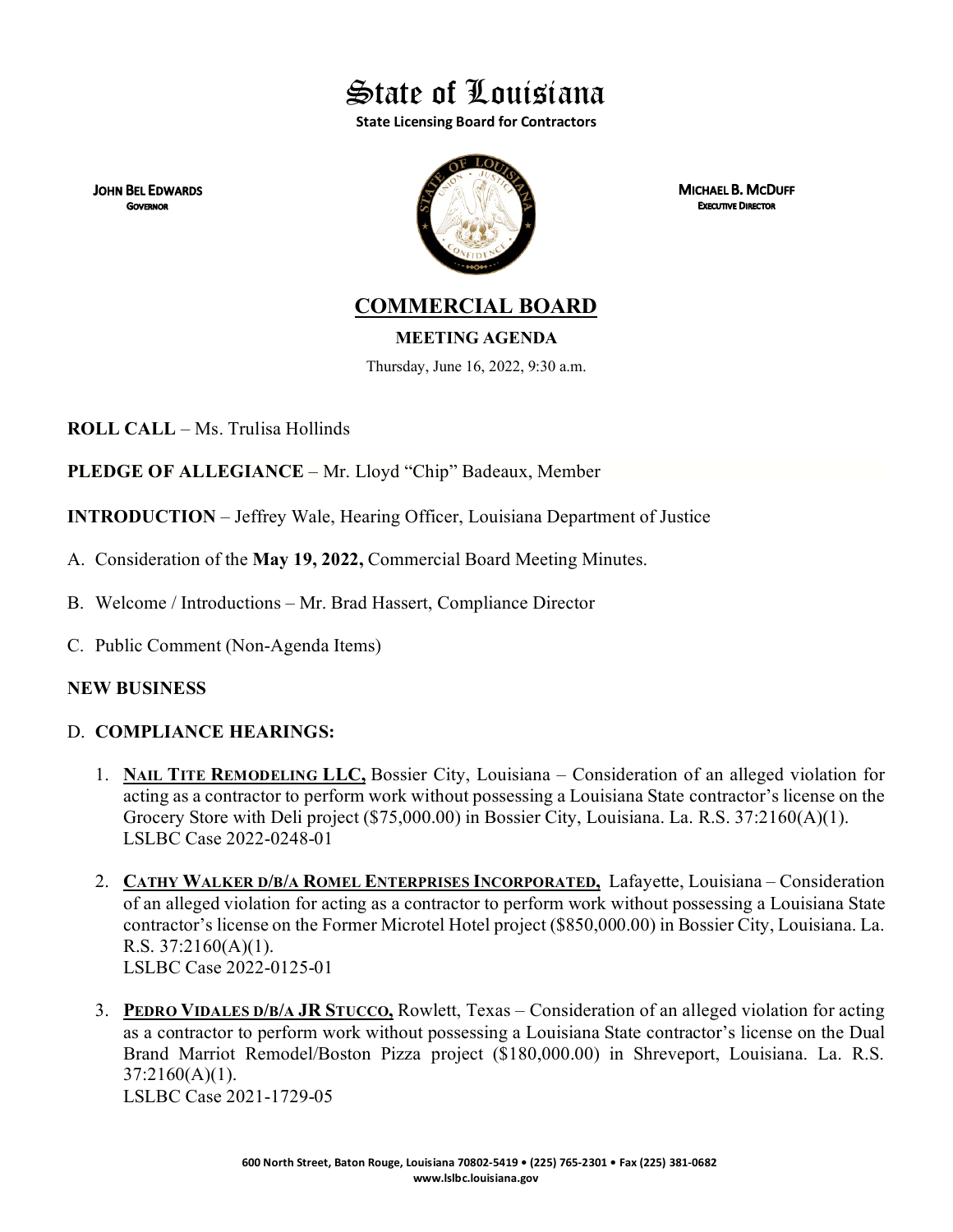- 4. **MB ELECTRIC OF LOUISIANA, LLC,** Haughton, Louisiana Consideration of an alleged violation for submitting a bid for a type of construction for which it does not hold an active license on the New Residential project (\$14,426.00) in Shreveport, Louisiana. La. R.S. 37:2163(A)(4). LSLBC Case 2022-0283-01
- 5. **IMMEDIA, LLC,** Scottsdale, Arizona Consideration of an alleged violation for acting as a contractor to perform telecommunication work without possessing a Louisiana State contractor's license on the Republic Services Locker Room Renovation & Addition project (\$46,350.46) in Baton Rouge, Louisiana. La. R.S. 37:2160(A)(1). LSLBC Case 2020-1741-04
- 6. **CONTROLTEX, INC.,** Jonesboro, Arkansas Consideration of an alleged violation for acting as a contractor to perform work without possessing a Louisiana State contractor's license on the Monroe UPS Facility Expansion project (\$259,072.00) in Monroe, Louisiana. La. R.S. 37:2160(A)(1). LSLBC Case 2019-2190-02
- 7. **RILEY HAYES ROOFING & CONSTRUCTION, LLC,** Little Rock, Arkansas Consideration of an alleged violation for acting as a contractor to perform work without possessing a Louisiana State contractor's license on the Johnson Funeral Home Re-Roof project (\$110,000.00) in Lake Charles, Louisiana. La. R.S.  $37:2160(A)(1)$ . LSLBC Case 2020-1563-02
- 8. **CORTES PLUMBING SERVICE, LLC,** Jarreau, Louisiana Consideration of an alleged violation for acting as a contractor to perform work without possessing a Louisiana State contractor's license on the Mammoth Mini Storage project (\$20,000.00) in Baton Rouge, Louisiana. La. R.S. 37:2160(A)(1). LSLBC Case 2019-2159-04
- 9. **BLUE SKY ENERGY SOLUTIONS,** Irving, Texas Consideration of an alleged violation for acting as a contractor to perform work without possessing a Louisiana State contractor's license on the Depcom Power project (\$236,733.00) in Port Allen, Louisiana. La. R.S. 37:2160(A)(1). LSLBC Case 2021-2085-01
- 10. **PARKWAY C&A, LP,** Lewisville, Texas Consideration of an alleged violation for entering into a contract with an unlicensed contractor (Arcadia Commercial Construction LLC) to perform work on the Chuck E. Cheese project (\$71,648.00) in Baton Rouge, Louisiana. La. R.S. 37:2158(A)(4). LSLBC Case 2021-1816-01
- 11. **AFFINITY CONSTRUCTION GROUP, LLC,** New Orleans, Louisiana Consideration of alleged violation for entering into a contract with an unlicensed contractor (Copperhead Plumbing & Repairs, LLC) to perform work on the Rock N Roll Sushi project (\$141,160.00) in New Orleans, Louisiana. La. R.S. 37:2158(A)(4). LSLBC Case 2021-2050-01
- 12. **LUGEDI CONSTRUCTION LLC,** Richardson, Texas Consideration of an alleged violation for acting as a contractor to perform work without possessing a Louisiana State contractor's license on the Love's Travel Stop #806 project (\$475,350.00) in Monroe, Louisiana. La. R.S. 37:2160(A)(1). LSLBC Case 2020-1392-02
- 13. a) **R.S. BERNARD AND ASSOCIATES, INC.,** Lafayette, Louisiana Consideration of an alleged violation for entering into a contract with an unlicensed contractor (Perry Morgan Laborde d/b/a Perry's Paint and Drywall) to perform work on the Ward 9 Ballpark Renovation project (\$170,000.00) in Pineville, Louisiana. La. R.S. 37:2158(A)(4). LSLBC Case 2022-0249-01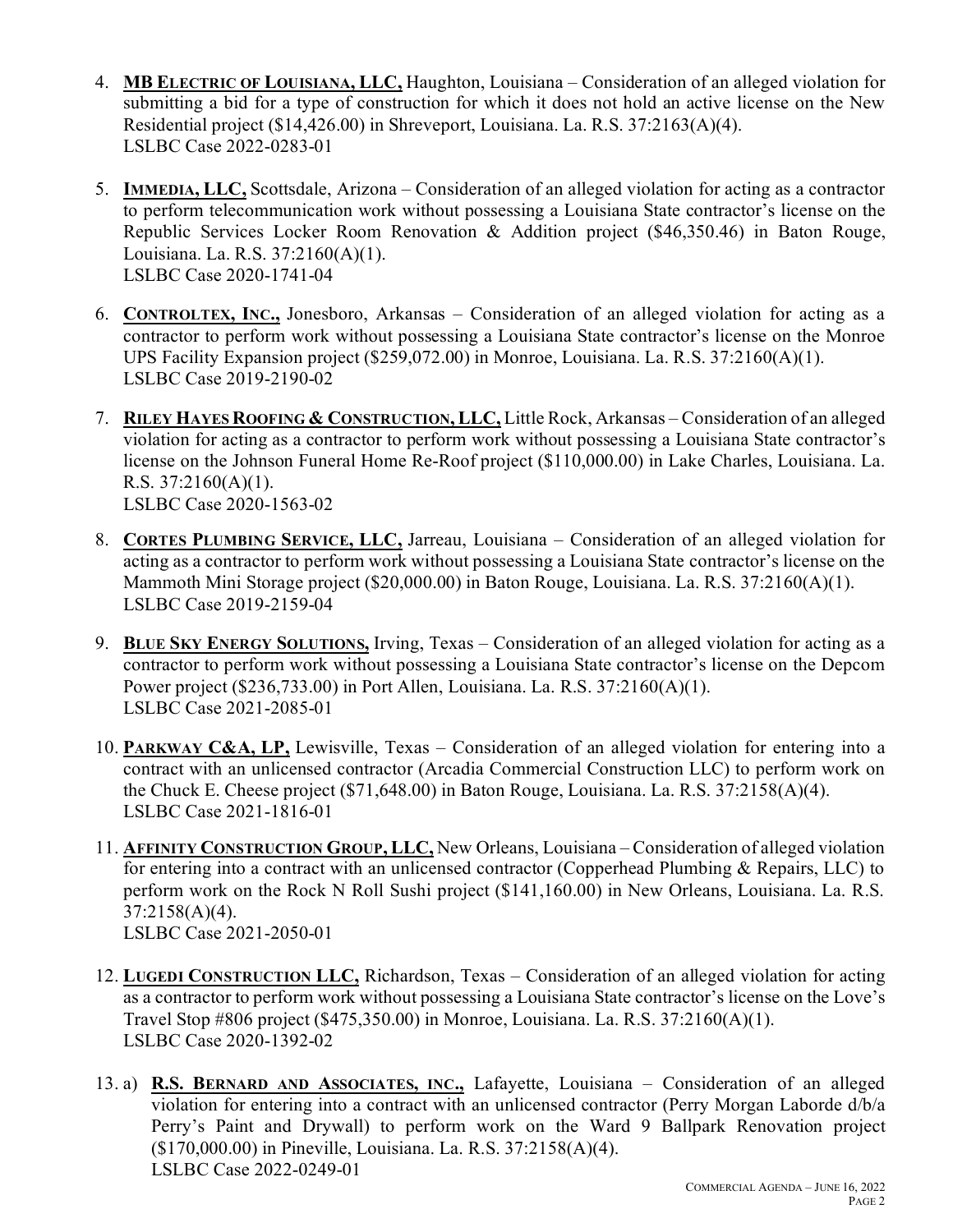- b) **PERRY MORGAN LABORDE D/B/A PERRY'S PAINT AND DRYWALL,** Centerpoint, Louisiana Consideration of an alleged violation for acting as a contractor to perform work without possessing a Louisiana State contractor's license on the Ward 9 Ballpark Renovation project (\$170,000.00) in Pineville, Louisiana. La. R.S. 37:2160(A)(1). LSLBC Case 2022-0249-02
- 14. a) **ROSEHILL CONSTRUCTION, L. L. C,** Baton Rouge, Louisiana Consideration of alleged violations for entering into contracts with unlicensed contractors (Harold Michael Thiaville, III d/b/a Electronic Systems & Security, L.L.C. and Evans landscaping LLC) to perform work on the Life Storage project (\$79,211.60) in Lake Charles, Louisiana. La. R.S. 37:2158(A)(4). LSLBC Case 2022-0602-01
	- b) **HAROLD MICHAEL THIAVILLE D/B/A ELECTRONIC SYSTEMS & SECURITY, L.L.C.,** Gretna, Louisiana – Consideration of an alleged violation for acting as a contractor to perform work without possessing a Louisiana State contractor's license on the Life Storage project (\$17,736.60) in Lake Charles, Louisiana. La. R.S. 37:2160(A)(1). LSLBC Case 2022-0602-02
	- c) **EVANS LANDSCAPING LLC,** Baton Rouge, Louisiana Consideration of an alleged violation for acting as contractor to perform work without possessing a Louisiana State contractor's license on the Life Storage project (\$61,475.00) in Lake Charles, Louisiana. La. R.S. 37:2160(A)(1). LSLBC Case 2022-0602-03
- 15. **MEL'S A/C & HEATING, LLC,** Hammond, Louisiana Consideration of an alleged violation for acting as a contractor to perform work without possessing a Louisiana State contractor's license on a New Home Construction project located at 5335 Bentley Drive (\$16,400.00) in Baker, Louisiana. La. R.S.  $37:2160(A)(1)$ . LSLBC Case 2021-1848-02

## E. **STATUTORY CITATION:**

| Company                                          | <b>Statutory</b><br><b>Citation</b> | <b>Citation</b><br>Payment |
|--------------------------------------------------|-------------------------------------|----------------------------|
| CFJ Construction and Environmental Services, LLC | La. R.S. $37:2160(A)(1)$            | \$500.00                   |
| Michel's Plumbing Repairs, LLC                   | R.S. $37:2160(A)(1)$                | \$500.00                   |

## **OLD BUSINESS**

## F. **COMPLIANCE HEARING/CONTINUANCE:**

1. **JUDSON TERRELL D/B/A TRC CO.,** Bay City, Texas – Consideration of an alleged violation for acting as a contractor to perform work without possessing a Louisiana State contractor's license on the La-Tex Rubber & Specialties Hurricane Repair project (\$667,000.00) in Lake Charles, Louisiana. La. R.S. 37:2160(A)(1).

LSLBC Case 2021-1404-01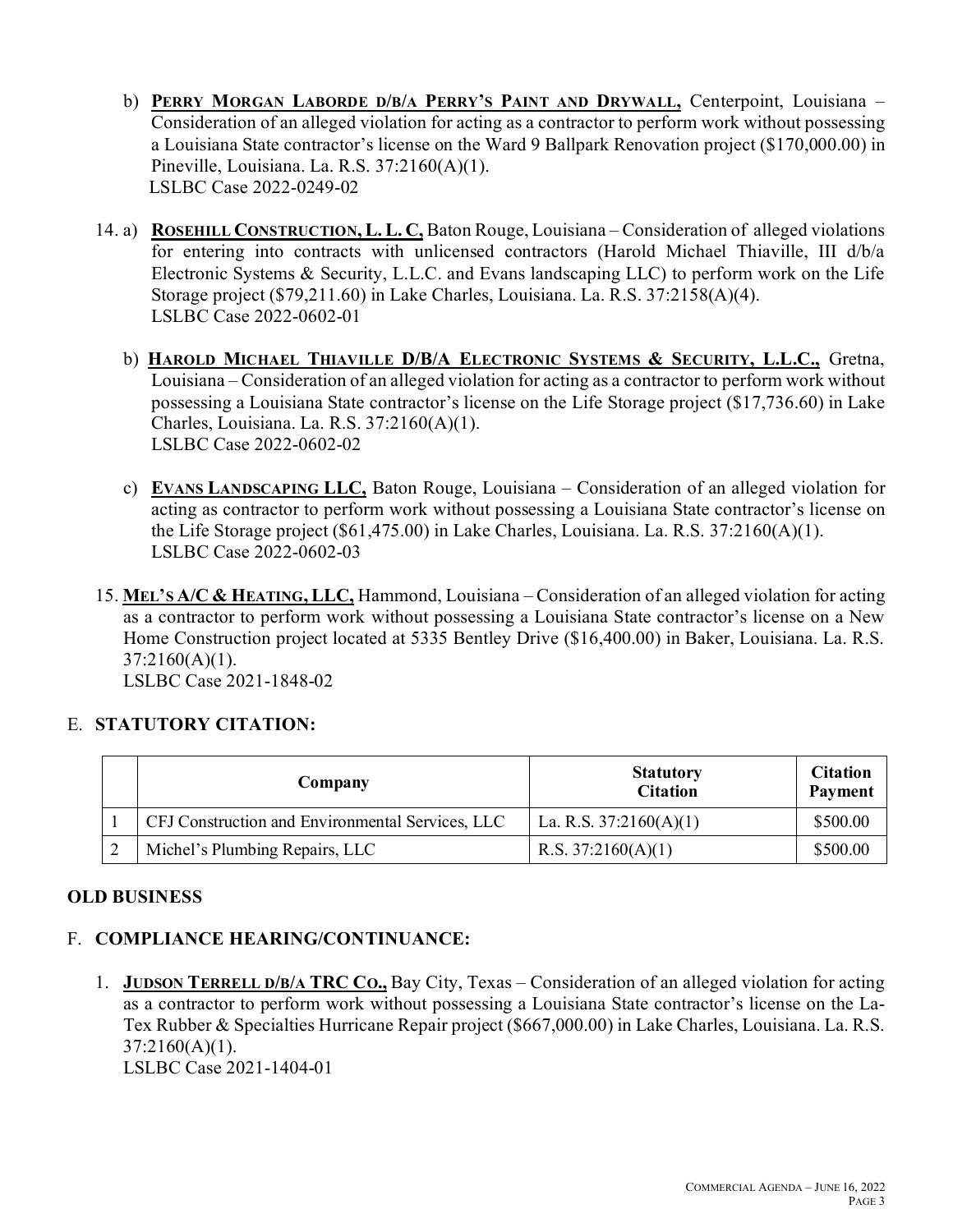## G. **APPLICATIONS; ADDITIONAL CLASSIFICATIONS; RECIPROCITY:**

- 1. Residential Building Subcommittee Report Mr. Temple
	- a. Consideration of residential applications and home improvement registrations as listed and attached to the agenda. (Pages 5-18)
	- b. Consideration of the actions of the June 15, 2022, Residential Building Subcommittee.
- 2. Consideration of reciprocity and exemption requests as listed and attached to the agenda. (Pages 19-21) Mr. Dupuy
- 3. Consideration of mold remediation application as listed and attached to the agenda. (Page 22) Mr. Lambert
- 4. Consideration of additional classifications as listed and attached to the agenda. (Pages 23-25) Mr. Lambert
- 5. Consideration of commercial applications as listed and attached to the agenda. (Pages 26-38) Mr. Lambert

## H. **REPORTS:**

- 1. Legislative/Rules and Regulations Report Mr. McDuff
- 2. Finance Report Mr. Dupuy

**EXECUTIVE SESSION:** The Board may vote to hold an Executive Session on any item that is exempted from discussion at an open meeting pursuant to La. R.S. 42:17.

## **ADJOURNMENT**

\*Licenses/Registrations issued once all requirements were met.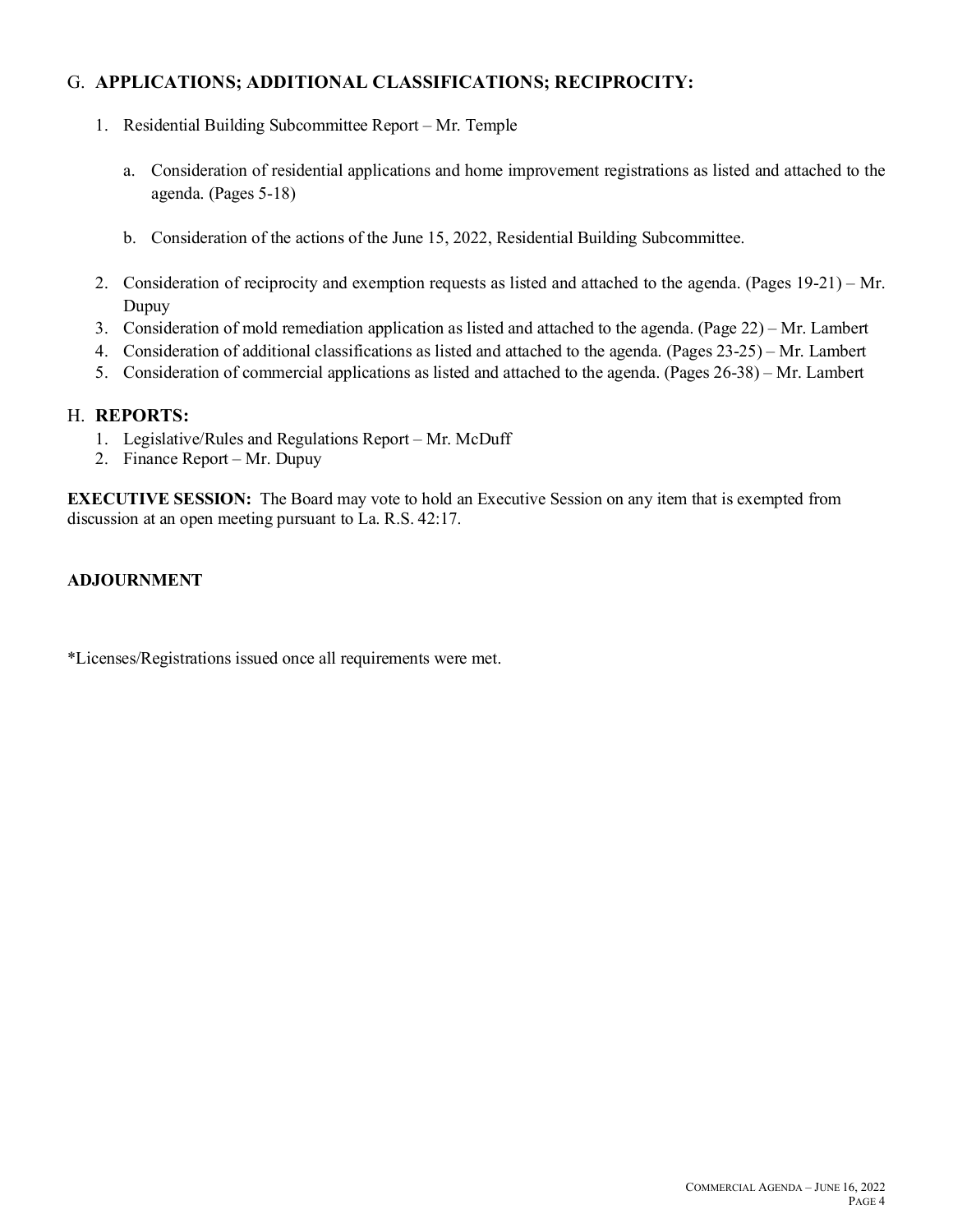#### **RESIDENTIAL APPLICATIONS FOR LICENSE (PENDING ALL REQUIREMENTS BEING MET)**

*COMPANY NAMES*

## **3-B ELECTRICAL CONTRACTOR LLC**

129 E. Hurst Ln., Holden, LA 70744 RESIDENTIAL BUILDING CONTRACTOR

**58:12 CONSTRUCTION AND MANAGEMENT, LLC** 1100 Poydras St., Suite 2934 New Orleans, LA 70163 RESIDENTIAL BUILDING CONTRACTOR

**ACES OILFIELD SERVICES INC** 12 David Burns Rd., Boyce, LA 71409 RESIDENTIAL BUILDING CONTRACTOR

## **ACO WELDING SERVICES LLC**

222 Grant Road, Opelousas, LA 70570 RESIDENTIAL BUILDING CONTRACTOR

**ADDISON RILEY, LLC** PO Box 10534, Pensacola, FL 32524

RESIDENTIAL BUILDING CONTRACTOR

**AIR TIGHT CONSTRUCTION, LLC** 1710 18th St. Ste. A., Kenner LA 70062 RESIDENTIAL BUILDING CONTRACTOR

#### **\*ARCO BUILDERS, INC.**

400 Trenton St., Suite C, West Monroe, LA 71291 RESIDENTIAL BUILDING CONTRACTOR

## **AREA BUILDERS LLC**

424 Sherwood Rd., Shreveport, LA 71106 RESIDENTIAL BUILDING CONTRACTOR

**AYESTAS CONSTRUCTION LLC** 1529 Spanish Oaks Drive, Harvey, LA 70058

RESIDENTIAL BUILDING CONTRACTOR

## **BAILEY HOME BUILDERS, LLC**

PO Box 81368, Lafayette, LA 70598 RESIDENTIAL BUILDING CONTRACTOR

## **BARRISTER GLOBAL SERVICES NETWORK, INC**

P.O. Box 1790, Mandeville, LA 70470 RESIDENTIAL BUILDING CONTRACTOR

## **BECHLI CONSTRUCTION LLC**

10220 LA Hwy 92, Maurice, LA 70555 RESIDENTIAL BUILDING CONTRACTOR

## **BLAZING BUILDER LLC**

1913 Mandeville St., New Orleans, LA 70117 RESIDENTIAL BUILDING CONTRACTOR

**BRYAN DEVELOPMENT LLC** 2054 Campfire Rd., Lake Charles, LA 70611 RESIDENTIAL BUILDING CONTRACTOR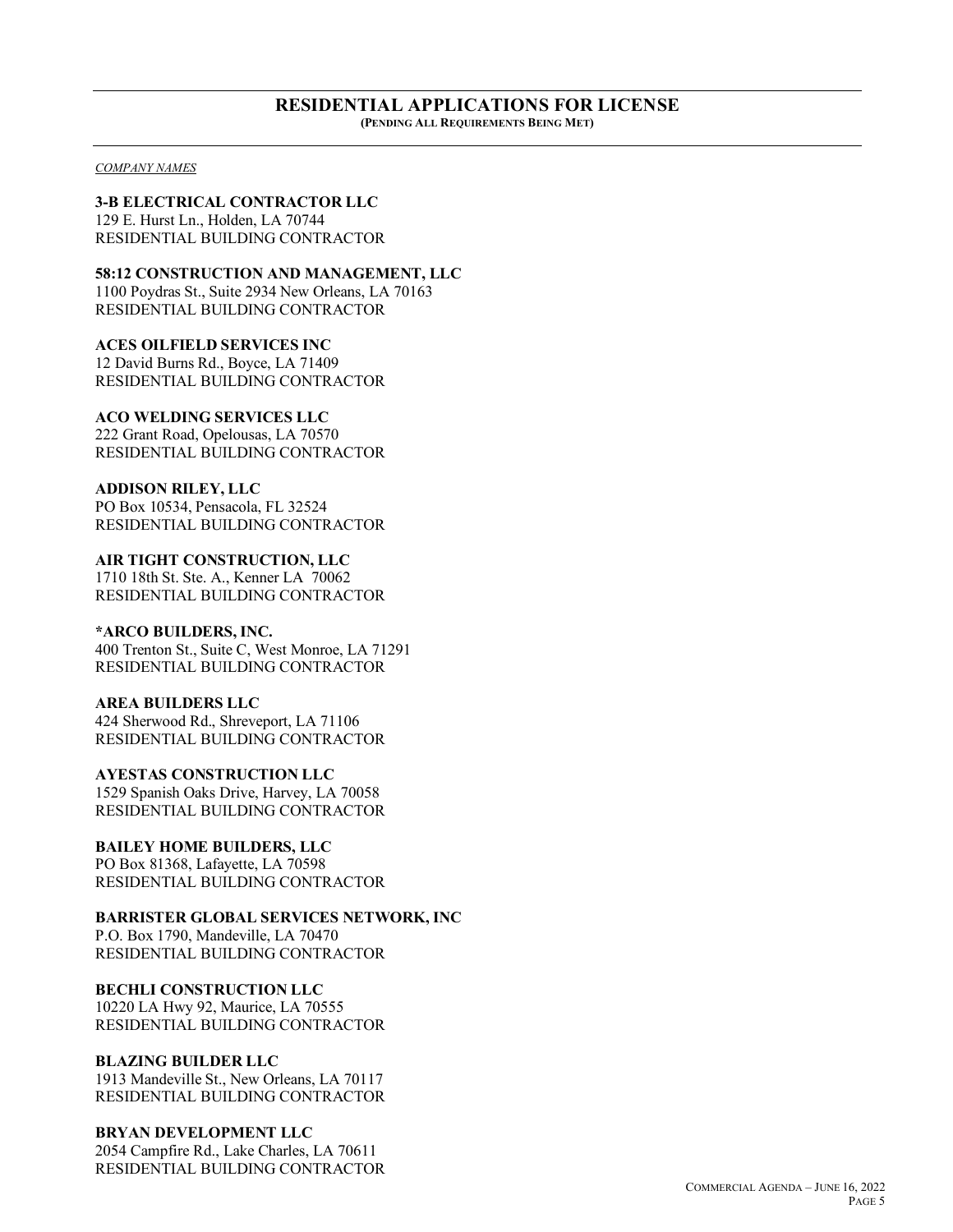#### **BUCKLEY BUILDS CONSTRUCTION, LLC**

2827 Annunciation Street, New Orleans, LA 70115 RESIDENTIAL BUILDING CONTRACTOR

**\*C & C LAKE HOMES, LLC** 930 Koonce Rd, Sulphur, LA 70663 RESIDENTIAL BUILDING CONTRACTOR

**CARDINAL CONSTRUCTION** 735 Highway 334, Oxford, MS 38655 RESIDENTIAL BUILDING CONTRACTOR

**CARE'S METAL CONSTRUCTION LLC** 131 Jean Lane, Opelousas, LA 70570 RESIDENTIAL BUILDING CONTRACTOR

**\*CNC GENERAL CONTRACTING LLC** 415 Elias G Rd., Lafayette, LA 70506 RESIDENTIAL BUILDING CONTRACTOR

**D E INVESTMENTS, INC.** 825 Stone Avenue, Monroe, LA 71201 RESIDENTIAL BUILDING CONTRACTOR

**\*D. HAYES ENTERPRISE LLC** 211 E. Mcintosh St., Oak Grove, LA 71263 RESIDENTIAL BUILDING CONTRACTOR

**D2CONSTRUCTION, LLC** PO Box 9128, Mandeville, LA 70470 RESIDENTIAL BUILDING CONTRACTOR

**DOWDEN DEVELOPMENT LLC** 1540 Janet Dr., Lake Charles, LA 70605 RESIDENTIAL BUILDING CONTRACTOR

**DSM PROPERTIES & LAND DEVELOPMENT LLC** 1602 Reserve Dr., Westlake, LA 70669

RESIDENTIAL BUILDING CONTRACTOR

**DUSTIN GLENN O'CONNOR** 1750 MLK Jr Blvd Ste 109-383, Houma, LA 70360 RESIDENTIAL BUILDING CONTRACTOR

**\*EAGLE CONSTRUCTION INC** 118 Avalon St., Lafayette, LA 70508 RESIDENTIAL BUILDING CONTRACTOR

**ELITE CONSTRUCTION OF LAFAYETTE LLC**

410 Breaux Rd., Lafayette, LA 70507 RESIDENTIAL BUILDING CONTRACTOR

**FIRST RESPONDER POOLS & WATERSCAPES L.L.C.** 201 Oak Ridge Drive Benton, LA 71006 RESIDENTIAL SWIMMING POOLS

**FRANCIS ANTHONY MICHAEL DEVELOPMENT INC.**

3800 Agateway Dr., Harvey, LA 70058 RESIDENTIAL BUILDING CONTRACTOR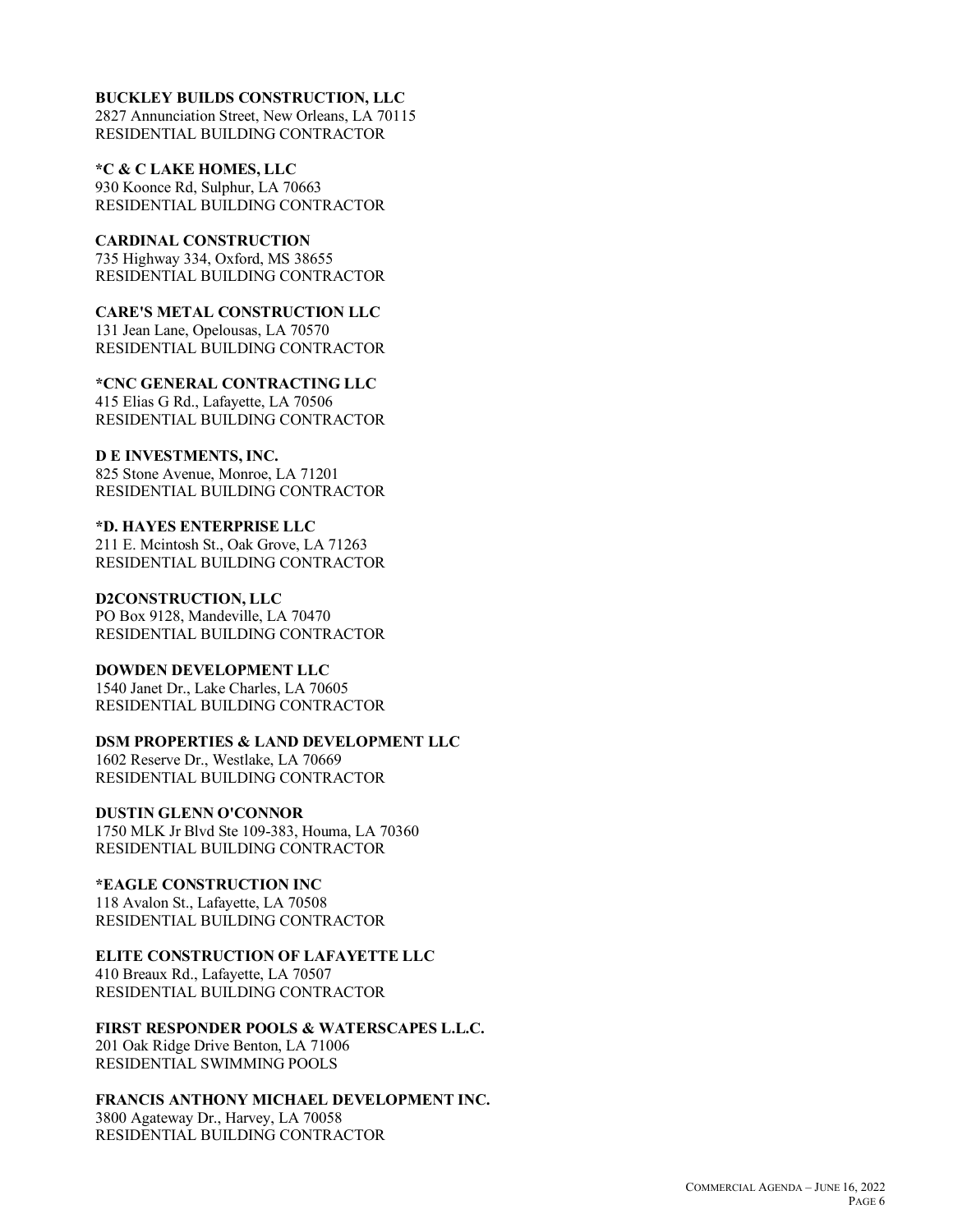#### **GREENHOUSE REHAB PROPERTIES LLC**

8020 S Lakeshore Drive, Shreveport, LA 71119 RESIDENTIAL BUILDING CONTRACTOR

**GUILLOTTE CONSTRUCTION LLC** 502 Doll St., Jeanerette, LA 70544 RESIDENTIAL BUILDING CONTRACTOR

**H. A. MAY CONSTRUCTION, LLC** 1118 Foxtail Drive, Baton Rouge, LA 70820 RESIDENTIAL BUILDING CONTRACTOR

#### **HARBOUR GROUP, LLC** 1188 Rodney Drive, Baton Rouge, LA 70808 RESIDENTIAL BUILDING CONTRACTOR

**HERITAGE PAINTERS LLC** 1010- Shawnee St., Houston, TX 77034 RESIDENTIAL BUILDING CONTRACTOR

## **HERNANDEZ CONSTRUCTION COMPANY, LLC**

721 Randolph Ave., Harahan, LA 70123 RESIDENTIAL BUILDING CONTRACTOR

**J BANKS CONSTRUCTION & HOME IMPROVEMENT LLC** 31 Bocage Dr., Destrehan, LA 70047 RESIDENTIAL BUILDING CONTRACTOR

## **J KEAUX, LLC**

11552 Hideaway Street, Denham Springs, LA 70726 RESIDENTIAL BUILDING CONTRACTOR

**JAM DEVELOPMENTS AND SOLUTIONS LLC** 4616 Spain St., New Orleans, LA 70122 RESIDENTIAL BUILDING CONTRACTOR

## **JC RENOVATIONS AND DESIGNS LLC**

8742 Loch Fyne Ave., Baker, LA 70714 RESIDENTIAL BUILDING CONTRACTOR

## **JCJ HOME IMPROVEMENT LLC**

1416 Live Oak St., Slidell, LA 70460 RESIDENTIAL BUILDING CONTRACTOR

## **JOSE JUAREZ LLC**

4139 Wilson Ave., New Orleans, LA 70126 RESIDENTIAL BUILDING CONTRACTOR

## **JRG BUILDERS LLC**

171 Sleepy Hollow Rd., Sarepta, LA 71071 RESIDENTIAL BUILDING CONTRACTOR

## **KWM CONSTRUCTION LLC**

14466 Harry Savoy Rd., Saint Amant, LA 70774 RESIDENTIAL BUILDING CONTRACTOR

## **\*LA PRO CONSTRUCTION LLC**

1760 Hampton Dr., Harvey, LA 70058 RESIDENTIAL BUILDING CONTRACTOR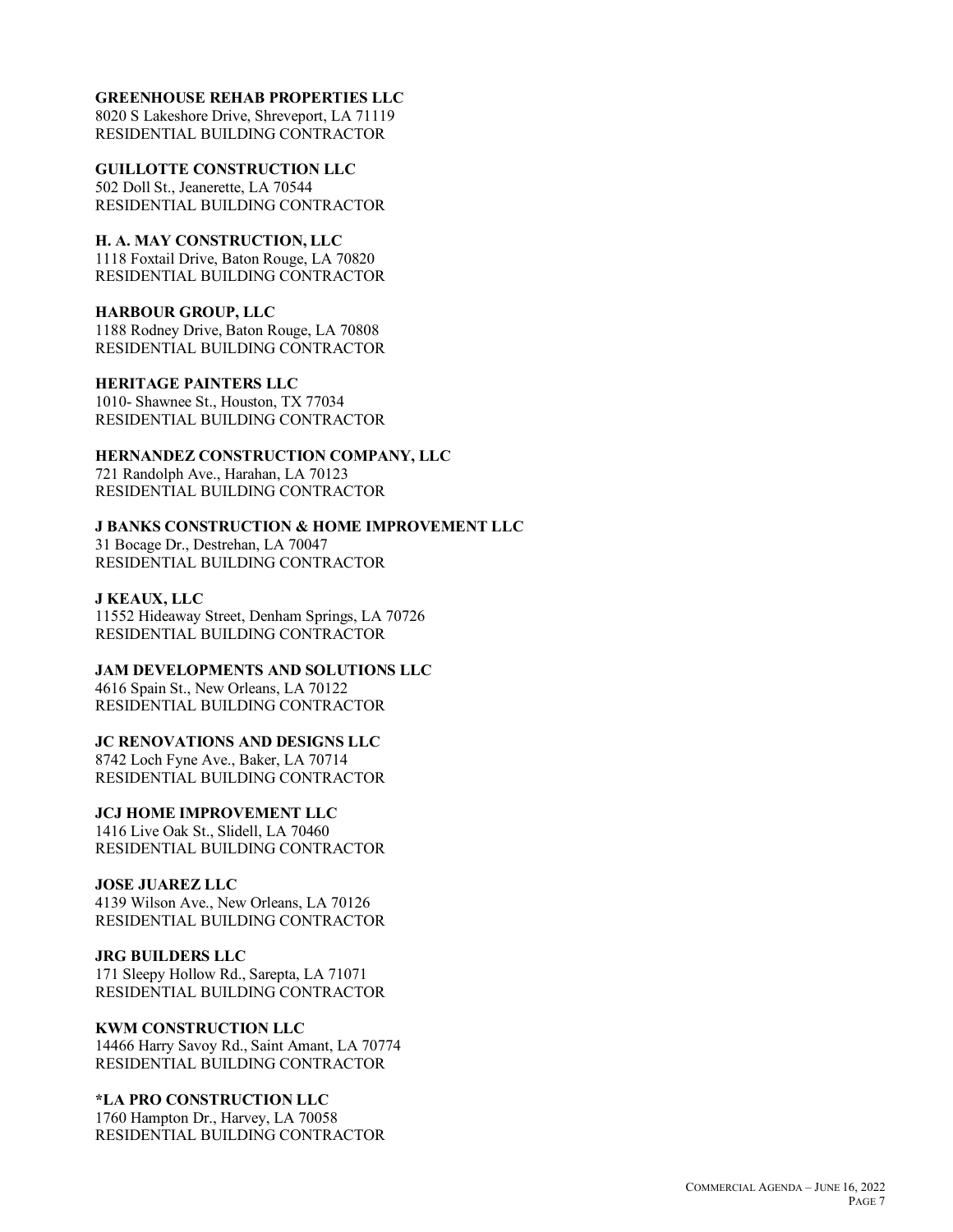## **LACJ BUILDERS LLC**

2836 Dakin Ave., Baton Rouge, LA 70820 RESIDENTIAL BUILDING CONTRACTOR

**LANCLOS CONSTRUCTION LLC** 119 E South Street, Opelousas, LA 70570 RESIDENTIAL BUILDING CONTRACTOR

## **LAYMOUN BUILDERS LLC**

15607 Fieldside Ave., Baton Rouge, LA 70816 RESIDENTIAL BUILDING CONTRACTOR

**LEARIS CONSTRUCTION, LLC**

632 Saint Ferdinand Street, Baton Rouge, LA 70802 RESIDENTIAL BUILDING CONTRACTOR

## **LEBLUE CONSTRUCTION SERVICES, L.L.C.**

145 Chase Rd., Basile, LA 70515 RESIDENTIAL BUILDING CONTRACTOR

## **LOVELL INDUSTRIES LLC**

2179 Denley Rd., Houma, LA 70363 RESIDENTIAL BUILDING CONTRACTOR

## **MACO CONSTRUCTION, INC. OF MISSOURI**

111 N Main Street, Clarkton, MO 63837 RESIDENTIAL BUILDING CONTRACTOR

## **\*MANCHESTER BUILDERS MAINTENANCE, LLC**

1943 Trinity Church Ln., Jackson, LA 70748 RESIDENTIAL BUILDING CONTRACTOR

#### **MAPLEWOOD BUILDERS, LLC**

240 Bayou Pierre Cutoff Rd., Natchitoches, LA 71457 RESIDENTIAL BUILDING CONTRACTOR

## **MARSHAL HICKS CONSTRUCTION, LLC**

310 Barron Chapel Rd., Pineville, LA 71360 RESIDENTIAL BUILDING CONTRACTOR

## **MCDANIEL MASONRY LLC**

2509 Douglas Drive, Bossier City, LA 71111 RESIDENTIAL BUILDING CONTRACTOR

**MERCK GENERAL CONTRACTING, LLP**

1927 Columbus Ave., Waco, TX 76701 RESIDENTIAL BUILDING CONTRACTOR

#### **\*MYERS POOLS LLC**

25136 Old Greenwell Springs Rd., Greenwell Springs, LA 70739 RESIDENTIAL BUILDING CONTRACTOR; RESIDENTIAL SWIMMING POOLS

#### **NELSON H BUILDERS, LLC** 320 Princeton Woods Loop, Lafayette, LA 70508 RESIDENTIAL BUILDING CONTRACTOR

## **\*OAM CONSTRUCTION LLC** 204 Union Dr., Hahnville, LA 70057

RESIDENTIAL BUILDING CONTRACTOR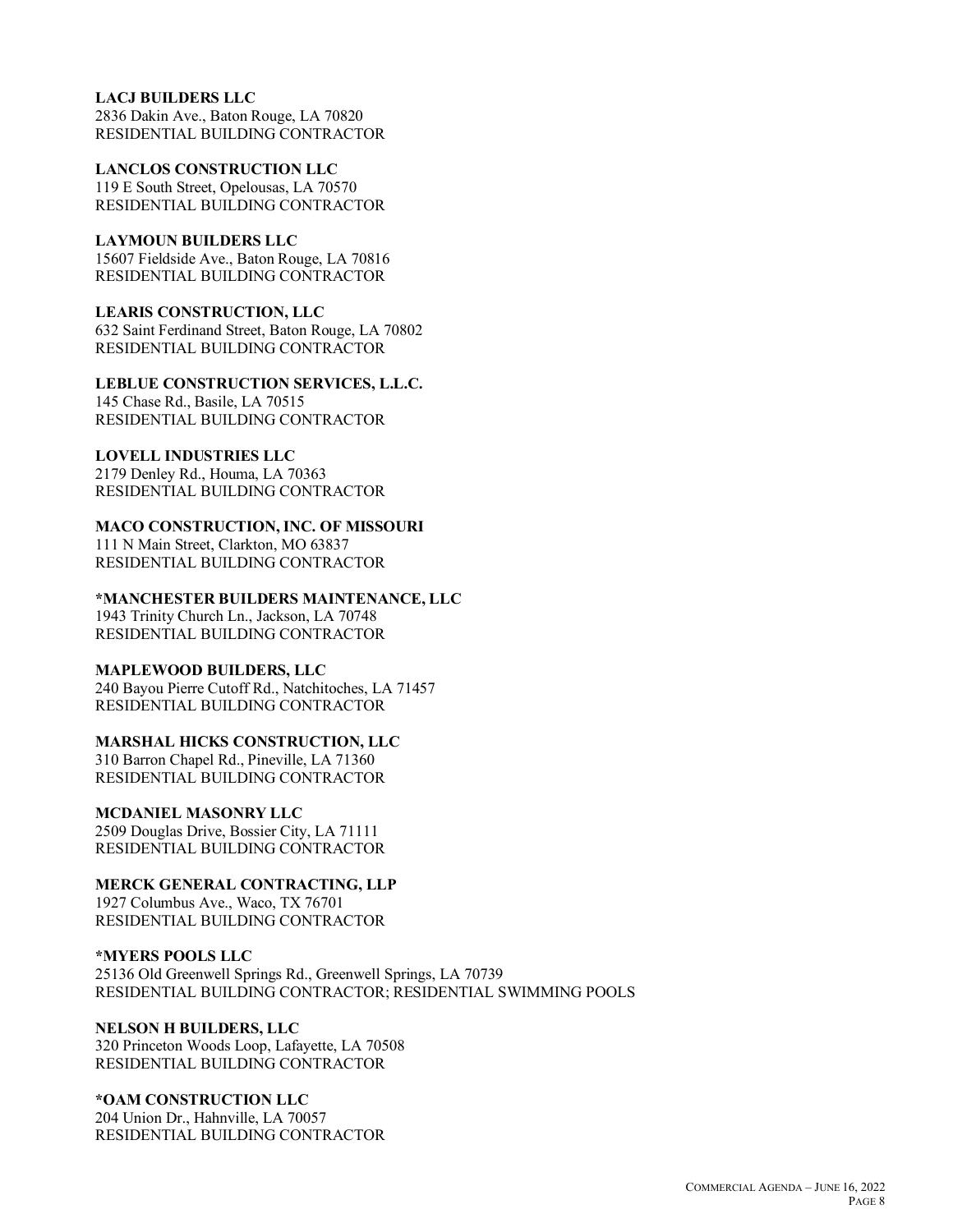#### **PHILLIPS, JAMES RUDD**

4000 Metairie Heights Ave., Metairie, LA 70002 RESIDENTIAL BUILDING CONTRACTOR

**RED ZONE CONSTRUCTION, LLC** 331 Spence Rd., Monroe, LA 71203 RESIDENTIAL BUILDING CONTRACTOR

## **ROOFING GUYS, LLC**

901 W. Broussard Rd., Lafayette, LA 70506 RESIDENTIAL BUILDING CONTRACTOR

**ROYSTER CONSTRUCTION LLC**

PO Box 17161, Lake Charles, LA 70616 RESIDENTIAL BUILDING CONTRACTOR

**SAXONY MANAGEMENT, LLC** 740 Mountain View Avenue, Monrovia, CA 91016 RESIDENTIAL BUILDING CONTRACTOR

**SCOTT'S HOME IMPROVEMENT'S LLC** 29 Mayo Rd., Elmer, LA 71424 RESIDENTIAL BUILDING CONTRACTOR

**SELLERS, DYLAN LEE** 130 Shirley Lane, Jena, LA 71342 RESIDENTIAL BUILDING CONTRACTOR

**SPECIALTY RESTORATION OF TEXAS, INC.** 6906 Old Mcgregor Rd., Waco, TX 76712 RESIDENTIAL BUILDING CONTRACTOR

**STEVEN TERRELL CONSTRUCTION SERVICES, LLC** P.O. Box 7253, Belle Chasse, LA 70037 RESIDENTIAL BUILDING CONTRACTOR

#### **STRONG'S REMODELING, LLC**

PO Box 35, Moreauville, LA 71355 RESIDENTIAL BUILDING CONTRACTOR

**TANGEAUX SPECIALTY SERVICES, LLC**

11485 Spring Creek Dr., Hammond, LA 70403 RESIDENTIAL BUILDING CONTRACTOR

## **TCC DEVELOPMENT LLC**

983 Polk St., New Orleans, LA 70124 RESIDENTIAL BUILDING CONTRACTOR

#### **TONYPAVERS LLC**

3724 Despaux Drive, Chalmette, LA 70043 RESIDENTIAL BUILDING CONTRACTOR

## **TREGLE, BRAD**

2301 Creedmore Drive, Saint Bernard, LA 70085 RESIDENTIAL SWIMMING POOLS

## **VACCARO GROUP LLC**

526 Bentwood Drive, Covington, LA 70433 RESIDENTIAL BUILDING CONTRACTOR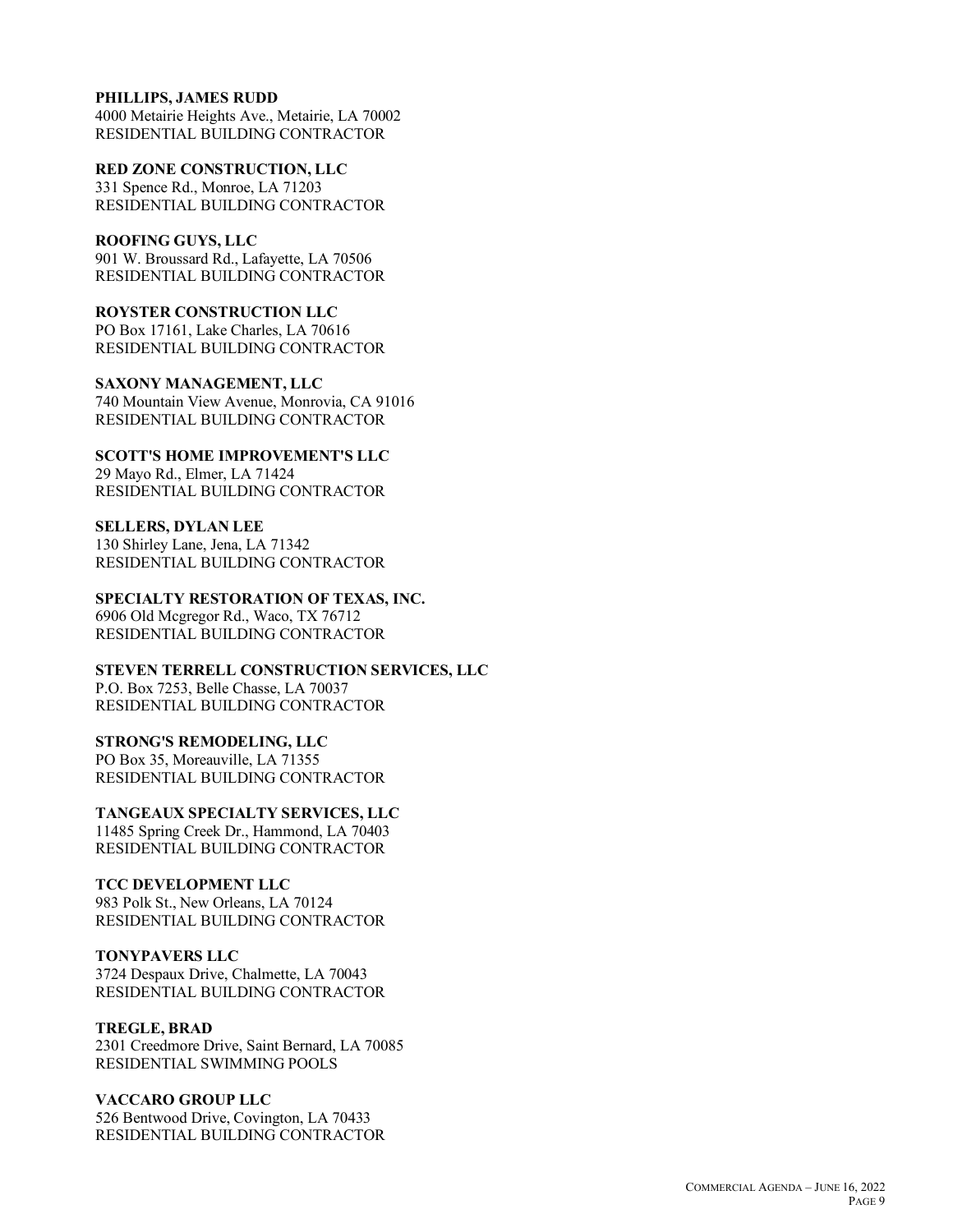## **WEBER INVESTMENTS, L.L.C.**

48 Belle Grove Dr., Destrehan, LA 70047 RESIDENTIAL BUILDING CONTRACTOR

## **\*WIAT HOLDINGS, LLC**

8533 Forshey Street, New Orleans, LA 70118 RESIDENTIAL BUILDING CONTRACTOR

## **ZARRILLI HOMES, LLC**

186 Mantoloking Road, Brick, NJ 08723 RESIDENTIAL BUILDING CONTRACTOR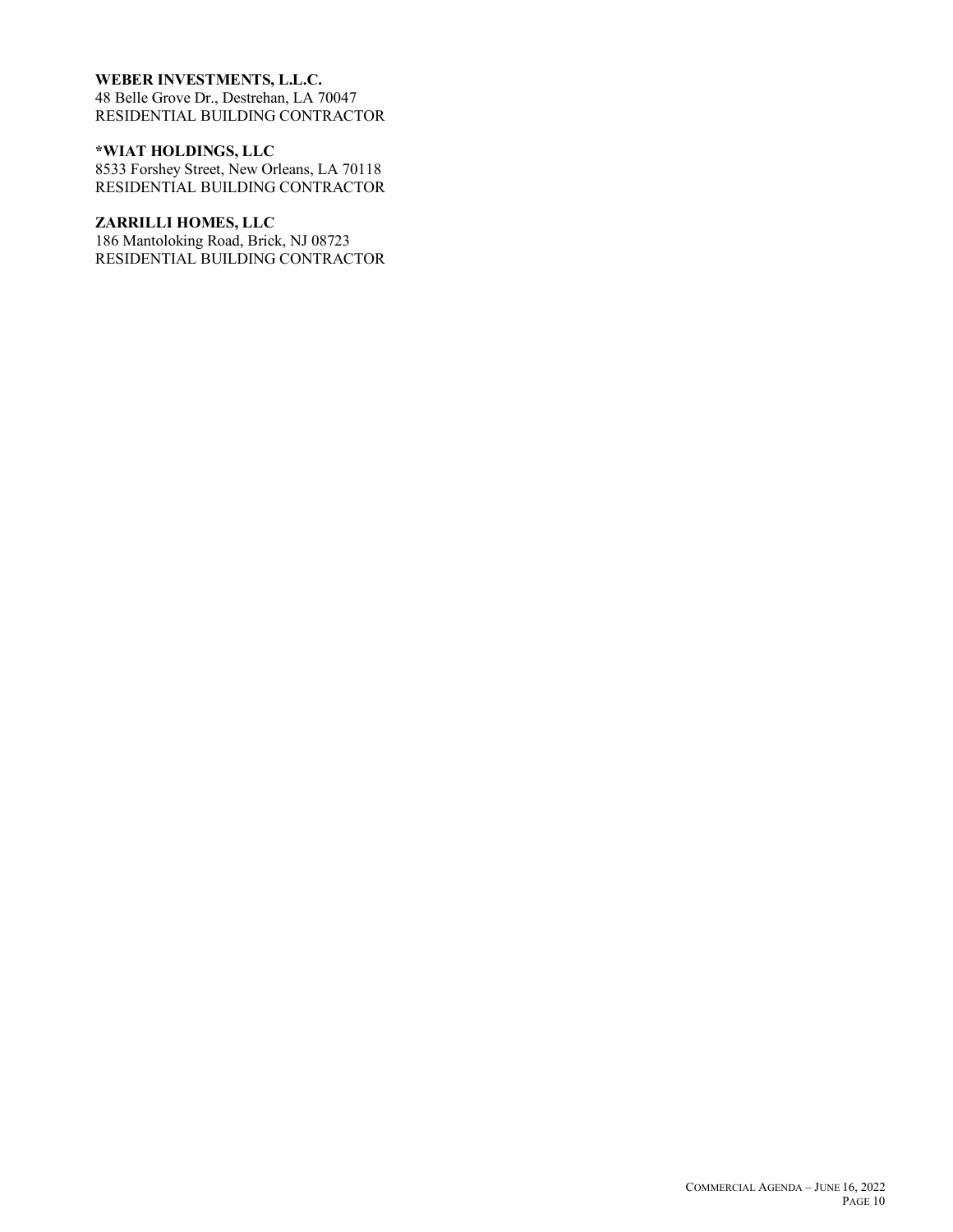#### **HOME IMPROVEMENT REGISTRATION APPLICATIONS (PENDING ALL REQUIREMENTS BEING MET)**

*COMPANY NAMES*

**1 WAY CONSTRUCTION LLC** 9073 Pertuis Rd., Saint Amant, LA 70774

**A TOUCH OF HOME L.L.C.** 4867 Highway 507, Coushatta, LA 71019

**A&H STINE PROPERTIES LLC** 1105 Aberdeen Dr., Lake Charles, LA 70605

**ACME NOLA LLC** 826 Fern Street, New Orleans, LA 70118

**\*ALIANZA RODRIGUEZ CONSTRUCTION LLC** 3910 California Ave., Kenner, LA 70065

**ALL OUT CONSTRUCTION AND DESIGN LLC** 126 S. Hazel, Sulphur, LA 70663

**AMPHIONS WELDING AND METAL BUILDINGS LLC** 13469 Hwy 28 East, Deville, LA 71328

**\*AREA BUILDERS LLC** 424 Sherwood Rd., Shreveport, LA 71106

**ARRAY OF SOLAR LLC** 1617 Park Pl. Ave., #110, Fort Worth, TX 76110

**AUDUBON PROPERTIES OF LOUISIANA, L.L.C.** 2890 Douglas Drive, Bossier City, LA 71111

**\*B&K HOME RENOVATIONS LLC** 101 Brunswick Ct., New Orleans, LA 70131

**BLAKEMAN CONSTRUCTION, LLC** 1011 2nd Street, Morgan City, LA 70380

**BOOT ROOFING COMPANY LLC, THE** 1810 Captain Shreve Dr., Shreveport, LA 71105

**BRANDON ANDRE CONSTRUCTION, LLC** PO Box 517, Livonia, LA 70755

**BROWN, BERTRON EUGENE JR.** 912 Hickory Dr., Plain Dealing, LA 71064

**BROWNWOOD CONSTRUCTION LLC** 11057 General Ott Rd., Hammond, LA 70403

**\*BRUCE DYNAMICS LLC** 41193 Merritt Evans Road, Prairieville, LA 70769

**BRYAN DEVELOPMENT LLC** 2054 Campfire Rd., Lake Charles, LA 70611

**BUIE CONTRACTORS LLC** 307 Spartan Loop, Slidell, LA 70458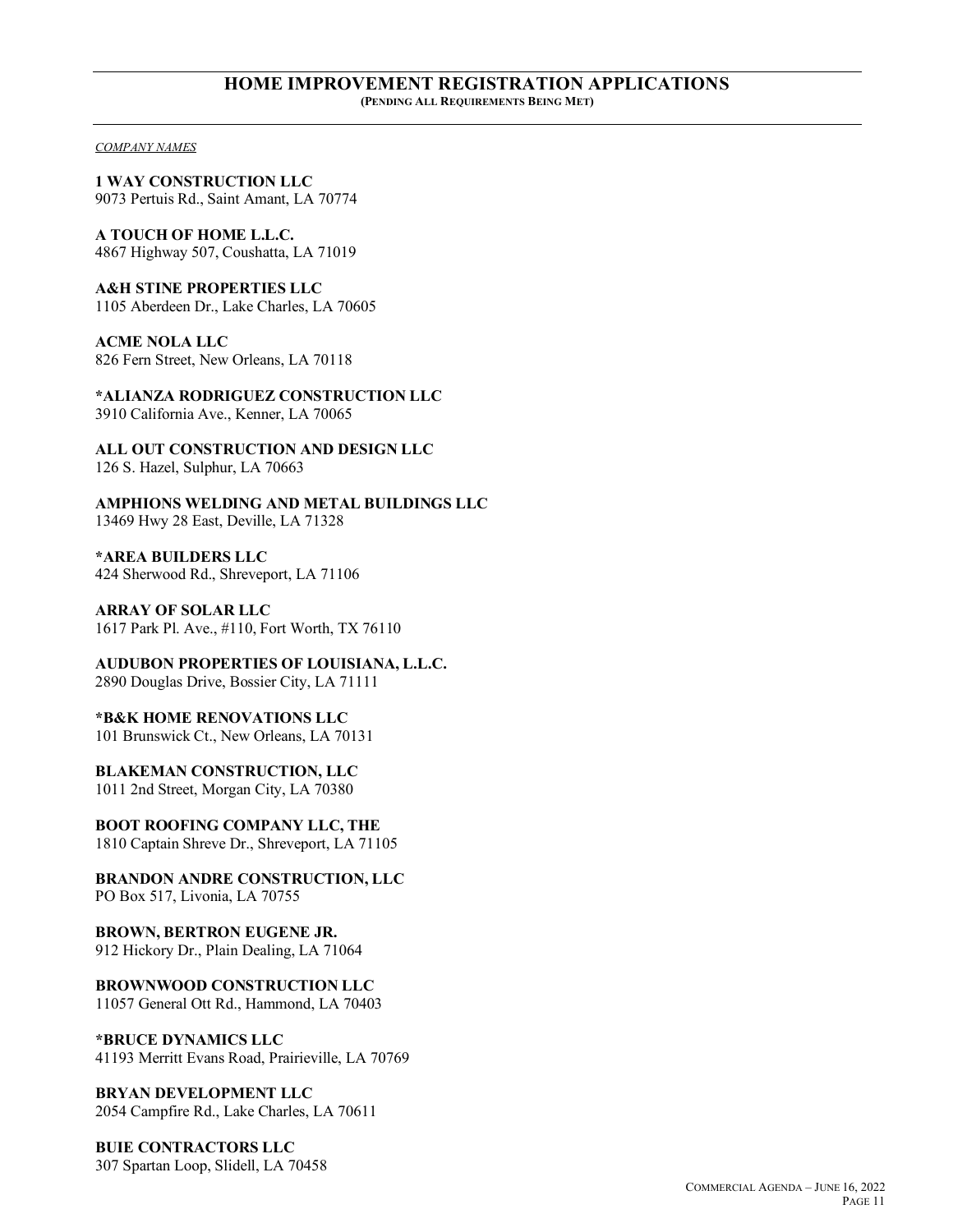**BUILDIT OF LOUISIANA, INC** 1520 Moss St, #2, Lake Charles, LA 70601

**\*C & C NORTH AMERICA, INC.** 355 Alhambra Circle, Ste. 1000, Coral Gables, FL 33134

**C&K ROOFING L.L.C.** 7817 Macon St., Metairie, LA 70003

**CAPITAL CONSTRUCTION LLC** 708 Heavens Dr., Apt. B, Mandeville, LA 70471

**\*CAV INVESTMENTS LLC** 116 Nottingham Trail, Houma, LA 70360

**\*CICERO CONSTRUCTION, LLC** 23 Mesa Street, Kenner, LA 70065

**CLOTO CONSTRUCTION LLC** 16352 Old Hammond Hwy, #233, Baton Rouge, LA 70816

**\*CONSTRUCTION BY MAXIMUM LLC** 404 Palm Dr, Braithwaite, LA 70040

**CONTINUITY INVESTMENTS LLC** 201 Rue Beauregard, Ste. 202, Lafayette, LA 70508

**CORA CONSTRUCTION LLC** 3204 Prytania St Apt 07, New Orleans, LA 70115

**\*CW BRISCOE & ASSOCIATES, LLC** PO Box 62167, Lafayette, LA 70506

**D&D FENCING & CONSTRUCTION LLC** 316 Magnolia Ave., La Place, LA 70068

**\*D&W ROOFING AND CONSTRUCTION LLC** 8540 Gayla Ct., Mobile, AL 36695

**D.B. JOHNSON CONTRACTING LLC** 1609 Murl Street, New Orleans, LA 70114

**DALI PAINTING & RENOVATIONS LLC** 4300 Courtland Drive, Metairie, LA 70002

**DEAH CONSTRUCTION L.L.C.** PO Box 164, Independence, LA 70443

**\*DEC INDEPENDENT CONTRACTOR LLC** 1853 Plaza Drive, Marrero, LA 70072

**\*DELAUP ENTERPRISES, LLC** 113 Highland Ridge, Covington, LA 70433

**\*DIS 'N' DAT CARPENTRY, LLC** 6804 Phillip Dr., Metairie, LA 70003

**DOLAN CONSTRUCTION LLC** 30519 Hwy 190, Lacombe, LA 70445

**DOSOKO, LLC** 41294 S Preston Dr., Hammond, LA 70403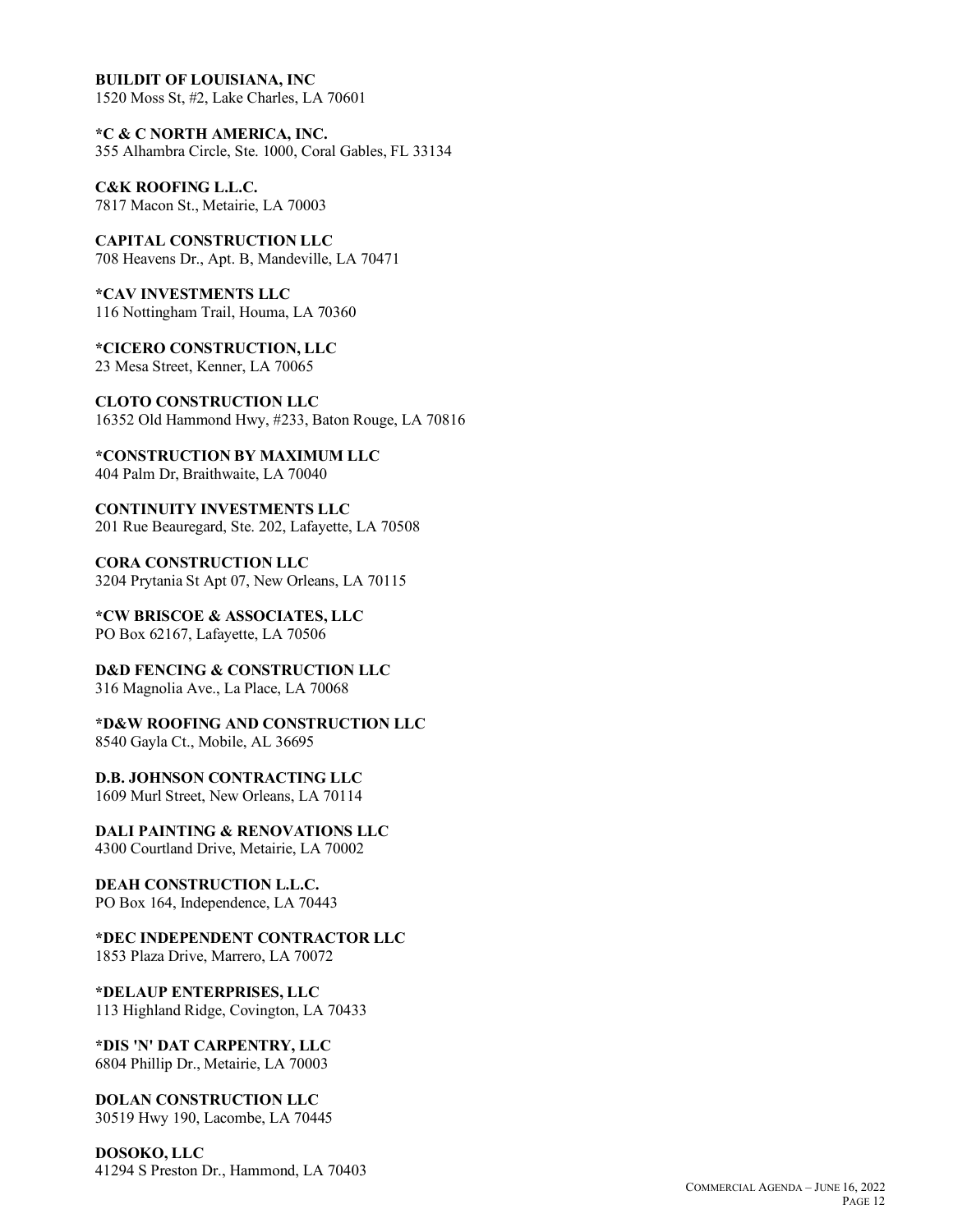**DR FIX IT, LLC** 18140 Rolling Wood Dr., Baton Rouge, LA 70817

**DSEGA CONTRACTOR LLC** 42057 Moody Dixon Rd TRLS 10, Prairieville, LA 70769

**DSEGA SUBCONTRACTOR LLC** 42057 Moody Dixon Rd TRLS 10, Prairieville, LA 70769

**DUGAS BUILDER LLC** 411 E South Street, Welsh, LA 70591

**\*DUHON, JOHNNY E. JR.** 5201 Lane Road, Iowa, LA 70647

**E DILLON CONSTRUCTION LLC** 3047 Dumaine St., New Orleans, LA 70119

**EDWIN C CONSTRUCTION LLC** 3900 S I-10 Service Rd. W, Unit 224, Metairie, LA 70001

**EFFECTIVE SOLUTIONS, LLC** 121 Georgine Dr., Vacherie, LA 70090

**ELITE RESTORATION LLC** 328 Cherry Blossom Lane, Gretna, LA 70056

**EMANUEL CONSTRUCTION, LLC** 509 Welham Loop, La Place, LA 70068

**EMANUEL RESTORATION LLC** 2918 St. Roch Ave., New Orleans, LA 70122

**EMILIANO'S REMODELING & ROOFING LLC** 247 Marmandie Ave Trlr 10, New Orleans, LA 70123

**ENERGYWAVE FOAM INSULATION, LLC** 220 Guyton Loop Rd, Calhoun, LA 71225

**EVANS, DAVID LAWRENCE** 320 Hwy 777, Jena, LA 71342

**FBM BUILDING GROUP LLC** 127 Jarrell Dr., Ste. A, Belle Chasse, LA 70037

**FENCE COMPANY OF N.O.L.A. LLC, THE** PO Box 4293, New Orleans, LA 70178

**FIRE & FLOOD PROS LLC** 101 N 2Nd St, Ste 100D, West Monroe, LA 71291

**\*FLOORS BY LEONARD INC.** P O BOX 1392, Houma, LA 70361

**FREDY PAINTING & CONSTRUCTION LLC** 704 Ridge Rd., Lafayette, LA 70506

**\*FRIAS BUILDERS LLC** 888 Martinez Road, Thibodaux, LA 70301

**G & G HOME AND LAWN IMPROVEMENT LLC** 2416 Green Briar St., Lake Charles, LA 70607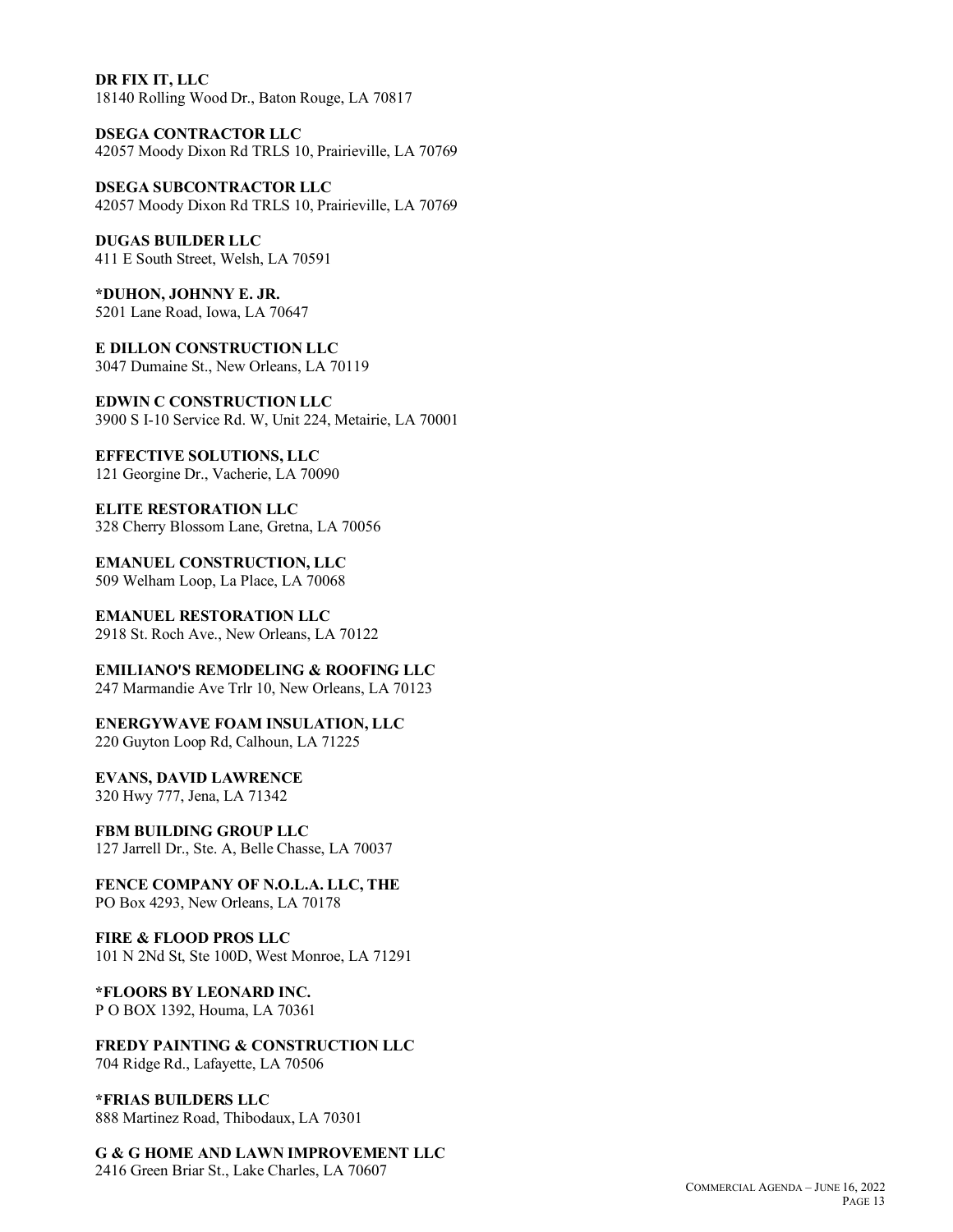**\*GENEROUS FUTURES, L3C** 3105 Saint Peter St., New Orleans, LA 70119

**\*GEN-X RENOVATION, LLC** 53639 Silver Maple Lane, Bogalusa, LA 70427

**GGM QUALITY CONSTRUCTION LLC** 3725 E Loyola Dr., Kenner, LA 70065

**HARPER CONSTRUCTION GROUP, INC.** 457 Laurence Drive, Suite 160 Rockwall, TX 75032

**HEB & KAB LLC** 710 Colten James Ln., Dallas, TX 75204

**HERITAGE PAINTERS LLC** 1010- Shawnee St., Houston, TX 77034

**HERNANDEZ METAL BUILDINGS LLC** 11364 Pamela Dr., Baton Rouge, LA 70815

**HSR CONSTRUCTION LLC** 2072 N. Harco St., Baton Rouge, LA 70815

**\*INSTALLATION GUYS LLC, THE** 268 Kenzie Rd., Kinder, LA 70648

**\*ISOTHERMAL ENTERPRISES LLC** 12404 Legacy Hills Dr., Geismar, LA 70734

**J & J RENOVATIONS LLC** 3332 Davidson Pl, Kenner, LA 70065

**J KEAUX, LLC** 11552 Hideaway Street, Denham Springs, LA 70726

**\*J&A CONSTRUCTION & REMODELING, LLC** 2813 Orangewood Dr., Abbeville, LA 70510

**J&D PAINT AND PRESSURE WASHING LLC** 3650 Hamburg Street, New Orleans, LA 70122

**J.W. DUKE CONSTRUCTION LIMITED LIABILITY COMPANY** 1702 Hudson Drive, Ennis, TX 75119

**JABB VISION DEVELOPMENT, LLC** 15258 Highway 165 S., Kinder, LA 70648

**JASON EDWARD LOPEZ** PO Box 603, Waskom, TX 75692

**JASON LEDOUX ENTERPRISES LLC** 2020 N Causeway Blvd, Suite J, Mandeville, LA 70471

**JOE AND TONYA INVESTMENTS, LLC** 70488 K West Street, Covington, LA 70433

**JOHNSON CONSULTING & QUALITY SERVICES, LLC** 2535 Bert Kouns Industrial Loop, Ste. 203 #266, Shreveport, LA 71118

**JORGE GOMEZ REMODELING LLC** 2413 Michigan Avenue, Metairie, LA 70002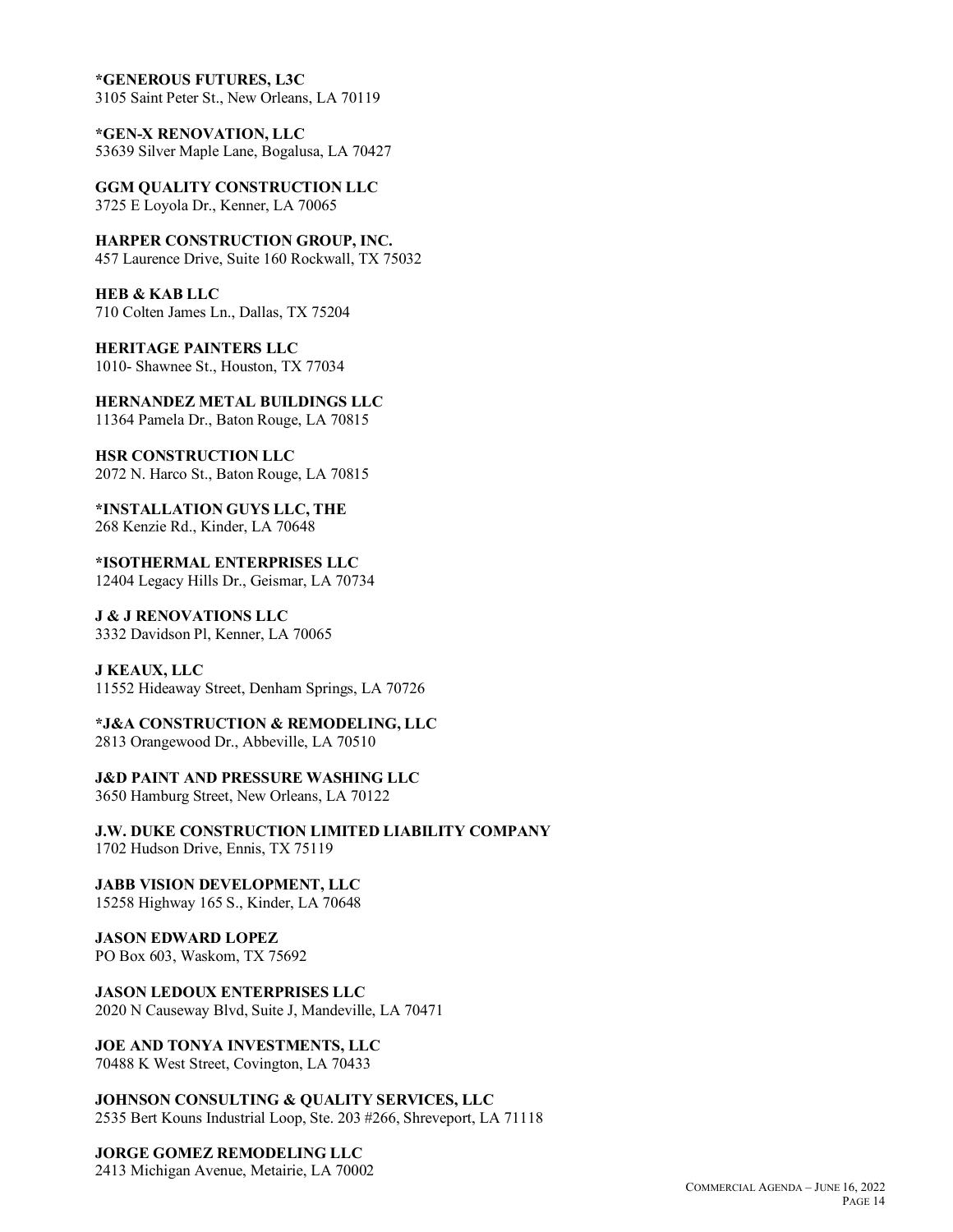#### **JOSEPH MEAUX ENTERPRISES LLC**

PO Box 79, Crowley, LA 70527

**JOSEPH RICHARD ROOFING LLC** 1103 Oliver Guidry Rd., Arnaudville, LA 70512

**\*JVC REMODELING & CONSTRUCTION LLC** 1528 Redwood Dr., Harvey, LA 70058

**KGB HOMES LLC** 659 HWY 409, Slaughter, LA 70777

**\*KREIS HOME SERVICES, LLC** 20 Charlotte Drive, New Orleans, LA 70122

**L ALLEN CONTRACTING, LLC** 606 10Th St., Ferriday, La. 71334

**\*L B WILLIAMS ENTERPRISES LLC** 3888 Greentree Drive, Baton Rouge, LA 70814

**L&D PAINTING, DESIGN AND MORE, LLC** PO Box 164, Baton Rouge, LA 70821

**LA HOMEWORX, LLC** 205 Roma Dr., Shreveport, LA 71105

**LA ROOFING LLC** 518 Cameron Isles Ct., Houma, LA 70360

**LANCE CONSTRUCTION LLC** 123 Cancienne Rd Lot C, Napoleonville, LA 70390

**\*LATINOS CONSTRUCTION LLC** 1649 Redwood Dr., Harvey, LA 70058

**LEBLUE CONSTRUCTION SERVICES, L.L.C.** 145 Chase Rd., Basile, LA 70515

**LEGACY COMPANION CARE LLC** 4550 Lanier Drive, Baton Rouge, LA 70812

**LEGER METAL WORKS LLC** 5343 Lane Road, Iowa, LA 70647

**LOPEZ, HECTOR O.** 3800 E Louisiana State Dr., Kenner, LA 70065

**LUCK E-TECH SERVICES LLC** 840 Richard Lane, Gretna, LA 70056

**MALCOLM ADAMS ROOFING, LLC** 1912 GLENMORE Avenue, Baton Rouge, LA 70808

**MATT VICKNAIR CONSTRUCTION, LLC** 21160 Live Oak Ln., Ponchatoula, LA 70454

**MC SERVICES NOLA, LLC** 8928 Inez Drive, New Orleans, LA 70123

**\*NEXT GEN CONSTRUCTION LLC** 125 Oak Ridge Dr., Benton, LA 71006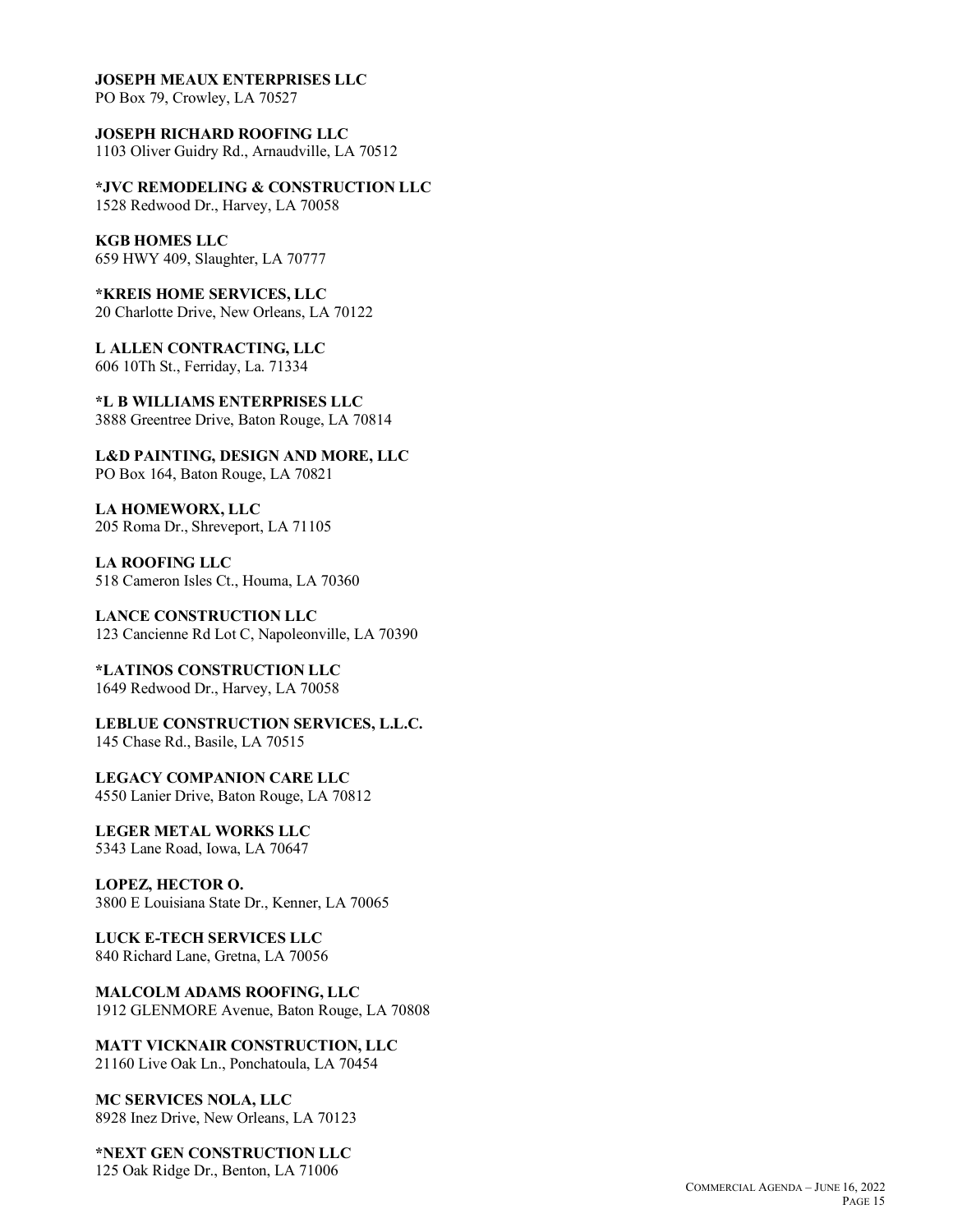#### **\*NOVA CONTRACTORS LLC**

3606 S. Loyola Dr. Apt 190, Kenner, LA 70065

**NYLES ROOFING AND CONSTRUCTION LLC**

2205 Pirate Dr., Chalmette, LA 70043

**NYX INVESTMENTS LLC** 832 Ginette Dr., Gretna, LA 70056

**OROZCO ROOFING AND CONSTRUCTION LLC** 209 W. Joseph St., Gonzales, LA 70737

**\*PLAISANCE HOME IMPROVEMENT LLC** 138 Merian St., Schriever, LA 70395

**PLAYAS CONSTRUCTION LLC** 3159 Dawson St., Kenner, LA 70065

**POWERHOUSE CONCRETE LLC** 3433 Hwy. 190 PMB 367, Mandeville, LA 70471

**PRECISION LANDSCAPE, L.L.C.** 40160 River Winds Ct., Gonzales, LA 70737

**PRUSAK ROOFING, INC.** 936 Conti Unit 7, New Orleans, LA 70112

**\*QUALITY ERECTIONS LLC** Highway 14 East, Bell City, LA 70630

**QUINTANILLA BROTHER'S ROOFING AND REMODELING, LLC** 5183 Orleans Way, Marrero, LA 70072

**R.E.I. HOME IMPROVEMENT LLC** 988 N47th St., Baton Rouge, LA 70802

**REFORM CONSTRUCTION & DEVELOPMENT LLC** 8260 Colony Ct., New Orleans, LA 70126

**RELEFORD CONSTRUCTION LLC** 2803 7Th Street, Lake Charles, LA 70615

**REMA CONSTRUCTION SERVICES, LLC** 3402 Sundorn Street, Jefferson, LA 70121

**\*RENOVATIONS BY JASON LLC** 36858 Wes Oberry Rd., Pearl River, LA 70452

**RICH IMPROVEMENTS OF ACADIANA LLC**

116 Sweet Olive Lane, Youngsville, LA 70592

**ROBERSON, LIZ HAYES** 4515 Monticello Blvd., Baton Rouge, LA 70814

**RONNY SALAS GENERAL CONSTRUCTION LLC** 8000 Warsaw St., Metairie, LA 70003

**ROSS BRUCE SERVICES, L.L.C.** 336 East 71St Street, Cut Off, LA 70345

**\*ROYAL RESTORATION 2012 LLC** 4300 Lemon St., Metairie, LA 70006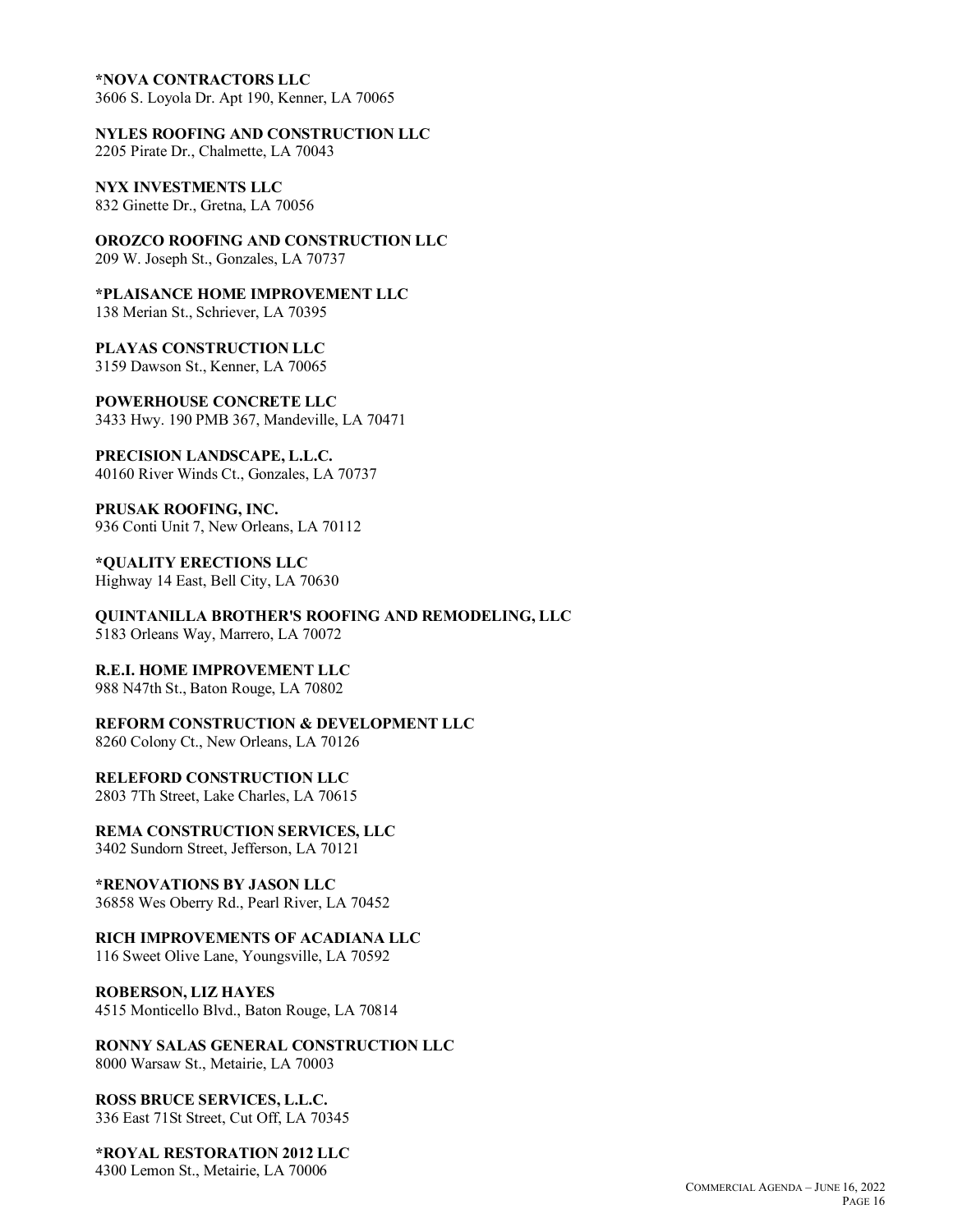#### **RX3 RHODES RESTORATION AND RENOVATIONS LLC**

302 Crossing North St., Thibodaux, LA 70301

**S & G CONSTRUCTION LLC** 253 Levi Gremillion Rd., Plaucheville, LA 71362

**SAGE SURFACES LLC** 33300 Egypt Lane, Suite A-400, Magnolia, TX 77354

**SHINGLE SOLUTION LLC** 304 Belle Grove Blvd., Lafayette, LA 70503

**\*SHIREY, RAYMOND** 6482 Surrey Lane, Zachary, LA 70791

**SHOCK INC.** 9190 Robin Street, Bay Saint Louis, MS 39520

**SILVA, JOSEPH ALFRED** 924 Poplar St, Denham Springs, LA 70726

**SOUTH TEXAS CONTRACTORS & ROOFING LLC** 323 Oak Glen Dr., San Antonio, TX 78209

**SOUTHERN ODDS & ENDS LLC** 152 Pitre St., Houma, LA 70363

**SPANKY'S REMODELING AND REPAIR LLC** 505 Dorsey Road, New Iberia, LA 70563

**STEVENS, MALIK G.** 105 Tas Street, Suite 101, Scott, LA 70583

**STOUT, JERRY CAMERON** 11923 Joor Rd., Baton Rouge, LA 70818

**SUCCESSFUL INVESTMENTS LLC** 125 Elm St., Hahnville, LA 70057

**\*SUPERIOR ROOFING, LLC** 410 Highland Dr., Pineville, LA 71360

**SWARTZ PAVING, LLC** 2012 East Perkins Ave., Sandusky, OH 44870

**TABORA CONSTRUCTION LLC** 15319 Point Chenier Ave., Baton Rouge, LA 70817

**TAYLORMADE CONCRETE LLC** 3401 Edenborn Avenue Apt 315, Metairie, LA 70002

**TEC GENERAL SERVICES LLC** 2733 Cardinal Dr., Marrero, LA 70072

**\*TENDER CARE LAWN SERVICE, LLC** 1497 W. Houston River Rd., Sulphur, LA 70663

**THOMAS MASONRY AND CONSTRUCTION LLC** 313 Levron Street, Houma, LA 70360

**TOP PRIORITY CONSTRUCTION LLC** 1364 Hwy 360, Palmetto, LA 71358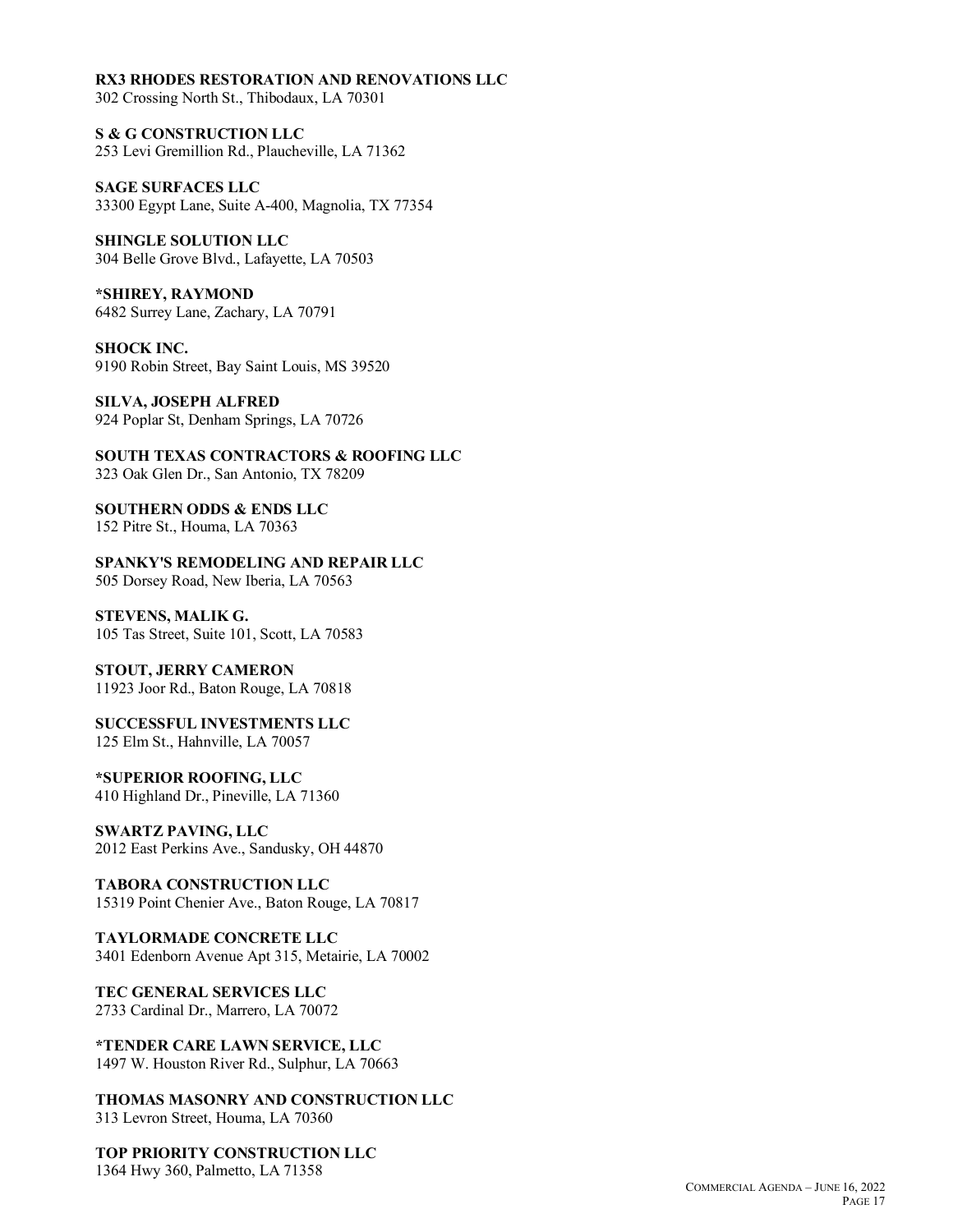#### **TOPPNOTCH BUILDERS LLC**

241 North 9th St., Eunice, LA 70535

**TORRES DRYWALL LLC** 3001 Donald Dr., Bossier City, LA 71112

**\*TOTAL SOLUTIONS, LLC** 609 Parlange Cir., Shreveport, LA 71115

**\*TRIANGLE DJ CONTRACTORS LLC** 6115 Camp Bowie Suite 225, Fort Worth, TX 76116

**TRIGG, JOHN** 4036 St Charles Ave., New Orleans, LA 70115

**\*TSWT ACQUISITION INC.** 1220 S West End Blvd., Cape Girardeau, MO 63703

**TURNBULL FAMILY PROPERTY MANAGEMENT LLC (TFPM)** P.O. Box 56914, New Orleans, LA 70156

**URISTA, JOHN** 2012 Royal Oak Place, Spring, TX 77380

**\*VENTURA, ROBERTO** 1910 Normandy Dr., Irving, TX 75060

**VICTOR C HOME RENOVATION AND CONSTRUCTION LLC** 1032 Sandalwood Dr., Harvey, LA 70058

**VICTORY'S RENOVATIONS & HOME REPAIRS LLC** 10 Myrtle Hill Dr., Destrehan, LA 70047

**\*VISCAYA RENOVATIONS LLC** 240 Topeka St., Shreveport, LA 71101

**WALTON, JIMMY R.** PO Box 286, Harrisonburg, LA 71340

**\*WHIP'S ROOFING AND SIDING LLC** 68 Monterrey Ave., Kenner, LA 70065

**\*WHITEHEAD ROOFING, LLC** 20442 W Carpenter Road, Springfield, LA 70462

**\*WISE, THOMAS JR.** 42575 LA Hwy 42, Prairieville, LA 70769

**WONDER CONSTRUCTION, LLC** 3604 Jupiter Drive, Chalmette, LA 70043

**WRIGHT, MARTIN LEE** 1603 Hunters Creek Dr., Cantonment, FL 32533

**WTS CONTRACTOR, L.L.C.** 22822 Chene Blanc Ln., Maurepas, LA 70449

**ZARRILLI HOMES, LLC** 186 Mantoloking Road, Brick, NJ 08723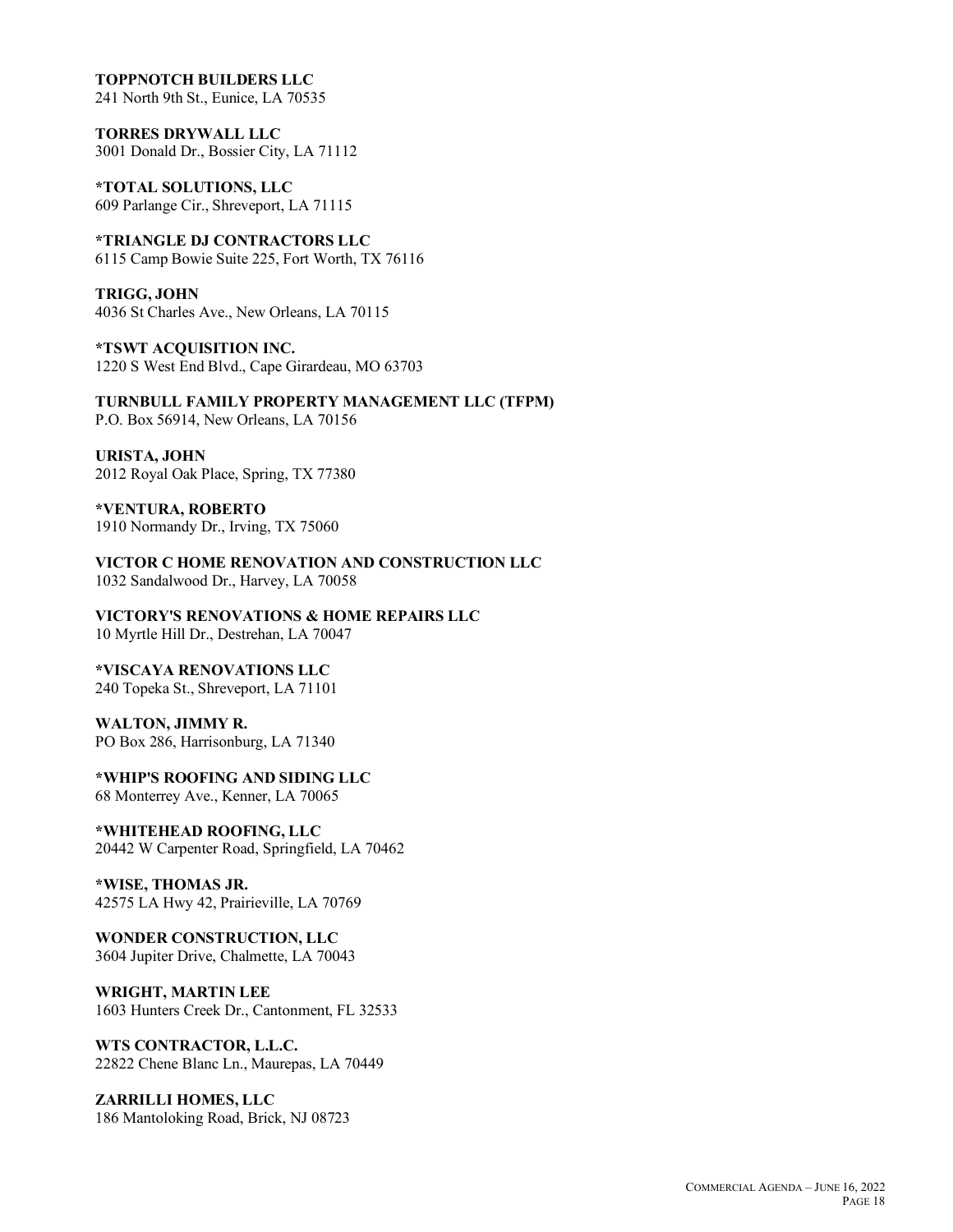#### **LICENSURE EXEMPTION REQUESTS (PENDING ALL REQUIREMENTS BEING MET)**

## **RECIPROCITY**

### **ADDISON RILEY, LLC**

PO Box 10534, Pensacola, FL 32524 Status: Applications; Building Construction and Residential Building Contractor Qualifying Party: Jonathan William Pruitt Examinations

## **BNT ELECTRIC INC.**

891 Dupont Harts Chapel Road, Poplarville, MS 39470 Status: Application; Electrical Work (Statewide) Qualifying Portal: Benny Edwin Childs Examination

## **DIAMOND HOLDINGS SWFL, INC.**

765 NE 19th Pl., Unit 2, Cape Coral, FL 33909 Status: Application; Building Construction Qualifying Party: David Hezy Hemed Examination

## **DRAKE SERVICES INC.**

2000 McCracken Blvd., Paducah, KY 42001 Status: Application; 7-111 Tower Construction Qualifying Party: Austin D. Shepeard Examination

## **EDISON ELECTRIC, LLC OF TN**

315 Trane Drive, Knoxville, TN 37919 Status: Currently Licensed (CL.62668) Adding Qualifying Party: Michael Gleaton Ramsey Examination: Electrical Work (Statewide)

### **EMERSON ELECTRICAL SERVICES LLC**

PO Box 12190, Beaumont, TX 77726 Status: Application; Electrical Work (Statewide) Qualifying Party: Marc E. Colburn Jr. Examination

## **HUFFINE FIRST SERVICE, LLC**

506 Freda Villa, Madison, TN 37115 Status: Application; Building Construction and Electrical Work (Statewide) Qualifying Party: Robert Bernice Huffine Examinations

## **J P E CONSTRUCTION, INC. OF ALABAMA**

4255 Praytor Way, Trussville, AL 35173 Status: Application; 7-156 Carpentry Qualifying Party: Juan Luis Esparza Examination

## **LIGHTSERVE CORPORATION**

9115 Harris Corners Pkwy., Ste. 230, Charlotte, NC 28269 Status: Currently Licensed (CL.68796) Adding Qualifying Party: Andrew R. Honeycutt Examination: Electrical Work (Statewide)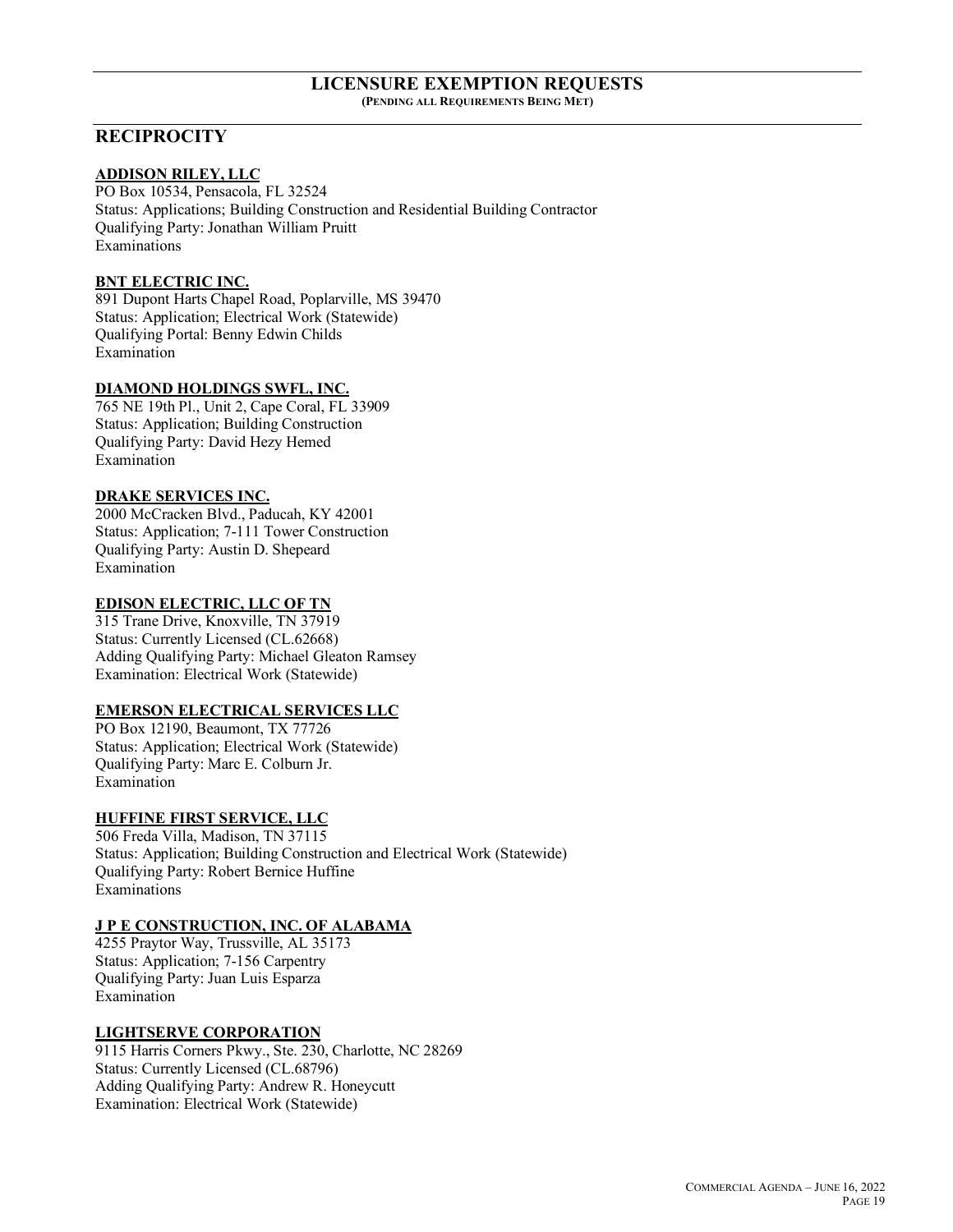## **MORGAN CORP. OF SOUTH CAROLINA**

P. O. Box 3555, Spartanburg, SC 29304 Status: Currently Licensed (CL.31260) Adding Qualifying Party: Brockman Eugene Burgess Examination: Building Construction

#### **PEC SOLUTIONS LLC**

5960 Main Street NE, Minneapolis, MN 54432 Status: Currently Licensed (CL.58321) Adding Qualifying Party: Jeffrey Michael Peper Examination: Electrical Work (Statewide)

## **RASI ELECTRIC, LLC**

2145 S Terry St., Vidor, TX 77662 Status: Application; Electrical Work (Statewide) Qualifying Party: Ronald Aaron Smith Examination

## **SHACKELFORD CONSTRUCTION & HAULING, LLC**

P. O. Box 1529, Yazoo City, MS 39194 Status: Currently Licensed (CL.60027) Adding Qualifying Party: Scott Reeves Shackelford Examinations: 7-11 Earthwork, Drainage, and Levees; 7-34 Oil Field Construction; 7-50 Railroads; 7-50 Rigging, House Moving, Wrecking, and Dismantling

#### **SHINE SOLAR, LLC**

5214 W. Village Pkwy., # 100, Rogers, AR 72758 Status: Application; Electrical Work (Statewide) Qualifying Party: John Raymond Hayward III Examination

#### **VAN TASSEL-PROCTOR, INC.**

5110 Talley Road, Little Rock, AR 72204 Status: Currently Licensed (CL.29513) Adding Qualifying Party: Timothy Edward Noonan Examination: Building Construction

## **EXEMPTIONS**

#### **AFFIRM, LLC**

114 Theo St., Lafayette, LA 70508 Status: Application; Building Construction Qualifying Party: Rashaan A. Duke Examination

## **AGOGE CONTRACTORS GROUP LLC**

1341 B Post Rd, Carencro, LA 70520 Status: Application; Building Construction; Highway, Street and Bridge Construction; Heavy Construction; and Municipal and Public Works Construction Qualifying Party: Sean Michael Lind Examinations

## **B & T CONSTRUCTION AND HOME IMPROVEMENT, LLC**

7001 Rue Renard Rouge Road, Iowa, LA 70647 Status: Applications; Building Construction and Residential Building Contractor Qualifying Party: Brian Anthony Broussard Examinations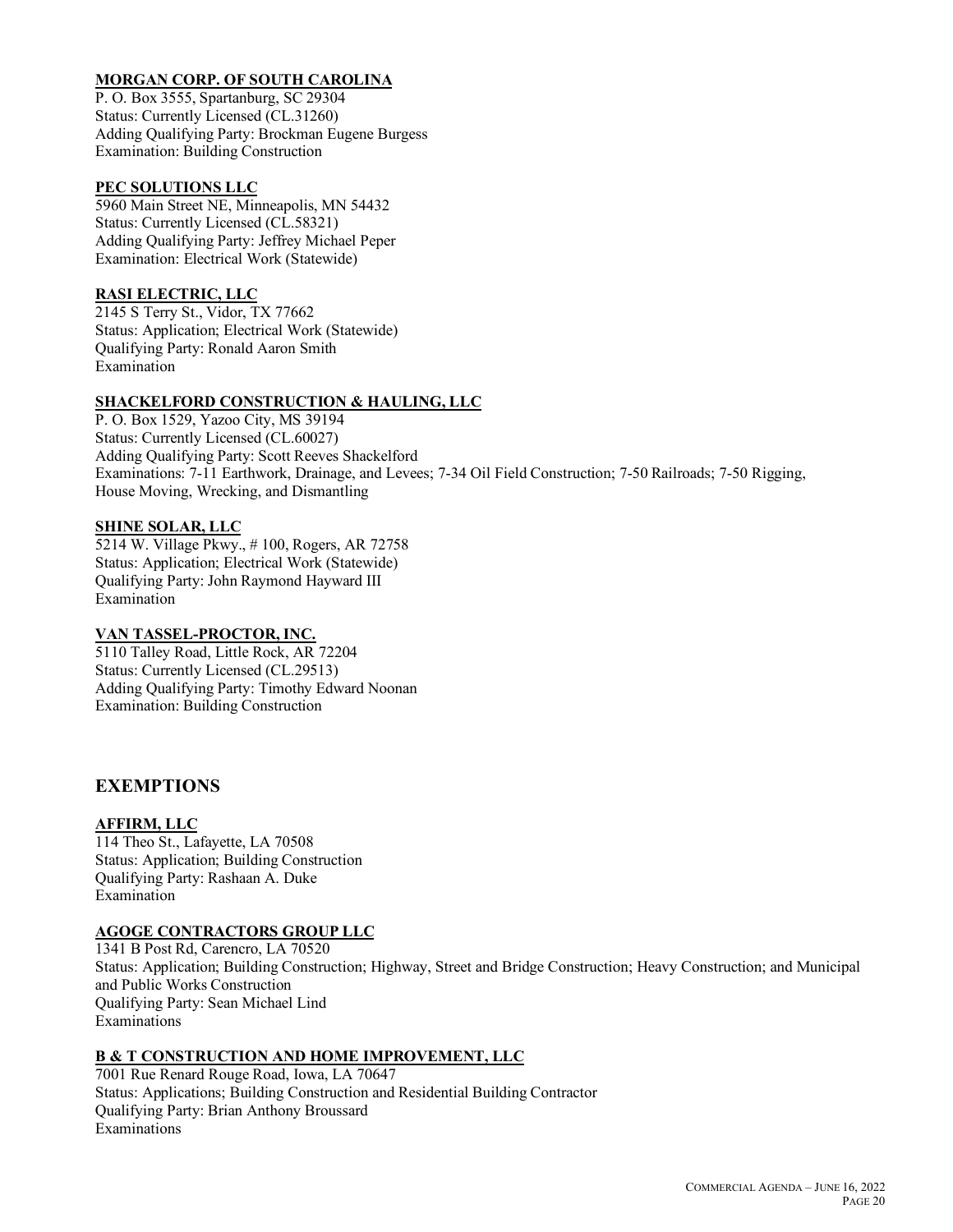## **BELCO INDUSTRIAL SERVICES, LLC**

40118 Causey Road, Prairieville, LA 70769 Status: Currently Licensed (CL.48249) Adding Qualifying Party: Charles K. Miller Examination: Heavy Construction

#### **BWC INDUSTRIES, LLC**

257 Maynor Rd., Longville, LA 70652 Status: Application; Building Construction Qualifying Party: Bradley Wayne Coleman Examination

#### **CRAIG ANTONATOS, LLC**

139 Middle Park Place, New Orleans, LA 70124 Status: Currently Licensed (CL.73431) Adding Classification: Lathing, Plastering, and Stuccoing Qualifying Party: Craig W. Antonatos Examination

## **DARRIN J. DOMINGUEZ**

5024 Tulane Dr., Baton Rouge, LA 70808 Status: Application; 7-414 Flooring and Decking Qualifying Party: Darrin J. Dominguez Examination

## **MAGNOLIA TORQUE & TESTING, INC**

208 Easy St., Lafayette, LA 70506 Status: Currently Licensed (CL.68973) Adding Classification: Heavy Construction Qualifying Party: Lawrence Joseph Shaw III Examination

### **MILLER ENVIRONMENTAL SERVICES, LLC**

401 Navigation Blvd, Corpus Christi, TX 78408 Status: Currently Licensed (CL.35339) Adding Classification: Heavy Construction Qualifying Party: Charles K. Miller Examination

## **MKG GROUP, LLC, THE**

623 Plaza Dr, Covington, LA 70433 Status: Application; Building Construction; Highway, Street and Bridge Construction; Heavy Construction; Municipal and Public Works Construction Qualifying Party: Scott Nathan Stewart Examinations

#### **SPARTAN COMPANIES, LLC OF UTAH**

116 West 100 South, Richmond, UT 84333 Status: Currently Licensed (CL.67805) Adding Classification: Heavy Construction Qualifying Party: Brandon Gary Stephens Examination

#### **TNT BUILDING CONSULTANTS LLC**

11019 Perkins Rd., Ste. A, Baton Rouge, LA, 70810 Status: Application; Building Construction Qualifying Party: Ryan Theriot Examination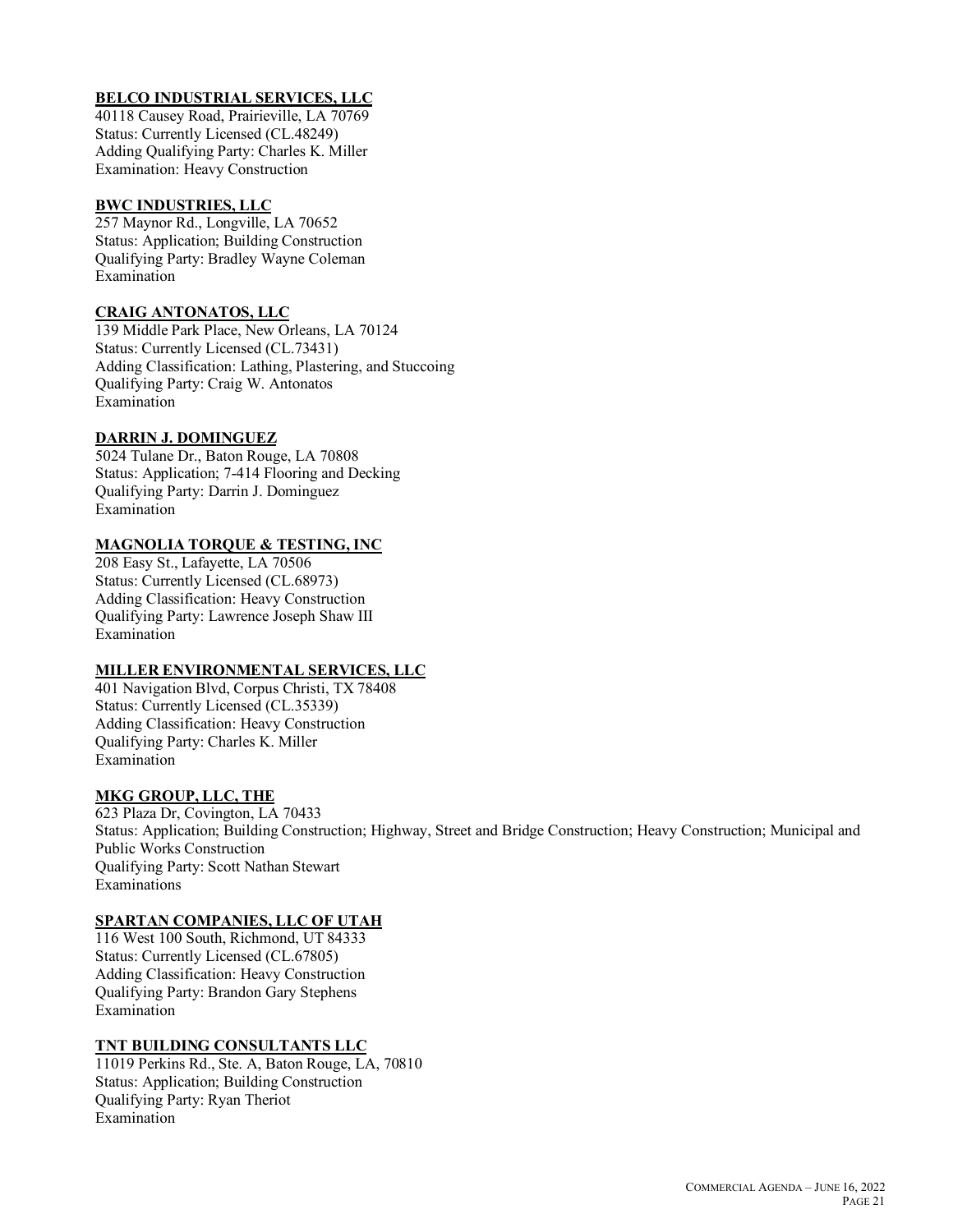# **MOLD REMEDIATION APPLICATIONS FOR LICENSE**

**(PENDING ALL REQUIREMENTS BEING MET)**

*COMPANY NAME(S)*

## **\*AIR TIGHT CONSTRUCTION, LLC**

1710 18th St. Ste. A, Kenner LA, 70062

#### **FRANCIS ANTHONY MICHAEL DEVELOPMENT INC.** 3800 Agateway Dr., Harvey, LA 70058

**G2 RESTORATION, LLC** 2241 Redbud Blvd., Mckinney, TX 75069

**\*JOSE JUAREZ LLC** 4139 Wilson Ave., New Orleans, LA 70126

## **WILLIAMS PROFESSIONAL WATER RESTORATION SERVICE LLC**

20423 SR 7, Ste. F6-359, Boca Raton, FL 33498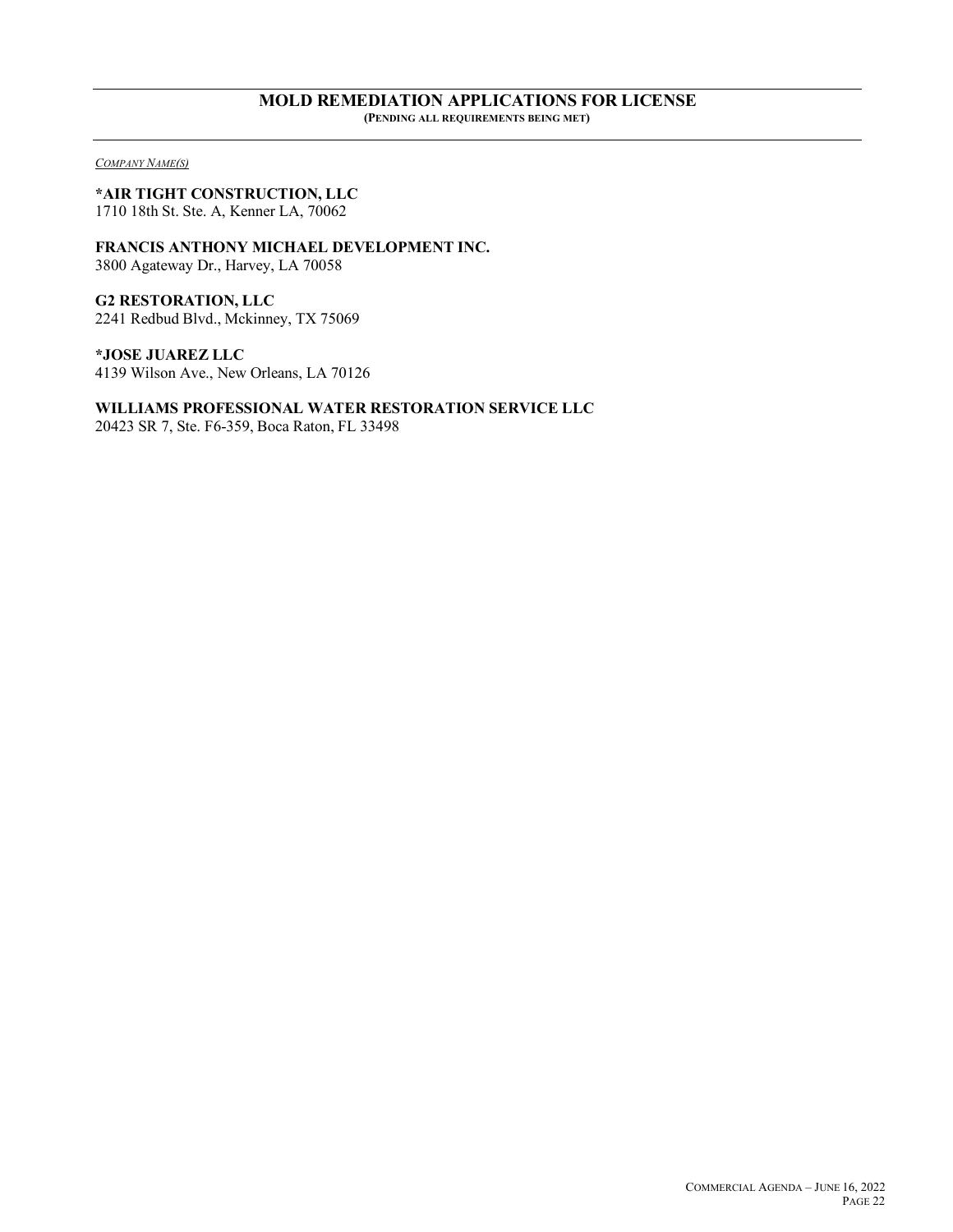# **ADDITIONAL CLASSIFICATIONS**

**(PENDING ALL REQUIREMENTS BEING MET)**

| COMPANY NAME/CLASSIFICATION(S)                                                                                                                                                                               | LIC. NO. |
|--------------------------------------------------------------------------------------------------------------------------------------------------------------------------------------------------------------|----------|
| 3S TEAM, LLC<br>394693 West 4000 Road, Skiatook, OK 74070<br>MECHANICAL WORK (STATEWIDE)                                                                                                                     | 56987    |
| <b>ATSALIS BROTHERS PAINTING CO.</b><br>24595 Groesbeck Hwy., Warren, MI 48089<br>SPECIALTY: PAINTING, COATING AND BLASTING (INDUSTRIAL AND COMMERCIAL)<br>SPECIALTY: LEAD BASED PAINT ABATEMENT AND REMOVAL | 73833    |
| <b>BATON ROUGE MECHANICAL, LLC</b><br>9221 Raton Ave., Baton Rouge, LA 70814<br>MUNICIPAL AND PUBLIC WORKS CONSTRUCTION                                                                                      | 66951    |
| <b>BAYOU SIGNS OUTDOOR, LLC</b><br>1305 Ridgefield Rd., Thibodaux, LA 70301<br>BUILDING CONSTRUCTION; BUSINESS AND LAW                                                                                       | 60679    |
| <b>BELCO INDUSTRIAL SERVICES, LLC</b><br>40118 Causey Road, Prairieville, LA 70769<br>SPECIALTY: COVERINGS AND LININGS                                                                                       | 48249    |
| <b>BELLANDE AND SONS ELECTRIC, INC.</b><br>3409 Story Park Blvd., Meraux, LA 70075<br><b>BUILDING CONSTRUCTION</b>                                                                                           | 68713    |
| <b>BREAUX ELECTRICAL SERVICES LLC</b><br>P.O. Box 360, Woodworth, LA 71485<br>MECHANICAL WORK (STATEWIDE)                                                                                                    | 67919    |
| <b>CALLAN MARINE, LTD</b><br>P.O. Box 17017, Galveston, TX 77552<br><b>SPECIALTY: DREDGING</b>                                                                                                               | 56730    |
| <b>COMFORT ZONE HEATING &amp; AIR, LLC</b><br>1025 Ches Broussard Road, Breaux Bridge, LA 70517<br><b>BUILDING CONSTRUCTION</b>                                                                              | 62609    |
| DAVIE SHORING, INC.<br>P.O. Box 489, Natalbany, LA 70451<br>PLUMBING (STATEWIDE)                                                                                                                             | 39771    |
| DEL MAR BUILDERS, LLC<br>2214 Walker Road, Sulphur, LA 70665<br>SPECIALTY: SWIMMING POOLS                                                                                                                    | 71153    |
| <b>EVERGREEN CONTRACTORS, LLC</b><br>P.O. Box 990, Broussard, LA 70518<br>SPECIALTY: FURNISHING LABOR ONLY                                                                                                   | 66972    |
| <b>G &amp; G HOME AND LAWN IMPROVEMENT LLC</b><br>2416 Green Briar St., Lake Charles, LA 70607<br><b>SPECIALTY: DRY WALL</b>                                                                                 | 74007    |
| <b>INTEGRITY, INC.</b><br>P. O. Box 3856, Shreveport, LA 71133                                                                                                                                               | 15637    |

HEAVY CONSTRUCTION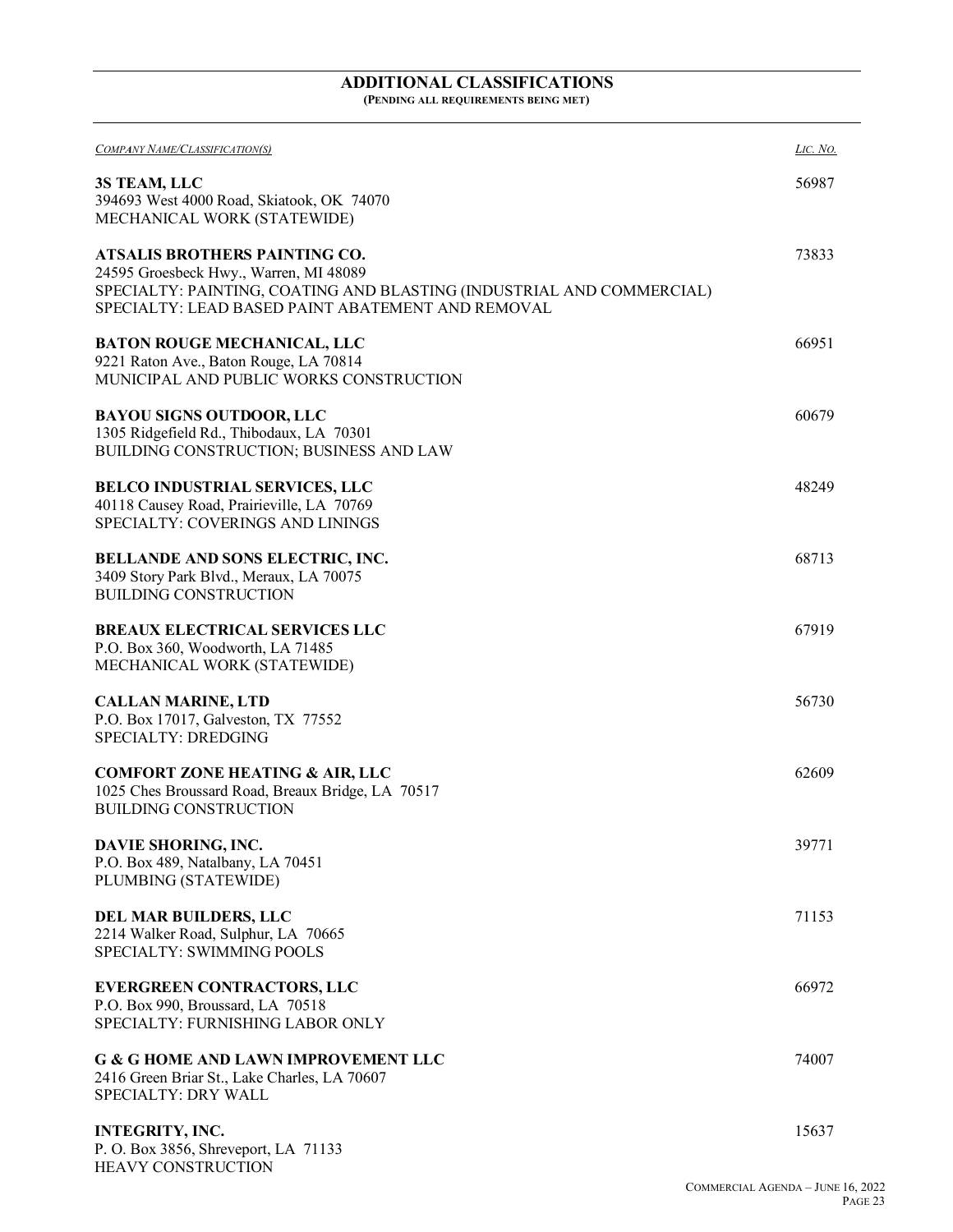| LABORDE, RAYMOND J. II<br>149 Sweetbay Drive, Many, LA 71449<br>PLUMBING (STATEWIDE)                                                                                                                                                                                                                                                                                                                                                                                                                                                                                                                                                                       | 60063 |
|------------------------------------------------------------------------------------------------------------------------------------------------------------------------------------------------------------------------------------------------------------------------------------------------------------------------------------------------------------------------------------------------------------------------------------------------------------------------------------------------------------------------------------------------------------------------------------------------------------------------------------------------------------|-------|
| <b>MAGNOLIA TORQUE &amp; TESTING, INC</b><br>208 Easy St., Lafayette, LA 70506<br><b>HEAVY CONSTRUCTION</b>                                                                                                                                                                                                                                                                                                                                                                                                                                                                                                                                                | 68973 |
| <b>MAGNOLIA TORQUE &amp; TESTING, INC</b><br>208 Easy St., Lafayette, LA 70506<br>SPECIALTY: WATERPROOFING, COATING, SEALING, CONCRETE/MASONRY REPAIR;<br>SPECIALTY: PERSONNEL FALL PROTECTION & DEBRIS CONTAINMENT SYSTEMS,<br>SCAFFOLDING, SHORING; SPECIALTY: CATHODIC & CORROSION PROTECTION, THERMAL<br>SPRAYING; SPECIALTY: PUMPING SERVICES; SPECIALTY: COVERINGS AND LININGS;<br>SPECIALTY: JOINT INSTALLATION, SEALING AND RE-SEALING; SPECIALTY: SOFT ABRASIVE<br>CLEANING, JANITORIAL SERVICES, AND HOUSEHOLD WASTEREMOVAL; SPECIALTY:<br>CONTROLS FOR MECHANICAL WORK; SPECIALTY: EPOXIES, POLYMERS, & PLASTICS<br><b>EXCLUDING INSULATION</b> | 68973 |
| MALLETT AIR CONDITIONING AND ELECTRICAL, L.L.C.<br>P.O. Box 1967, Iowa, LA 70647<br>ELECTRICAL WORK (STATEWIDE)                                                                                                                                                                                                                                                                                                                                                                                                                                                                                                                                            | 54157 |
| <b>MANCHAC CONTRACTORS, LLC</b><br>PO Box 12, Prairieville, LA 70769<br>HIGHWAY, STREET AND BRIDGE CONSTRUCTION                                                                                                                                                                                                                                                                                                                                                                                                                                                                                                                                            | 70957 |
| NATIONAL INDUSTRIAL SERVICES, LLC<br>41156 Dunson Rd., Ponchatoula, LA 70454<br>MUNICIPAL AND PUBLIC WORKS CONSTRUCTION                                                                                                                                                                                                                                                                                                                                                                                                                                                                                                                                    | 72767 |
| NORTHSTAR ENERGY SOLUTIONS, LLC<br>3340 Roy Orr Blvd. Suite 100, Grand Prairie, TX 75050<br>ELECTRICAL WORK (STATEWIDE)                                                                                                                                                                                                                                                                                                                                                                                                                                                                                                                                    | 39418 |
| <b>QUALIFIED TRANSPORTATION, LLC</b><br>1435 Elizardi Boulevard Ste. C, New Orleans, LA 70114<br>SPECIALTY: CLEARING, GRUBBING AND SNAGGING; SPECIALTY: HIGHWAY AND STREET<br>SUB-SURFACE DRAINAGE AND SEWER WORK; SPECIALTY: PERMANENT OR PAVED HIGHWAYS<br>AND STREETS (SOIL CEMENT); SPECIALTY: PERMANENT OR PAVED HIGHWAYS AND STREETS<br>(ASPHALT HOT AND COLD PLANT MIX)                                                                                                                                                                                                                                                                             | 73267 |
| RAIMER - PLUMBING - MECHANICAL LLC<br>408 San Cristobal Court, Slidell, LA 70458<br>MUNICIPAL AND PUBLIC WORKS CONSTRUCTION                                                                                                                                                                                                                                                                                                                                                                                                                                                                                                                                | 67182 |
| <b>SOUTHERN COATINGS LLC</b><br>1064 Maurice Rd., Broussard, LA 70518<br>SPECIALTY: LEAD BASED PAINT ABATEMENT AND REMOVAL                                                                                                                                                                                                                                                                                                                                                                                                                                                                                                                                 | 71151 |
| SPARTAN COMPANIES, LLC OF UTAH<br>116 West 100 South Richmond, UT 84333<br>HEAVY CONSTRUCTION                                                                                                                                                                                                                                                                                                                                                                                                                                                                                                                                                              | 67805 |
| <b>SQUYRES, GLENDA LEBEAU</b><br>12118 Lake Lora Circle Baton Rouge, LA 70816<br>ELECTRICAL WORK (STATEWIDE)                                                                                                                                                                                                                                                                                                                                                                                                                                                                                                                                               | 73317 |
| <b>SUPERIOR FINISHES, LLC</b><br>PO Box 1054, Houma, LA 70360<br><b>BUILDING CONSTRUCTION</b>                                                                                                                                                                                                                                                                                                                                                                                                                                                                                                                                                              | 72884 |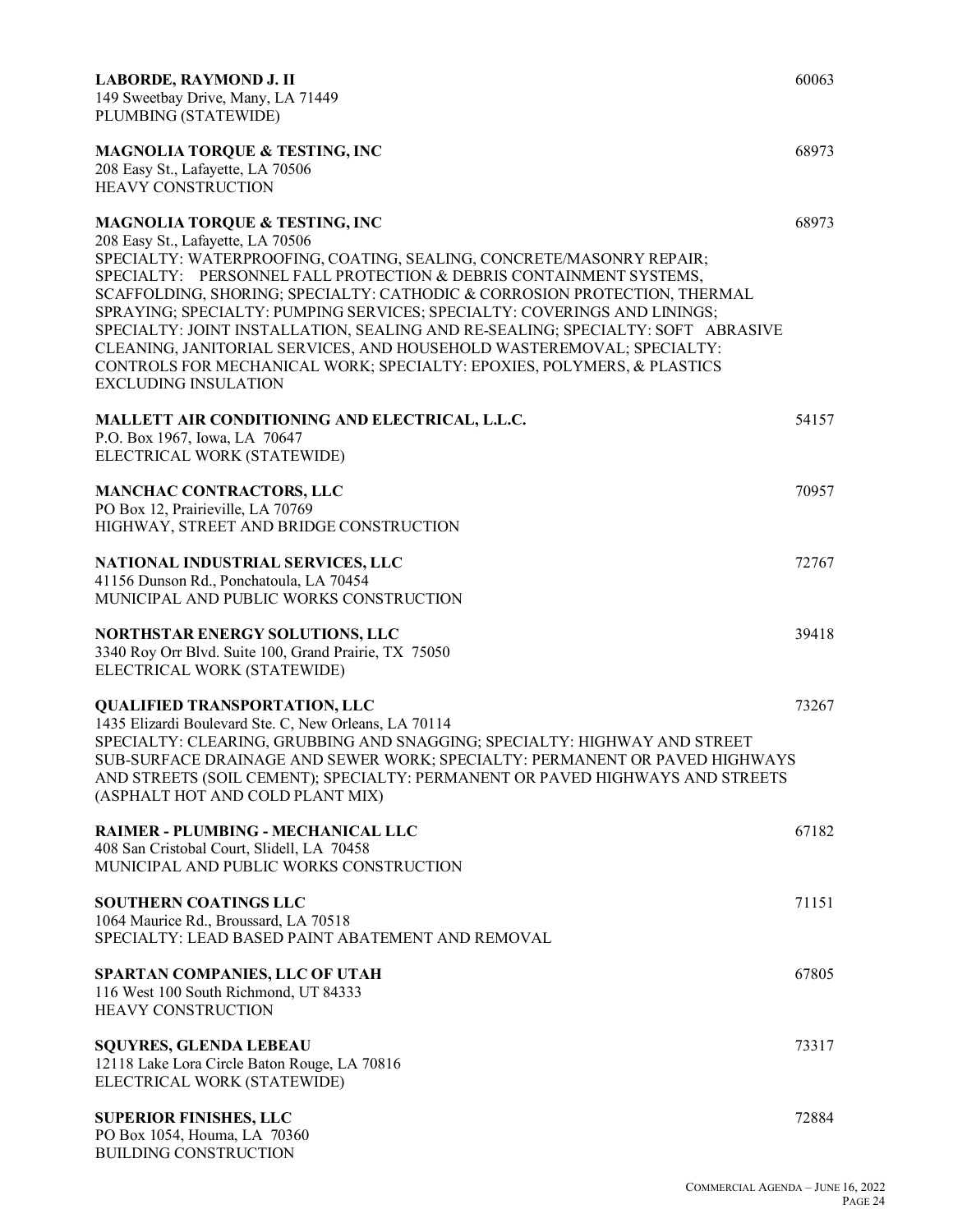| T.F.R. ENTERPRISES, INC.<br>601 Leander Drive, Leander, TX 78641<br><b>BUILDING CONSTRUCTION</b>                               | 59763 |
|--------------------------------------------------------------------------------------------------------------------------------|-------|
| <b>TERRA BELLA LANDSCAPE DESIGN AND MANAGEMENT, LLC</b><br>659 Sligo Road, Bossier City, LA 71112<br><b>SPECIALTY: FENCING</b> | 61150 |
| TRI-PARISH CONTRACTORS, INC.<br>P.O. Box 110, Addis, LA 70710<br>SPECIALTY: LEAD BASED PAINT ABATEMENT AND REMOVAL             | 16472 |
| <b>VELTCO, LLC</b><br>6396 Bellaire Dr., New Orleans, LA 70124<br>ELECTRICAL WORK (STATEWIDE); MECHANICAL WORK (STATEWIDE)     | 62581 |
| X3 MANAGEMENT SERVICES, INC.<br>325 Market Pl., Escondido, CA 92029<br>ELECTRICAL WORK (STATEWIDE)                             | 73738 |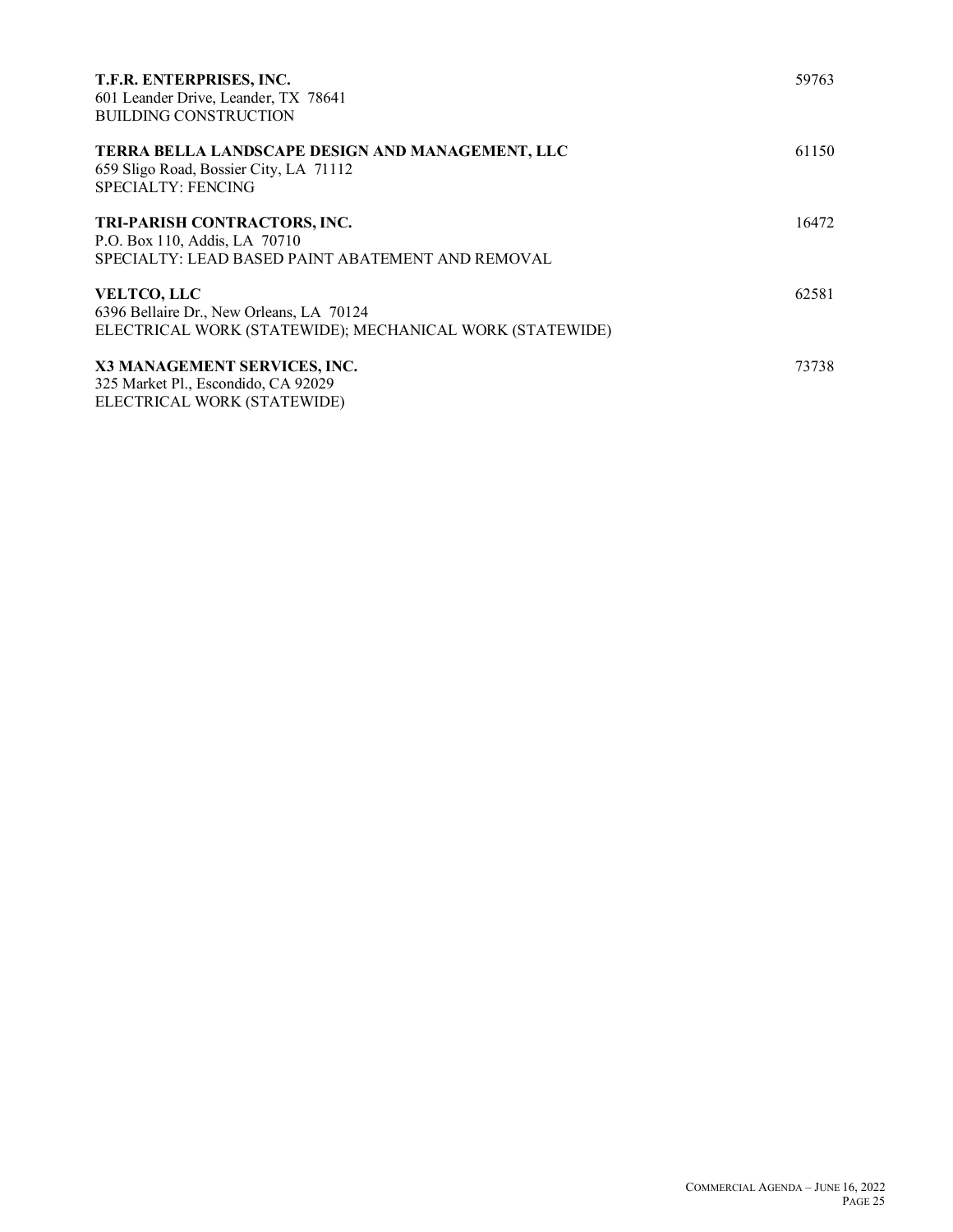#### **COMMERCIAL APPLICATIONS FOR LICENSE (PENDING ALL REQUIREMENTS BEING MET)**

*COMPANY NAME/CLASSIFICATION(S)*

**360 INSPECTION SERVICES LLC** 5386 W. Riverview Dr., Robstown, TX 78380 HEAVY CONSTRUCTION; SPECIALTY: OIL REFINERIES

**58:12 CONSTRUCTION AND MANAGEMENT, LLC**

1100 Poydras St., Suite 2934, New Orleans, LA 70163 BUILDING CONSTRUCTION

**A TO Z CONSTRUCTION LLC** 9845 Shady Ln., Houston, TX 77093

BUILDING CONSTRUCTION

**A&A BUILDERS, LLC** 111 Tubing Rd., Broussard, LA 70518 BUILDING CONSTRUCTION

**AAA MASONRY, INC.** 4209 Mary Ann St., Lake Charles, LA 70605 SPECIALTY: MASONRY, BRICK, STONE

**ABSTEN ENTERPRISES, LLC** 13465 Winfield Road, Winfield, WV 25213 BUILDING CONSTRUCTION; ELECTRICAL WORK (STATEWIDE)

**ACADIANA ROOF RESTORATION LLC**

114 Sauternes Circle, Lafayette, LA 70503 BUILDING CONSTRUCTION

**ACES OILFIELD SERVICES INC** 12 David Burns Rd., Boyce, LA 71409 BUILDING CONSTRUCTION

**ADDISON RILEY, LLC**

PO Box 10534, Pensacola, FL 32524 BUILDING CONSTRUCTION; SPECIALTY: LEAD BASED PAINT ABATEMENT AND REMOVAL

**AFFIRM LLC**

114 Theo St., Lafayette, LA 70508 BUILDING CONSTRUCTION

**AG&P AMERICAS INC.** 8665 New Trails Dr. - STE 125, Spring, TX 77381 HEAVY CONSTRUCTION

**AGOGE CONTRACTORS GROUP LLC**

1341 B Post Rd., Carencro, LA 70520 BUILDING CONSTRUCTION; HEAVY CONSTRUCTION; HIGHWAY, STREET AND BRIDGE CONSTRUCTION; MUNICIPAL AND PUBLIC WORKS CONSTRUCTION

**\*ALL WEATHER ROOFING LLC**

1201 Julia St., Rayville, LA 71269 BUILDING CONSTRUCTION

**ALLIANCE CONTRACTORS, L.L.C.**

10735 Lindsay Ln., Denham Springs, LA 70726 BUILDING CONSTRUCTION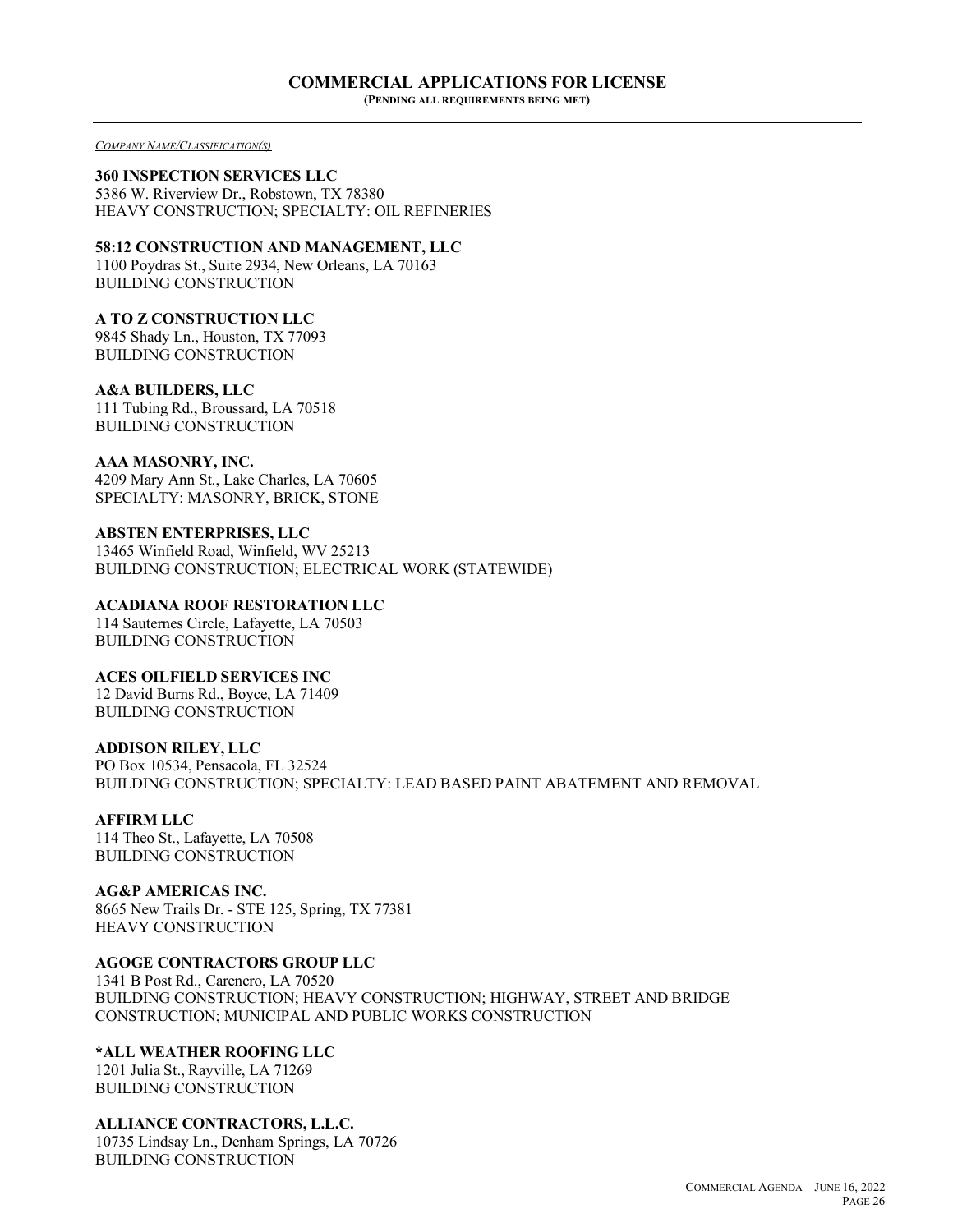## **ALLURED MAINTENANCE, LLC**

701 Hilma St., Westlake, LA 70669 SPECIALTY: LANDSCAPING, GRADING AND BEAUTIFICATION

#### **ARCADIA CONSTRUCTION, INC.**

1513 Spanish Oaks Drive, Harvey, LA 70058 BUILDING CONSTRUCTION; ELECTRICAL WORK (STATEWIDE); MECHANICAL WORK (STATEWIDE)

#### **AREA BUILDERS LLC**

424 Sherwood Rd., Shreveport, LA 71106 BUILDING CONSTRUCTION

## **ASHLEY BULNES PAINTING LLC**

15155 Meadow Lane, Prairieville, LA 70769 SPECIALTY: DRY WALL; SPECIALTY: PAINTING AND INTERIOR DECORATING, CARPETING

## **ASSOCIATED TECHNICAL SUPPORT SERVICES, LLC**

539 South Hollywood Road, Houma, LA 70360 SPECIALTY: INDUSTRIAL PIPE WORK AND INSULATION

#### **AT HOME ELECTRIC, LLC**

1841 Sparrow Ridge Cir., Haughton, LA 71037 ELECTRICAL WORK (STATEWIDE)

#### **AUC GROUP, LLC**

1800 Augusta Dr., Ste 108, Houston, TX 77057 MUNICIPAL AND PUBLIC WORKS CONSTRUCTION; SPECIALTY: SEWER PLANTS OR SEWER DISPOSAL

#### **BADGER METER, INC.**

4545 West Brown Deer Road, Milwaukee, WI 53224 MUNICIPAL AND PUBLIC WORKS CONSTRUCTION

#### **BANGA, ALOK D.**

414 Red Robin Trail, Lafayette, LA 70508 BUILDING CONSTRUCTION

#### **BANGA, DEV**

414 Red Robin Trail, Lafayette, LA 70508 BUILDING CONSTRUCTION

#### **BARRISTER GLOBAL SERVICES NETWORK, INC**

P.O. Box 1790, Mandeville, LA 70470 BUILDING CONSTRUCTION; MECHANICAL WORK (STATEWIDE); PLUMBING (STATEWIDE); SPECIALTY: PIPE WORK (GAS LINES); SPECIALTY: PIPE WORK (SEWER); SPECIALTY: PIPE WORK (STORM DRAINS)

#### **BOELTER, LLC**

22N W23685 Ridgeview Parkway West, Waukesha, WI 53188 SPECIALTY: FURNITURE, FIXTURES, AND INSTITUTIONAL & KITCHEN EQUIPMENT

## **\*BR CRETE OPERATING LLC**

16255 Old Perkins Rd W, Baton Rouge, LA 70810 HEAVY CONSTRUCTION; SPECIALTY: CONCRETE CONSTRUCTION (EXCLUDING HIGHWAYS, STREETS, & BRIDGES)

#### **BREXAN, LLC**

102 N College Ave, Ste 610, Tyler, TX 75702 ELECTRICAL WORK (STATEWIDE)

#### **\*BUFKIN BUILDING SPECIALTIES, INC.**

111 Phoenix Road, Bentonia, MS 39040 BUILDING CONSTRUCTION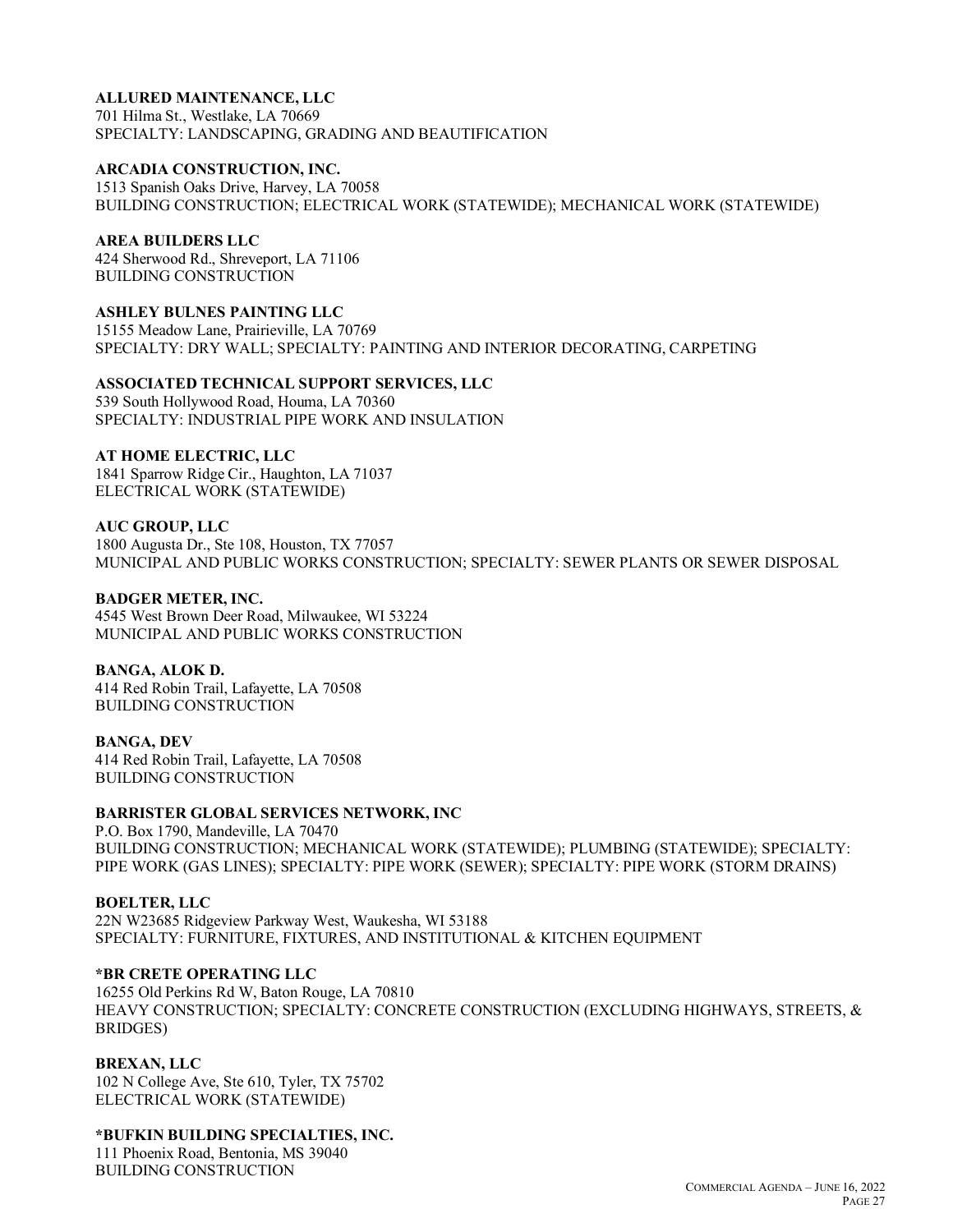### **BURFORD ROOFING AND CONSTRUCTION LLC**

117 Merlot Drive, Lafayette, LA 70503 SPECIALTY: ROOFING AND SHEET METAL, SIDING

**BWC INDUSTRIES, LLC** 257 Maynor Rd., Longville, LA 70652

BUILDING CONSTRUCTION

#### **C2L ENERGY SERVICES LLC**

14231 Cheneau, Kaplan, LA 70548 HEAVY CONSTRUCTION; SPECIALTY: AUGER/DRY AND CONVENTIONAL BORING; SPECIALTY: HORIZONTAL DIRECTIONAL DRILLING; SPECIALTY: SEEDING, SODDING, LOAD & SOIL STABILIZATION, EROSION CONTROL, SHEET PILING; SPECIALTY: TRENCHLESS REHABILITATION

**CARDINAL CONSTRUCTION** 735 Highway 334, Oxford, MS 38655 BUILDING CONSTRUCTION

**CARE'S METAL CONSTRUCTION LLC** 131 Jean Lane, Opelousas, LA 70570 BUILDING CONSTRUCTION; HEAVY CONSTRUCTION

**CARVER SERVICES & TECH, LLC** 1536 Cooper Street, Denham Springs, LA 70726 ELECTRICAL WORK (STATEWIDE); MUNICIPAL AND PUBLIC WORKS CONSTRUCTION

**CASPIANA SERVICES, LLC** 13455 Highway 1, Shreveport, LA 71115 BUILDING CONSTRUCTION; SPECIALTY: ROOFING AND SHEET METAL, SIDING

## **\*CENTRA CONSTRUCTION, LLC**

36779 Cryer Road, Denham Springs, LA 70706 BUILDING CONSTRUCTION

## **CER ELECTRICAL SERVICES, LLC**

148 S. Hwy 67, Cedar Hill, TX 75104 ELECTRICAL WORK (STATEWIDE)

#### **CHOCTAW CONSTRUCTION SERVICES LLC**

PO Box 187, Katy, TX 77492 SPECIALTY: RAILROADS

**CJ'S PLUMBING REPAIR, INC.**

101 Arabian Dr., Lafayette, LA 70507 PLUMBING (STATEWIDE)

#### **COASTAL CHEMICAL CO., L.L.C.**

P.O. Box 820, Abbeville, LA 70511 SPECIALTY: INDUSTRIAL CLEANING AND MATERIAL/WASTE HANDLING; SPECIALTY: OIL FIELD **CONSTRUCTION** 

## **COMPLETE ROOFING, LLC**

2100 14th St., Pascagoula, MS 39567 BUILDING CONSTRUCTION

#### **\*CORCON, INC.**

3763 Mccartney Rd., Lowellville, OH 44436 SPECIALTY: LEAD BASED PAINT ABATEMENT AND REMOVAL; SPECIALTY: PAINTING, COATING AND BLASTING (INDUSTRIAL AND COMMERCIAL)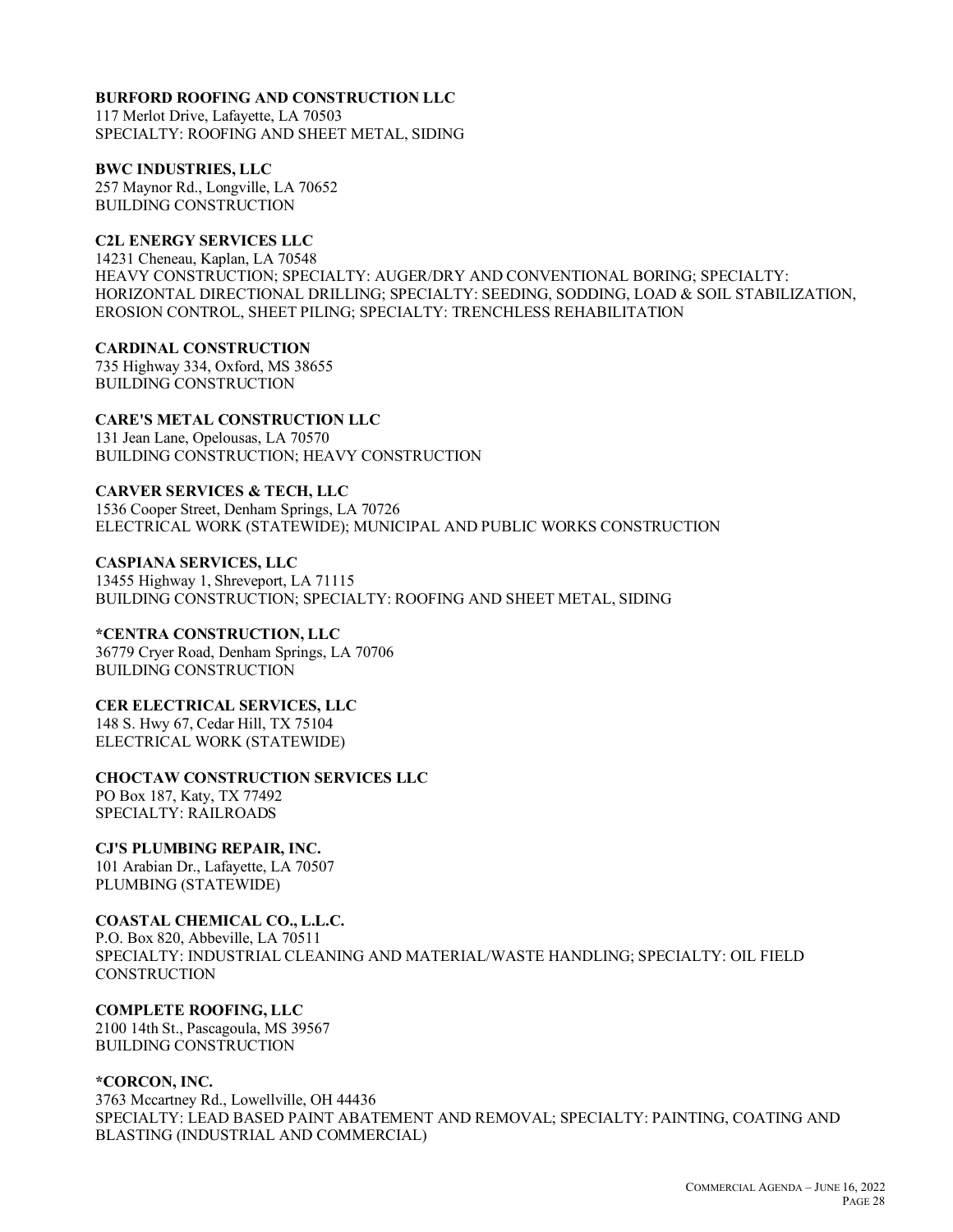### **CRITICAL ENERGY SERVICES**

1379 Old Conover Startown Road, Newton, NC 28658 BUILDING CONSTRUCTION; ELECTRICAL WORK (STATEWIDE)

#### **CUMMINGS ELECTRIC PLLC**

3427 Lake Road, Woodlawn, TN 37191 ELECTRICAL WORK (STATEWIDE)

### **D2CONSTRUCTION, LLC**

PO Box 9128, Mandeville, LA 70470 BUILDING CONSTRUCTION

## **DANE JORDAN CONTRACTOR, LLC**

PO Box 125, Colfax, LA 71417 HIGHWAY, STREET AND BRIDGE CONSTRUCTION

#### **DFCBUILD LLC**

431 Chemin Metairie Rd., Youngsville, LA 70592 SPECIALTY: FURNISHING LABOR ONLY; SPECIALTY: PAINTING AND INTERIOR DECORATING, CARPETING

#### **DIAMOND HOLDINGS SWFL, INC.**

765 NE 19th Pl., Unit 2, Cape Coral, FL 33909 BUILDING CONSTRUCTION

#### **\*DONE RIGHT ELECTRICAL SERVICES, LLC**

316 Ponderosa Rd., Deridder, LA 70634 ELECTRICAL WORK (STATEWIDE)

#### **DOUBLE JJ PROPERTY MANAGEMENT LLC**

11635 Timber Ridge Drive, Keithville, LA 71047 BUILDING CONSTRUCTION

#### **DRAKE SERVICES INC.**

2000 Mccracken Blvd., Paducah, KY 42001 SPECIALTY: TOWER CONSTRUCTION

#### **DSM PROPERTIES & LAND DEVELOPMENT LLC**

1602 Reserve Dr., Westlake, LA 70669 BUILDING CONSTRUCTION

## **DUNN ROOFING CO. & SHEET METAL, LLC**

2405 Galloway Ct., Louisville, KY 40245 BUILDING CONSTRUCTION; SPECIALTY: ROOFING AND SHEET METAL, SIDING

### **DUPLESSIS HOME BUILDERS LLC**

18069 Critter Cove Ln., Livingston, LA 70754 BUILDING CONSTRUCTION; SPECIALTY: SWIMMING POOLS

#### **DYNAMIC AC & ELECTRICAL, LLC**

1422 Victor II Blvd., Morgan City, LA 70380 ELECTRICAL WORK (STATEWIDE); SPECIALTY: HEAT, AIR CONDITIONING, VENTILATION DUCT WORK AND REFRIGERATION

## **ECONOMY INDUSTRIAL SERVICES**

PO Box 88, Bridge City, TX 77611 SPECIALTY: INSULATION (COMMERCIAL AND INDUSTRIAL); SPECIALTY: PAINTING, COATING AND BLASTING (INDUSTRIAL AND COMMERCIAL)

#### **ELITE BUILDING GROUP, LLC**

16100 US Hwy 84 West, Newton, AL 36352 BUILDING CONSTRUCTION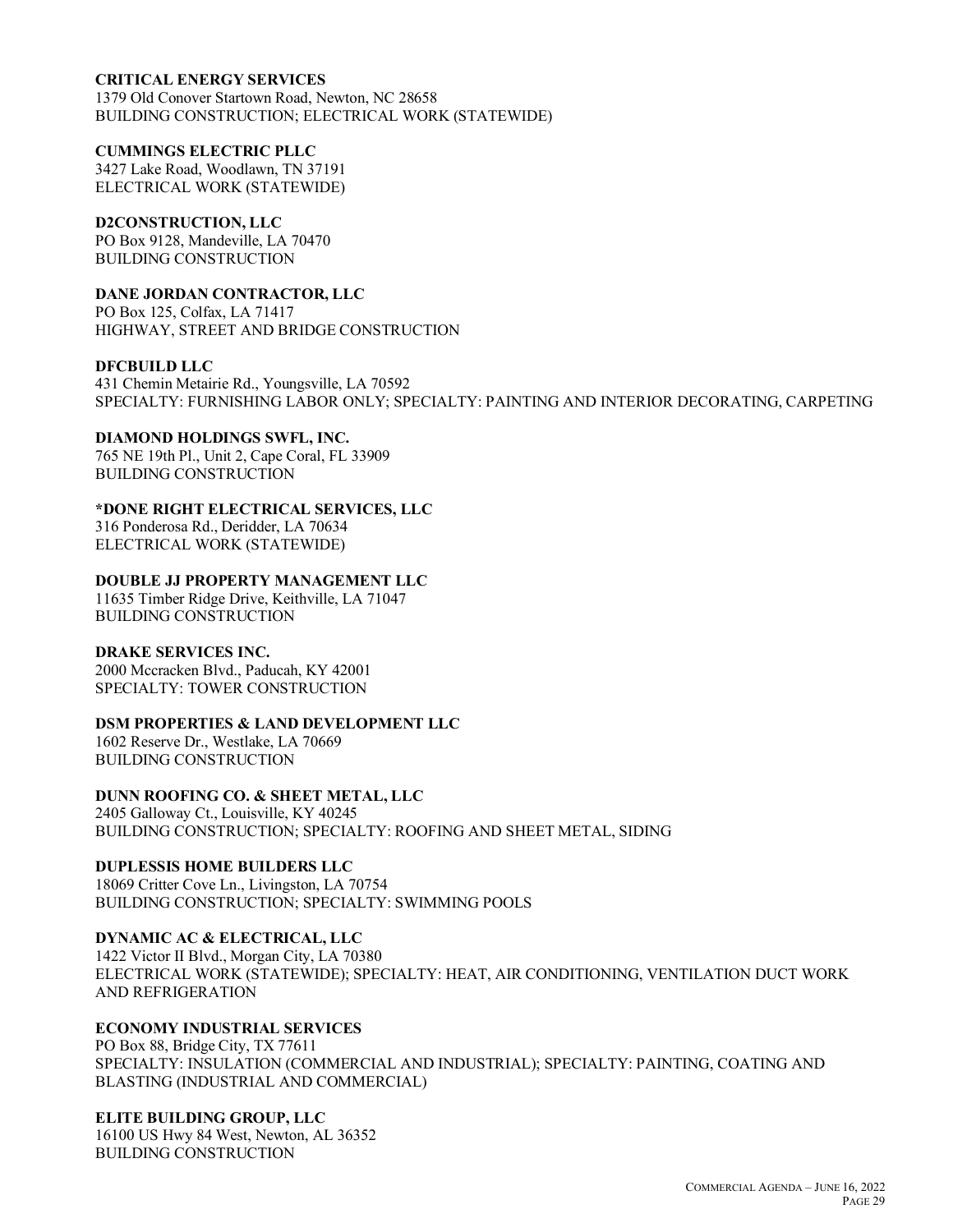## **EMERSON ELECTRICAL SERVICES LLC**

PO Box 12190, Beaumont, TX 77726 ELECTRICAL WORK (STATEWIDE); SPECIALTY: ELECTRICAL CONSTRUCTION FOR STRUCTURES

## **ENCORE TECHNOLOGY SOLUTIONS, LLC**

7821 Doyle Springs Rd., Suite G, Little Rock, AR 72209 SPECIALTY: TELECOMMUNICATIONS (EXCLUDING PROPERTY PROTECTION AND LIFE SAFETY SYSTEMS)

#### **ENSOLUM, LLC**

2351 W. Northwest Highway, Suite 1203, Dallas, TX 75220 HAZARDOUS MATERIALS

## **\*ENTERPRISE BUILDERS, LLC OF LOUISIANA**

7420 Hammerly Blvd., Houston, TX 77055 BUILDING CONSTRUCTION

#### **EPIC LEVEL LLC**

7516 Bluebonnet Blvd. Ste 271, Baton Rouge, LA 70810 BUILDING CONSTRUCTION

## **EZ KITCHEN & BATH LLC**

3547 Ambassador Caffery Pkwy, Lafayette, LA 70503 SPECIALTY: STONE, GRANITE, SLATE, RESILIENT FLOOR INSTALLATIONS, CARPETING

## **\*FIVE T PROPERTIES LLC**

12211 Blackwater Road, Baker, LA 70714 BUILDING CONSTRUCTION

## **FLORIDA LAND DEVELOPMENT CORP LLC**

150 Couret Dr., Lafayette, LA 70507 BUILDING CONSTRUCTION; HEAVY CONSTRUCTION

## **FLOYD'S GENERAL CONSTRUCTION COMPANY, INCORPORATED**

PO Box 1184, Leesville, LA 71496 BUILDING CONSTRUCTION; SPECIALTY: STONE, GRANITE, SLATE, RESILIENT FLOOR INSTALLATIONS, CARPETING

## **FOCUS CONSTRUCTION AND ROOFING LLC**

38344 Cotton Creek Ave., Prairieville, LA 70769 BUILDING CONSTRUCTION; HEAVY CONSTRUCTION; HIGHWAY, STREET AND BRIDGE CONSTRUCTION; MUNICIPAL AND PUBLIC WORKS CONSTRUCTION

## **FONTAINE HOMES LLC**

190 Fontaine Lane, Buras, LA 70041 BUILDING CONSTRUCTION

## **FUEGO CONTRACTING LLC**

29686 Mary Kinchen Rd., Independence, LA 70443 MECHANICAL WORK (STATEWIDE)

## **GBR ROOFING & SEALANTS, LLC**

12722 Cypress Valley Rd., Cypress, TX 77429 SPECIALTY: ROOFING AND SHEET METAL, SIDING

#### **GENNESIS COMMERCIAL CONSTRUCTION LLC**

2608 Stone Mountain Ct., Plano, TX 75025 SPECIALTY: DRY WALL; SPECIALTY: ORNAMENTAL IRON AND STRUCTURAL STEEL ERECTION, STEEL BUILDINGS

#### **GEORGIA DIVERSIFIED SERVICES, LLC**

505 Lakeland Plaza Suite 265, Cumming, GA 30040 BUILDING CONSTRUCTION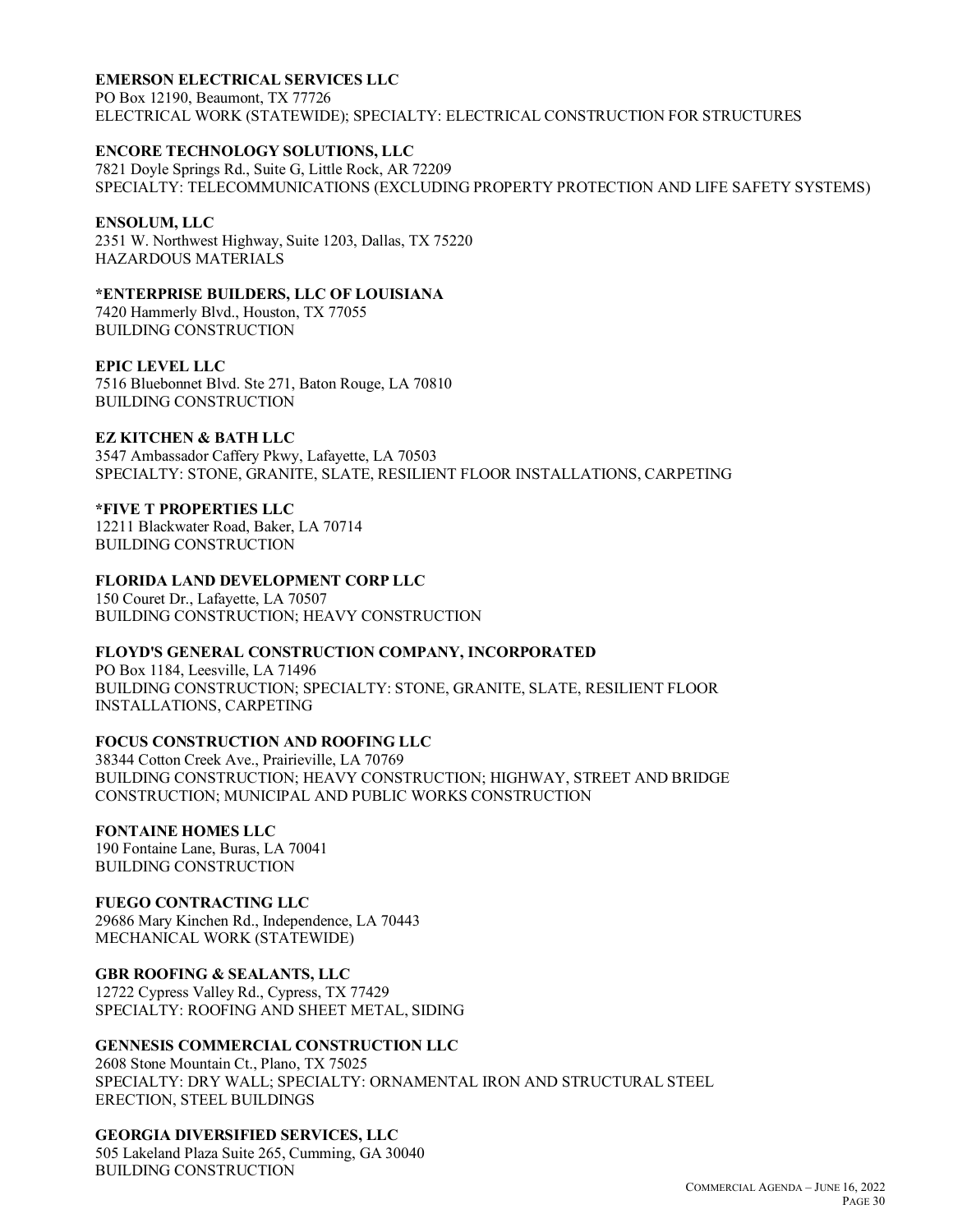### **GREENHOUSE REHAB PROPERTIES LLC**

8020 S Lakeshore Drive, Shreveport, LA 71119 BUILDING CONSTRUCTION

**G-TECH SUPPORT, LLC**

2704 Bark Ave., Marrero, LA 70072 SPECIALTY: HEAT, AIR CONDITIONING, VENTILATION DUCT WORK AND REFRIGERATION

## **GTI AMERICA, INC.**

3915 Oneal Lane, Suite A, Baton Rouge, LA 70816 BUILDING CONSTRUCTION; SPECIALTY: TELECOMMUNICATIONS; SPECIALTY: TELECOMMUNICATIONS (EXCLUDING PROPERTY PROTECTION AND LIFE SAFETY SYSTEMS)

## **GUILLOTTE CONSTRUCTION LLC**

502 Doll St., Jeanerette, LA 70544 BUILDING CONSTRUCTION

## **GWS, INC.**

3191 S. Valley St., #206, Salt Lake City, UT 84109 BUILDING CONSTRUCTION

## **HEAVY D'S HVAC AND ELECTRICAL SERVICES LLC**

12250 J C Rd., Saint Amant, LA 70774 SPECIALTY: HEAT, AIR CONDITIONING, VENTILATION DUCT WORK AND REFRIGERATION

#### **HENNING COMPANIES, LLC** 5800 MERLE HAY RD, SUITE 14, Johnston, IA 50131 BUILDING CONSTRUCTION

### **HERITAGE PAINTERS LLC**

1010- Shawnee St., Houston, TX 77034 SPECIALTY: DRY WALL; SPECIALTY: PAINTING AND INTERIOR DECORATING, CARPETING; SPECIALTY: PAINTING, COATING AND BLASTING (INDUSTRIAL AND COMMERCIAL)

#### **HONORE CONSTRUCTION GROUP LLC**

8135 Albert Drive, Baton Rouge, LA 70806 BUILDING CONSTRUCTION

**HUFFINE FIRST SERVICE, LLC** 506 Freda Villa, Madison, TN 37115 BUILDING CONSTRUCTION; ELECTRICAL WORK (STATEWIDE); MECHANICAL WORK (STATEWIDE); PLUMBING (STATEWIDE)

**HUNTER CONSTRUCTION SERVICES, INC.** 5357 Live Oak, Smithton, IL 62285

BUILDING CONSTRUCTION

**HUSTAD COMPANIES, INC** 5531 Pahl Rd., Middleton, WI 53562

BUILDING CONSTRUCTION

## **IZZANNA ENTERPRISES, LLC**

2111 W. Pinhook Rd., Lafayette, LA 70508 SPECIALTY: ARTWORK, STAINED GLASS, STAGES, EXHIBITS, SCREENS, DOMES, & ARTIFICIAL SCENERY; SPECIALTY: PAINTING AND INTERIOR DECORATING, CARPETING

## **J & C MARKS ENTERPRISE, LLC**

601 E. Oak Point Ct., La Place, LA 70068 BUILDING CONSTRUCTION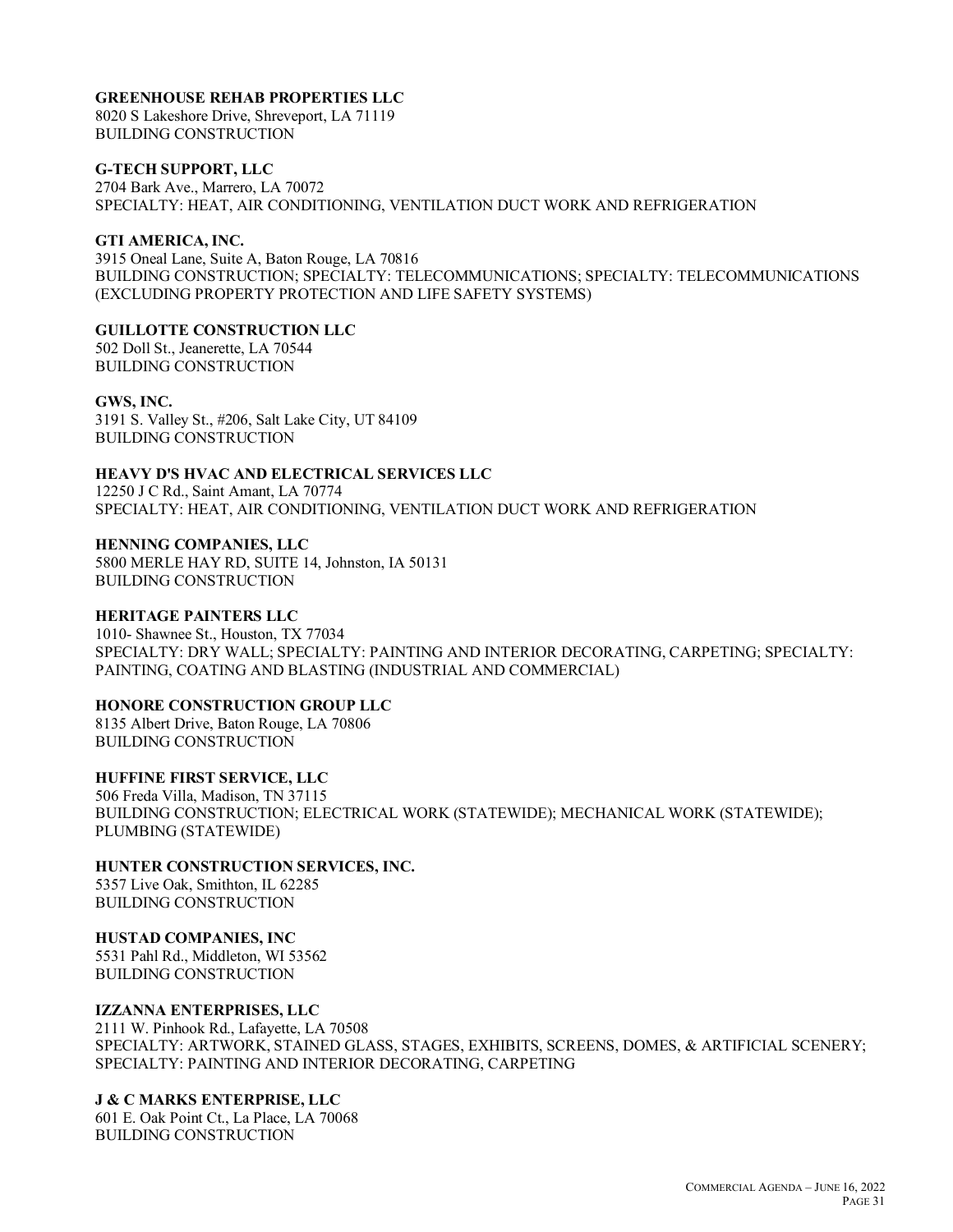#### **J. W. GARRETT & SON, INC.**

3260 Eastex Freeway, Beaumont, TX 77703 BUILDING CONSTRUCTION; HEAVY CONSTRUCTION; MUNICIPAL AND PUBLIC WORKS CONSTRUCTION

#### **JACKSON, ZACHARY K.**

5636 S Lakeshore Dr., Apt. 533, Shreveport, LA 71119 ELECTRICAL WORK (STATEWIDE)

#### **JAM DEVELOPMENTS AND SOLUTIONS LLC**

4616 Spain St., New Orleans, LA 70122 BUILDING CONSTRUCTION

#### **JAMES BROWN BRICK BLOCK CONSTRUCTION LLC**

117 Latin Drive, Lafayette, LA 70507 SPECIALTY: FURNISHING LABOR ONLY

#### **JB PINNACLE GROUP, LLC**

12615 Jones Rd. Suite212, Houston, TX 77070 HEAVY CONSTRUCTION; HIGHWAY, STREET AND BRIDGE CONSTRUCTION

#### **JEDSON ENGINEERING, INC.**

705 Central Ave., Cincinnati, OH 45202 BUILDING CONSTRUCTION

**JGT MASONRY LLC** 619 Breaux Rd Trlr #17, Lafayette, LA 70506 SPECIALTY: CONCRETE, MASONRY, AND ASPHALT REHABILITATION & ENHANCEMENT

**JGWM SIGNS, LLC** 4021 Hwy 90 E., Broussard, LA 70518 SPECIALTY: SIGNS, SCOREBOARDS, DISPLAYS, BILLBOARDS (ELECTRICAL & NON-ELECTRICAL)

#### **\*JHS GROUP LLC**

454 Middleway Pike, Inwood, WV 25428 SPECIALTY: FENCING

**JNQ FUTURE LLC** 1703 Mcoy Road, Amite, LA 70422 BUILDING CONSTRUCTION

## **JOHNSON LAND AND DEMOLITION SERVICES LLC**

24428 Oma Harris Lane, Denham Springs, LA 70726 SPECIALTY: RIGGING, HOUSE MOVING, WRECKING AND DISMANTLING

### **JORDAN HVAC LLC**

2324 Stander Place, Chalmette, LA 70043 MECHANICAL WORK (STATEWIDE)

#### **JOSE JUAREZ LLC**

4139 Wilson Ave., New Orleans, LA 70126 BUILDING CONSTRUCTION

#### **JR QUALITY BUILDERS LLC**

624 N Brown Ave., Gonzales, LA 70737 BUILDING CONSTRUCTION

#### **JRG BUILDERS LLC**

171 Sleepy Hollow Rd., Sarepta, LA 71071 BUILDING CONSTRUCTION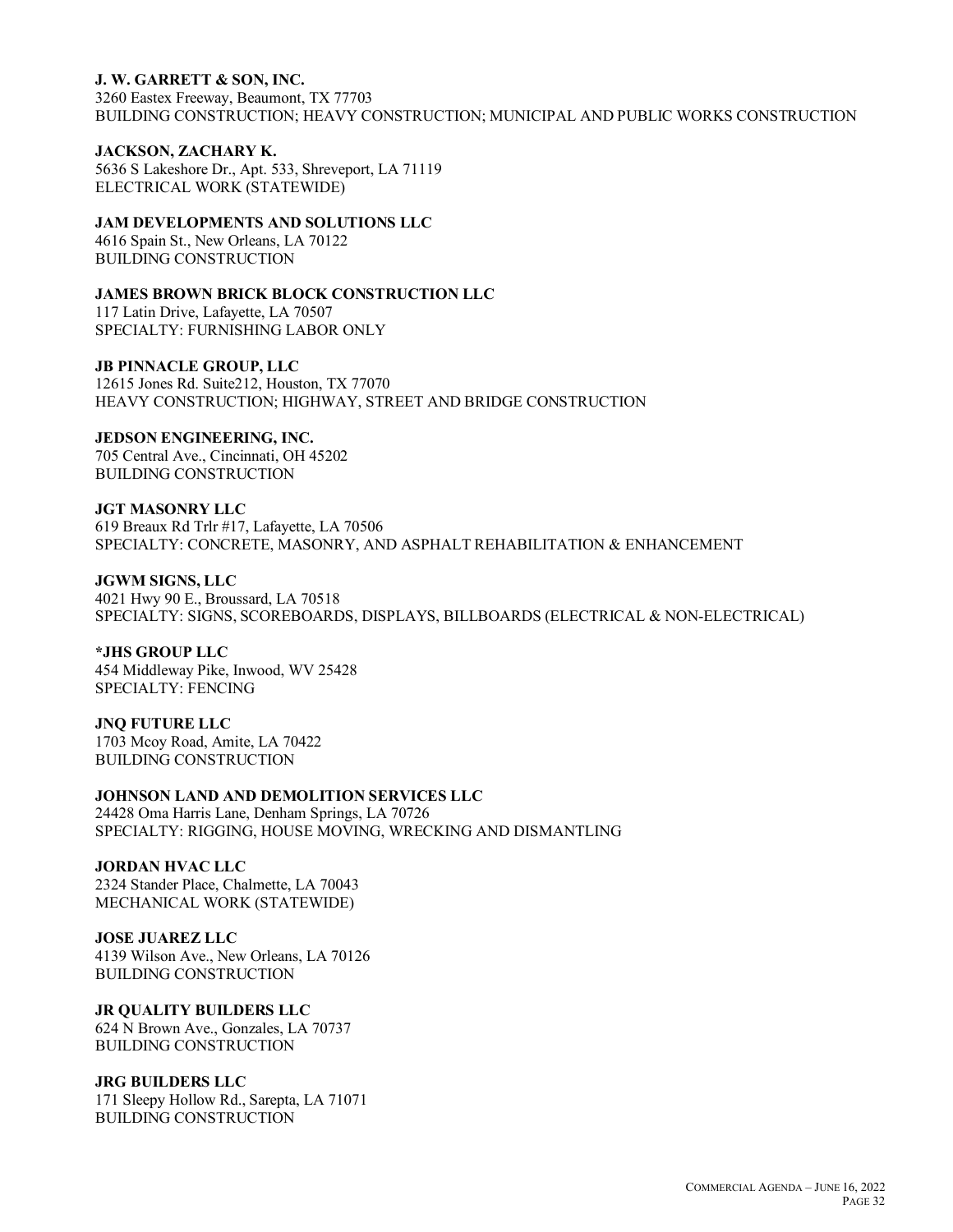#### **JS RATLIFF INC.**

108 Green Oak Circle, Waxahachie, TX 75165 MUNICIPAL AND PUBLIC WORKS CONSTRUCTION; SPECIALTY: PIPE WORK (WATER LINES)

#### **KENT'S CUSTOM, LLC**

P.O. Box 501, Blanchard, LA 71009 SPECIALTY: FENCING

#### **KWIK TRIP #5, LLC**

12151 Providence Road, Shreveport, LA 71129 BUILDING CONSTRUCTION

**\*LA PRO CONSTRUCTION LLC**

1760 Hampton Dr., Harvey, LA 70058 BUILDING CONSTRUCTION

**LAB ELECTRICAL SOLUTIONS LLC**

2428 Sunset Dr., Harvey, LA 70058 ELECTRICAL WORK (STATEWIDE)

#### **LACJ BUILDERS LLC**

2836 Dakin Ave., Baton Rouge, LA 70820 BUILDING CONSTRUCTION

#### **LAMBERT, SCOTT WAYNE**

214 Sand Plant Road, Dubberly, LA 71024 HEAVY CONSTRUCTION; HIGHWAY, STREET AND BRIDGE CONSTRUCTION; MUNICIPAL AND PUBLIC WORKS CONSTRUCTION

### **LEITHMAN, ROBERT JOSEPH**

613 Jefferson Avenue, Metairie, LA 70001 ELECTRICAL WORK (STATEWIDE); SPECIALTY: TELECOMMUNICATIONS; SPECIALTY: TOWER **CONSTRUCTION** 

### **\*LIFETIME ROOFING LLC**

559 Riverview Dr., Baton Rouge, LA 70816 SPECIALTY: FENCING; SPECIALTY: PAINTING AND INTERIOR DECORATING, CARPETING; SPECIALTY: ROOF DECKS; SPECIALTY: ROOFING AND SHEET METAL, SIDING; SPECIALTY: STONE, GRANITE, SLATE, RESILIENT FLOOR INSTALLATIONS, CARPETING

## **LITERAL CONSTRUCTION, LLC**

1410 Kerlerec, New Orleans, LA 70116 BUILDING CONSTRUCTION

#### **LIV PROPERTIES, LLC**

3045 Charlotte, Baton Rouge, LA 70814 HIGHWAY, STREET AND BRIDGE CONSTRUCTION; MUNICIPAL AND PUBLIC WORKS CONSTRUCTION

## **LIVEMORE CONSTRUCTION LLC**

3129 Perkins Rd., Baton Rouge, LA 70808 BUILDING CONSTRUCTION

## **LONG'S ROOFING & SHEET METAL WORKS, INC.**

556 Industrial Road, El Dorado, AR 71730 SPECIALTY: ROOFING AND SHEET METAL, SIDING; SPECIALTY: SHEET METAL DUCT WORK

#### **\*LOUISIANA TURF COMPANY, LLC**

4545 Bluebonnet Blvd, Ste B, Baton Rouge, LA 70809 SPECIALTY: RECREATION & SPORTING FACILITIES & GOLF COURSES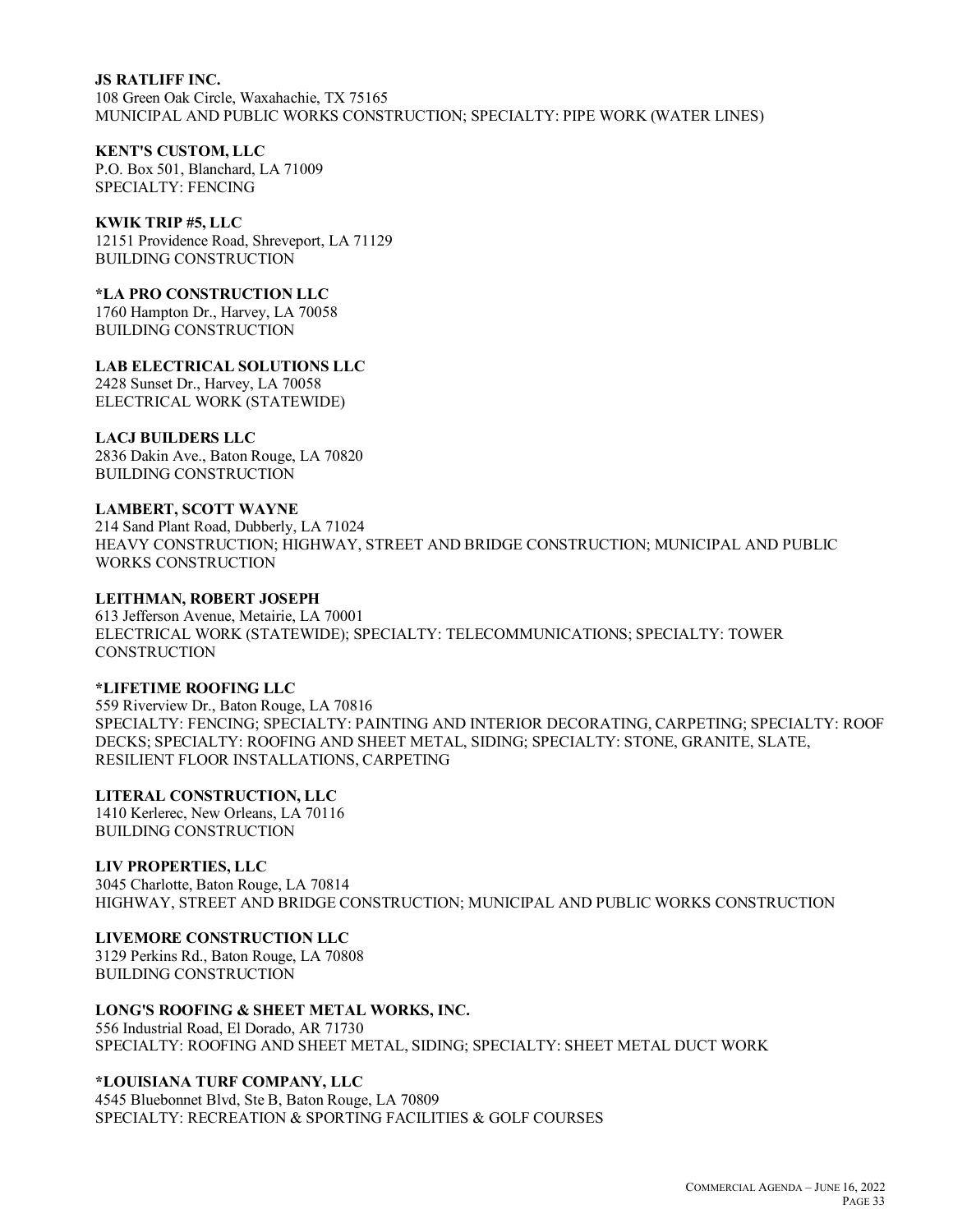#### **LUMINA, LLC**

4750 Sherwood Common Blvd. Suite 100, Baton Rouge, LA 70816 BUILDING CONSTRUCTION; HEAVY CONSTRUCTION

#### **\*MANCHESTER BUILDERS MAINTENANCE, LLC**

1943 Trinity Church Ln., Jackson, LA 70748 BUILDING CONSTRUCTION

## **MARSHAL HICKS CONSTRUCTION, LLC**

310 Barron Chapel Rd., Pineville, LA 71360 ELECTRICAL WORK (STATEWIDE)

## **MARTIN INNOVATIONS LLC**

24165 Coats Road, Springfield, LA 70462 BUILDING CONSTRUCTION

## **MCA GENERAL CONSTRUCTION LLC**

1037 Memory Ln., Houma, LA 70363 SPECIALTY: FURNISHING LABOR ONLY

## **MCDANIEL MASONRY LLC**

2509 Douglas Drive, Bossier City, LA 71111 SPECIALTY: MASONRY, BRICK, STONE

## **MCMANUS, BRYAN KEITH**

1479 S. Perkins Ferry Road, Lake Charles, LA 70611 HIGHWAY, STREET AND BRIDGE CONSTRUCTION

## **MECHANICAL PLUMBING CONTRACTOR LLC**

PO Box 3387, Pineville, LA 71360 PLUMBING (STATEWIDE)

## **MERCK GENERAL CONTRACTING, LLP**

1927 Columbus Ave., Waco, TX 76701 BUILDING CONSTRUCTION

#### **MILLER, ANDREW JOSEPH JR.**

4236 Vincennes Place, New Orleans, LA 70125 ELECTRICAL WORK (STATEWIDE)

## **MKG GROUP, LLC, THE**

623 Plaza Dr., Covington, LA 70433 BUILDING CONSTRUCTION; HEAVY CONSTRUCTION; HIGHWAY, STREET AND BRIDGE CONSTRUCTION; MUNICIPAL AND PUBLIC WORKS CONSTRUCTION

## **MORROW COMPANIES LLC**

1111 S. Foster Dr., Bldg. F, Baton Rouge, LA 70806 BUILDING CONSTRUCTION

#### **\*MYERS POOLS LLC** 25136 Old Greenwell Springs Rd., Greenwell Springs, LA 70739 BUILDING CONSTRUCTION

**NELA CONSTRUCTION GROUP LLC** 5835 Town and Country Rd., Bastrop, LA 71220 BUILDING CONSTRUCTION

## **NEW ERA CONSTRUCTION SERVICES LLC**

3010 Ryan St., Lake Charles, LA 70601 SPECIALTY: DRY WALL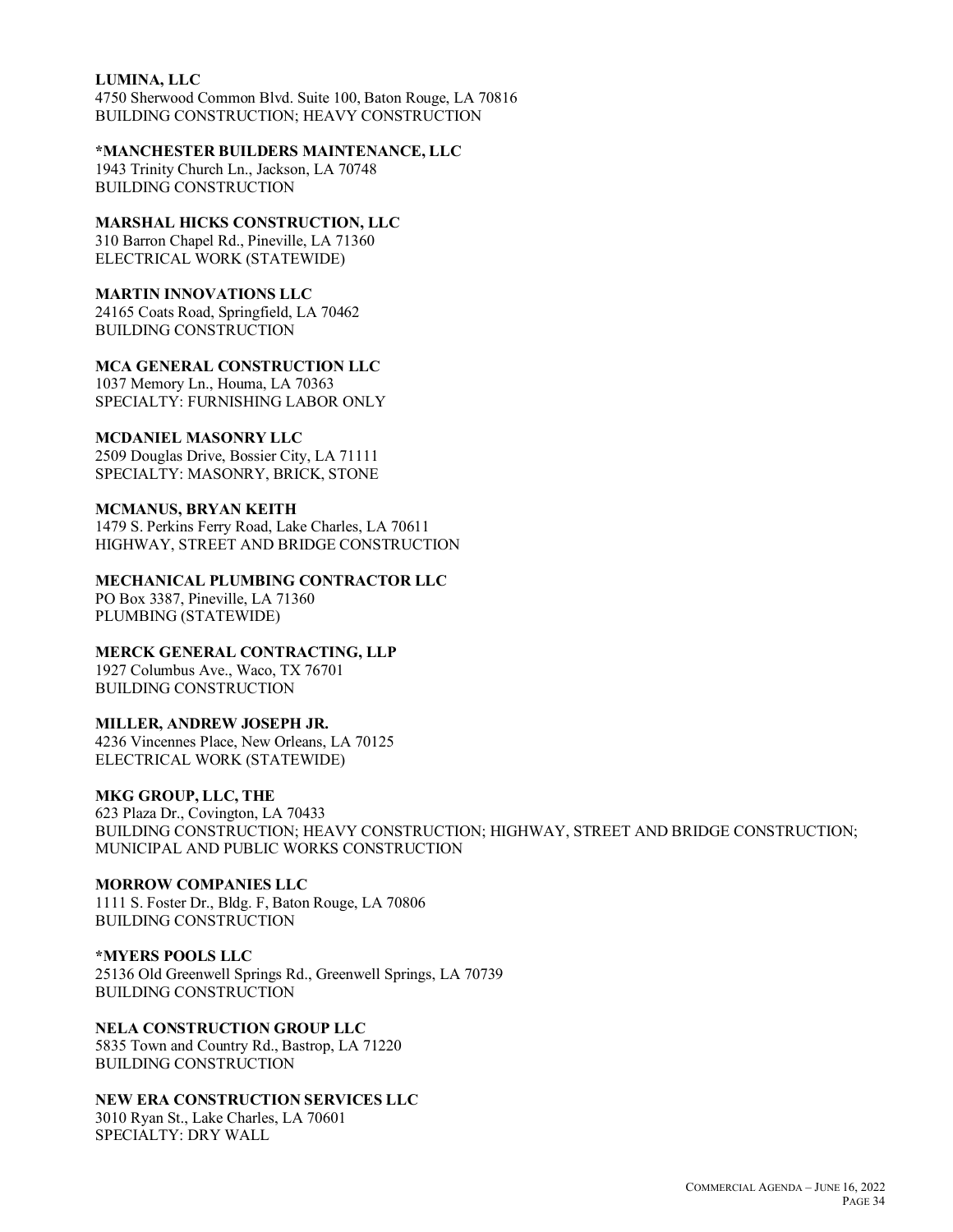#### **NEWGROUND INTERNATIONAL, INC.**

15450 South Outer Forty Road Suite 300, Chesterfield, MO 63017 BUILDING CONSTRUCTION

#### **NORTH STAR WASTE MANAGEMENT LLC**

4978 Venus Street, New Orleans, LA 70122 SPECIALTY: RIGGING, HOUSE MOVING, WRECKING AND DISMANTLING

#### **NOVA INDUSTRIES LIMITED LIABILITY COMPANY OF NEW JERSEY**

3 Compass Road, Mount Holly, NJ 08060 SPECIALTY: ORNAMENTAL METAL, CUPOLAS, DORMERS, STEEPLES, AND CLOCK TOWERS; SPECIALTY: SHEET METAL AND/OR TEXTILE STRUCTURES; SPECIALTY: SIGNS, SCOREBOARDS, DISPLAYS, BILLBOARDS (ELECTRICAL & NON-ELECTRICAL)

#### **\*NOVATION NETWORKS OF LA-TEX, LLC**

1111 Cotton St., Rayville, LA 71269 ELECTRICAL WORK (STATEWIDE)

#### **OMEGA CONCRETE COATINGS, LLC**

110 Lac Penchant Dr. Luling, LA 70070 SPECIALTY: WATERPROOFING, COATING, SEALING, CONCRETE/MASONRY REPAIR

#### **OSBON BUILDERS LLC**

9625 Smitherman Drive, Shreveport, LA 71115 BUILDING CONSTRUCTION

## **OVI CONSTRUCTION, LLC**

16333 Columns Way #9103, Baton Rouge, LA 70817 SPECIALTY: LATHING, PLASTERING AND STUCCOING

#### **P2G INDUSTRIES LLC**

14510 Roddy Rd., Gonzales, LA 70737 SPECIALTY: CLEARING, GRUBBING AND SNAGGING

#### **PRECISION MACHINERY CONTRACTORS, LLC**

4680 S Sam Houston Pkwy E, Houston, TX 77048 SPECIALTY: INSTALLATION OF EQUIPMENT, MACHINERY AND ENGINES

#### **\*PREMIER SURFACE SOLUTIONS, INC.**

PO Box 13562, Tallahassee, FL 32317 SPECIALTY: RECREATION & SPORTING FACILITIES & GOLF COURSES

#### **PRICE, RANDALL LYNN**

335 Willow Wood Street, Plano, TX 75094 MECHANICAL WORK (STATEWIDE)

## **PRIME PETRO SERVICES, LLC**

P.O. Box 400, Mabank, TX 75147 MUNICIPAL AND PUBLIC WORKS CONSTRUCTION

## **\*PRO EXTERIORS LLC**

201 Pebble Creek Dr., Red Oak, TX 75154 SPECIALTY: FURNISHING LABOR ONLY

## **PRO HEATING AND COOLING, LLC**

232 Foxbriar Ct., Slidell, LA 70461 SPECIALTY: HEAT, AIR CONDITIONING, VENTILATION DUCT WORK AND REFRIGERATION

### **\*R & L ROOFING & SIDING LLC**

PO Box 907, Westlake, LA 70669 SPECIALTY: ROOFING AND SHEET METAL, SIDING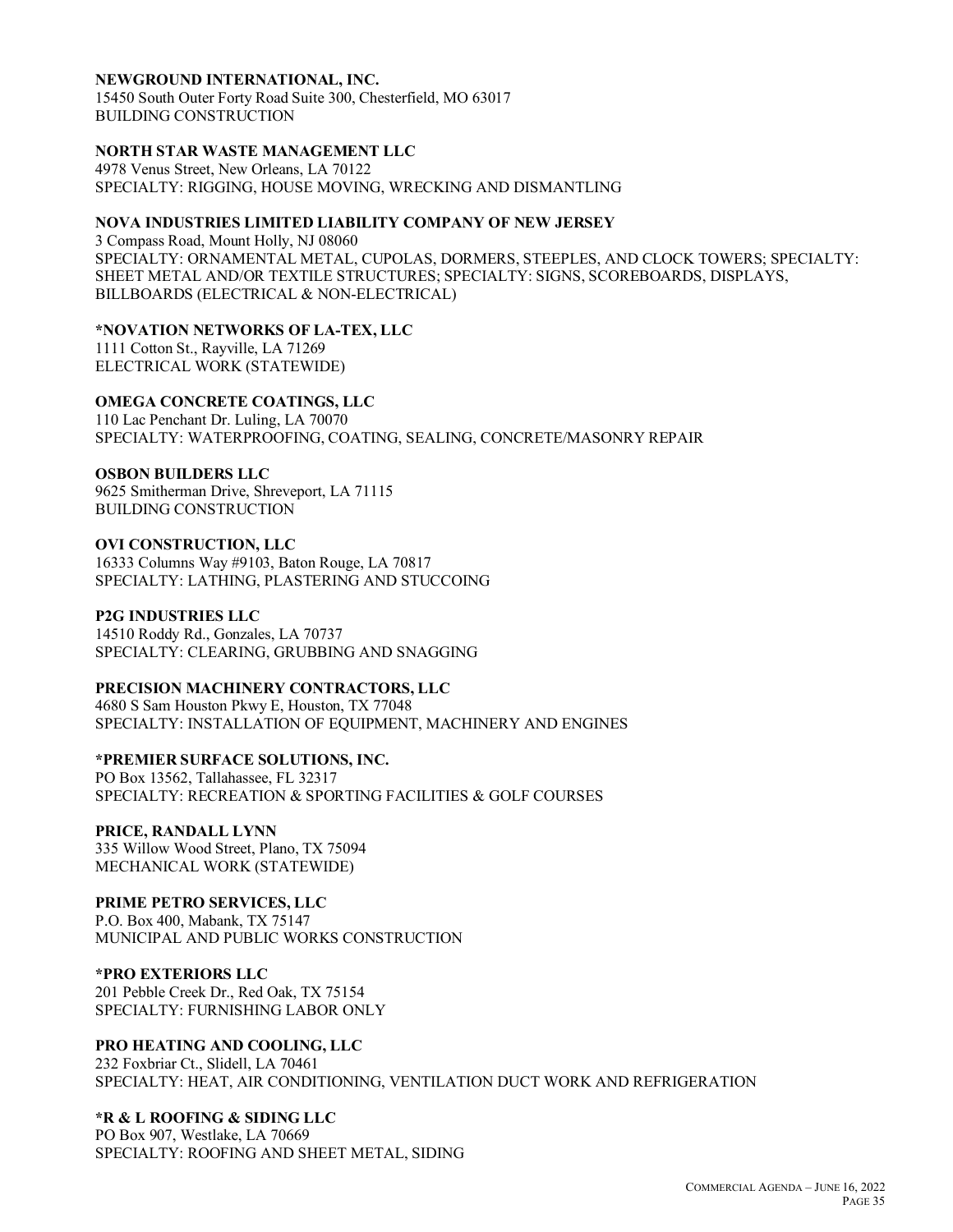### **RIP'S ELECTRICAL, LLC**

2524 Robert Road, Erath, LA 70533 ELECTRICAL WORK (STATEWIDE)

## **ROBERTS IMMACULATE ELECTRIC L.L.C.**

1402 Dautel St., Lake Charles, LA 70601 ELECTRICAL WORK (STATEWIDE)

## **RPT CONSTRUCTION SERVICES INC**

11665 Fuqua St, Suite D405, Houston, TX 77034 SPECIALTY: ROOFING AND SHEET METAL, SIDING

## **S & C BROTHERS REMODELING LLC**

7515 1st Lake Dr., Slidell, LA 70461 BUILDING CONSTRUCTION; SPECIALTY: ROOFING AND SHEET METAL, SIDING

## **S&B INFRASTRUCTURE PRIVATE, LTD.**

7825 Park Place Boulevard, Houston, TX 77087 SPECIALTY: INSTALLATION OF EQUIPMENT, MACHINERY AND ENGINES; SPECIALTY: ORNAMENTAL IRON AND STRUCTURAL STEEL ERECTION, STEEL BUILDINGS; SPECIALTY: PAINTING, COATING AND BLASTING (INDUSTRIAL AND COMMERCIAL)

## **SALSBURY, AUSTIN GRAHAM**

3565 Magnolia Drive, Rayville, LA 71269 ELECTRICAL WORK (STATEWIDE)

## **SAMSON FLOORING INSTALLATION SERVICES LLC**

4936 Louisa Dr., New Orleans, LA 70126 SPECIALTY: FLOORING AND DECKING

### **SANCHEZ, TOMAS MORENO**

6603 Leedale St., Houston, TX 77016 SPECIALTY: CARPENTRY; SPECIALTY: DRY WALL; SPECIALTY: PAINTING, COATING AND BLASTING (INDUSTRIAL AND COMMERCIAL)

#### **SELLERS, DYLAN LEE**

130 Shirley Lane, Jena, LA 71342 BUILDING CONSTRUCTION; ELECTRICAL WORK (STATEWIDE)

## **SHIELDS, JOHNNY GLEN III**

194 Hwy 136, Sterlington, LA 71280 PLUMBING (STATEWIDE)

#### **SHINE SOLAR, LLC**

5214 W. Village Pkwy., # 100, Rogers, AR 72758 ELECTRICAL WORK (STATEWIDE)

## **\*SIMPLY COOL AIR CONDITIONING & REPAIR, LLC**

2508 K Street, Houma, LA 70364 MECHANICAL WORK (STATEWIDE)

#### **SORK, RYAN M.**

1508 West Barnett Springs Ave., Ruston, LA 71270 ELECTRICAL WORK (STATEWIDE)

## **SPECIALTY RESTORATION OF TEXAS, INC.**

6906 Old Mcgregor Rd., Waco, TX 76712 BUILDING CONSTRUCTION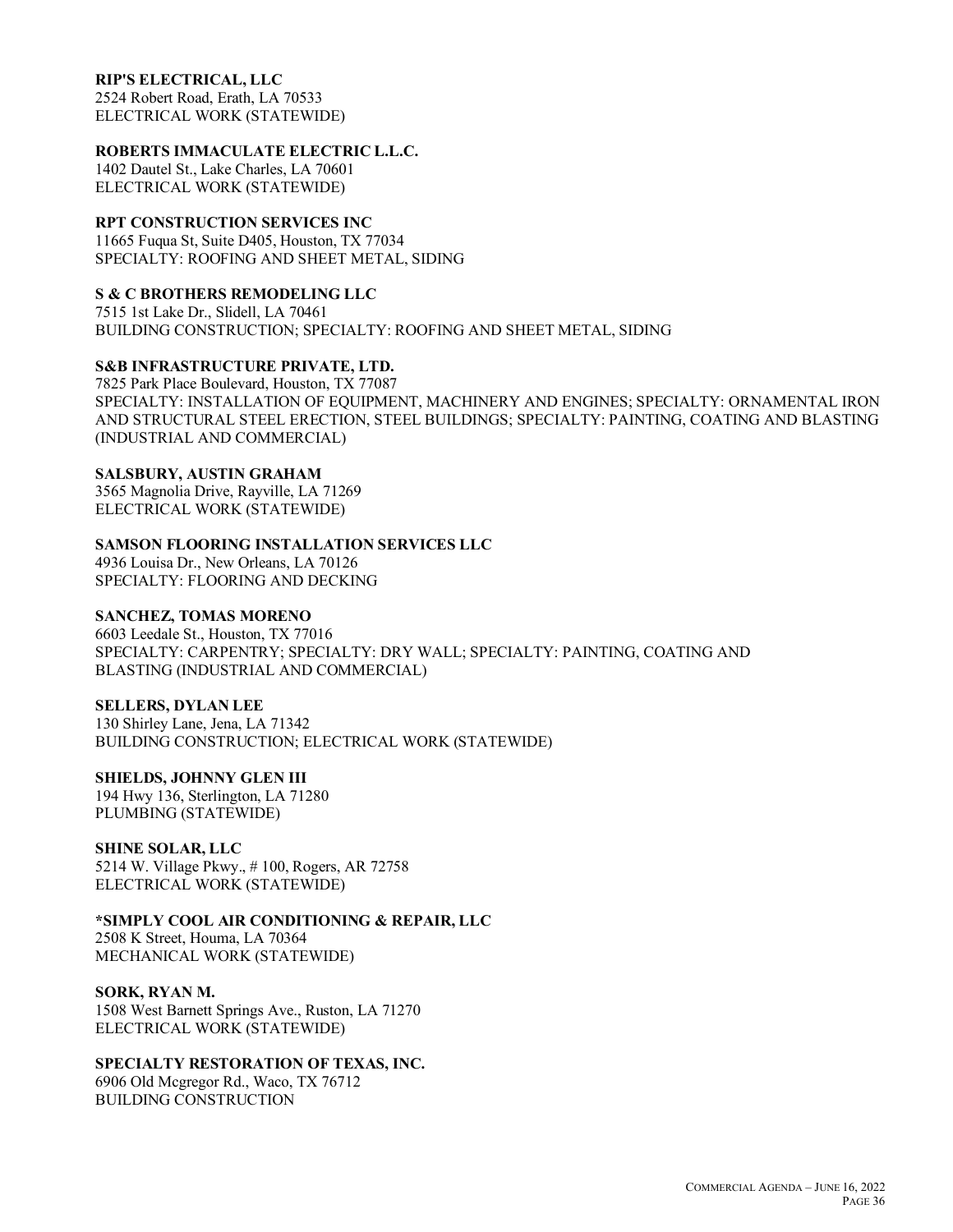#### **STINGER ENTERPRISES LLC**

102 Auburn Avenue, Monroe, LA 71201 BUILDING CONSTRUCTION; HAZARDOUS MATERIALS; SPECIALTY: INDUSTRIAL CLEANING AND MATERIAL/WASTE HANDLING

#### **STONAKER HOSPITAL AND LAB, LLC**

9208 Falling Oak Dr., Baton Rouge, LA 70817 SPECIALTY: INSTALLATION OF EQUIPMENT, MACHINERY AND ENGINES

## **STRONG'S REMODELING, LLC**

PO Box 35, Moreauville, LA 71355 BUILDING CONSTRUCTION; SPECIALTY: ACOUSTICAL TREATMENTS; SPECIALTY: CARPENTRY; SPECIALTY: DRY WALL; SPECIALTY: PAINTING AND INTERIOR DECORATING, CARPETING

#### **SUMMIT DESIGN + BUILD, LLC**

674 Bluff Street, Glencoe, IL 60022 BUILDING CONSTRUCTION

## **SYMPHONY TECHNOLOGY SOLUTIONS, INC.**

1841 West Oak Parkway, Suite F, Marietta, GA 30062 ELECTRICAL WORK (STATEWIDE) **T&E CONTRACTORS, LLC** 8080 Sullivan Rd., Baton Rouge, LA 70818 BUILDING CONSTRUCTION; ELECTRICAL WORK (STATEWIDE)

## **TAK COMMUNICATIONS, INC.**

4401 S. Technology Dr., Ste. 3, Sioux Falls, SD 57106 SPECIALTY: TELECOMMUNICATIONS (EXCLUDING PROPERTY PROTECTION AND LIFE SAFETY SYSTEMS)

## **TANGEAUX SPECIALTY SERVICES, LLC**

11485 Spring Creek Dr., Hammond, LA 70403 BUILDING CONSTRUCTION; MUNICIPAL AND PUBLIC WORKS CONSTRUCTION

## **TEAM HOSPITALITY GROUP LLC**

8 Frontage Ln., Benton, KY 42025 BUILDING CONSTRUCTION

## **TEXAS CLAREMONT PROPERTY COMPANY INC**

5555 West Loop South, Suite 100, Bellaire, TX 77401 BUILDING CONSTRUCTION

#### **THERMON, INC.**

7171 Southwest Parkway Suite 200, Building 300, Austin, TX 78735 ELECTRICAL WORK (STATEWIDE); SPECIALTY: INSULATION (COMMERCIAL AND INDUSTRIAL)

#### **THIBODEAUX, HUNTER JAMES**

8085 Morganza Hwy., Morganza, LA 70759 BUILDING CONSTRUCTION; HIGHWAY, STREET AND BRIDGE CONSTRUCTION

#### **TIGER ELECTRICAL AND CONTROLS LLC**

8212 Fairlane Dr., Denham Springs, LA 70726 ELECTRICAL WORK (STATEWIDE)

## **TJ DIRT WORKS LLC**

4501 Handley Loop, Pineville, LA 71360 SPECIALTY: CULVERTS AND DRAINAGE STRUCTURES; SPECIALTY: DRIVEWAYS, PARKING AREAS, ASPHALT AND CONCRETE; SPECIALTY: EARTHWORK, DRAINAGE AND LEVEES

#### **TNT BUILDING CONSULTANTS LLC**

11019 Perkins Rd. Suite A, Baton Rouge, LA, 70810 BUILDING CONSTRUCTION